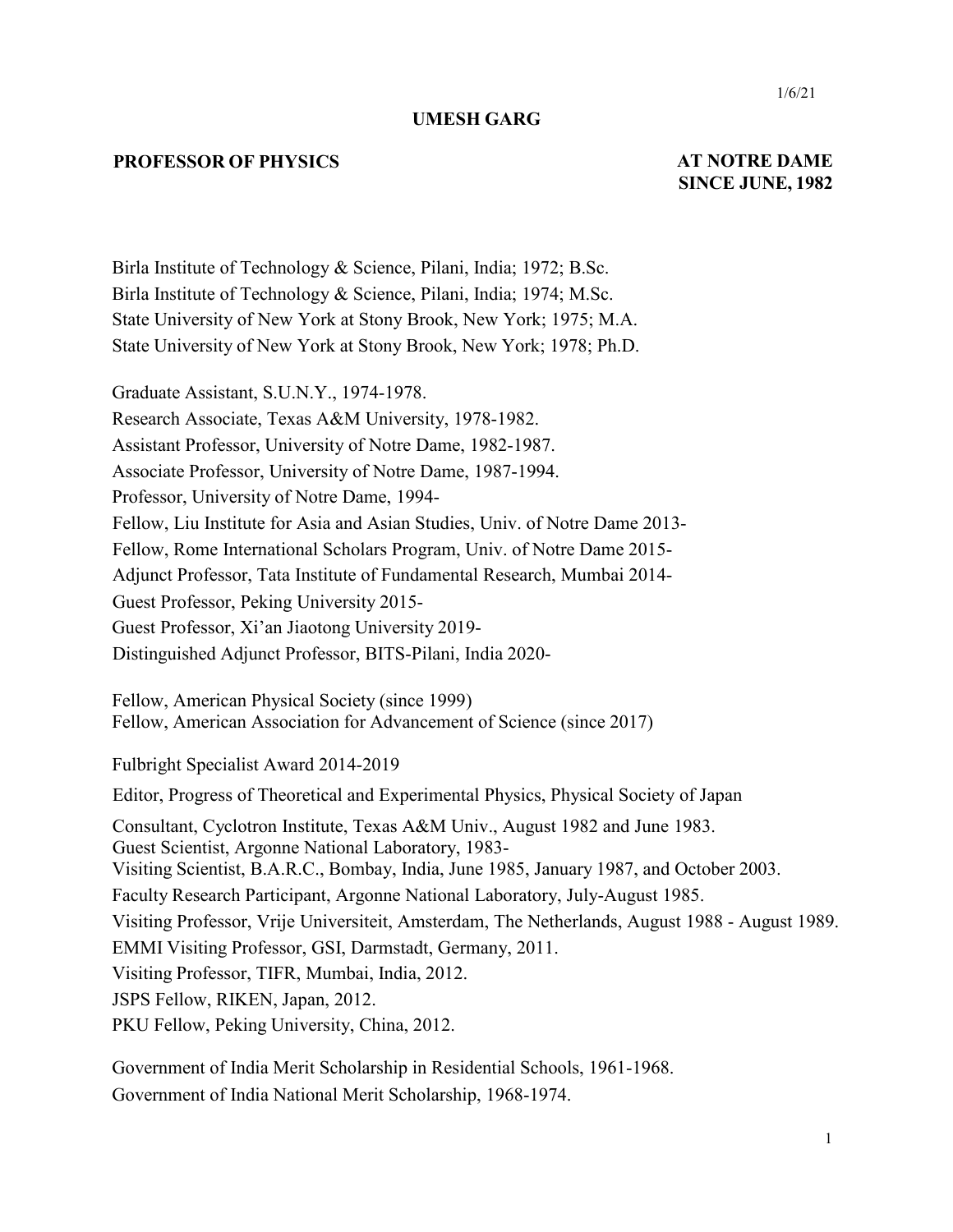Teaching Assistantship, S.U.N.Y., Stony Brook, 1974-1975.

NSF Research Assistantship, S.U.N.Y., Stony Brook,1975-1978.

- State Education Board Gold Medal for securing 1st rank out of >100,000 candidates at the Higher Secondary Examination, 1969.
- BITS Institute Gold Medals for securing 1st ranks in the B.Sc. (Phys. Sc.) and M.Sc. (Physics) programs.

Member, STAR Council, 1992-1999

- Member, Program Committee, Division of Nuclear Physics, American Physical Society, 1995- 1997
- Member, Executive Committee, National Physics REU Leadership Group 2010-2013

Member, Program Advisory Committee, RCNP, Osaka, 2012-2015

Vice Chair, Gordon Research Conference on Nuclear Chemistry 2013

- Advisory Board, Journal of Nuclear Physics, Material Sciences, Radiation and Applications, 2013-
- Member, CAGRA Steering Committee, 2014-
- Chair, Gordon Research Conference on Nuclear Chemistry 2015

Member, Governance Committee, American Physical Society,2015-2018

Member, US-China FRIB Task Force, 2015-

Kaneb Teaching Award, Univ. of Notre Dame, 2006

Inaugural Terrence Akai Award for Service to International Students, Univ. of Notre Dame, 2010

The Faculty Award, Univ. of Notre Dame, 2018

Chair, Graduate Student Organization, S.U.N.Y., Stony Brook, 1976-77.

Member, University Senate, S.U.N.Y., Stony Brook, 1976-77.

Member, University Council, S.U.N.Y., Stony Brook, 1977.

Member, Faculty Senate, University of Notre Dame, 1991-97, 2003-04.

Member, Academic Affirmative Action Committee, University of Notre Dame, 1992-95.

Member, Graduate Council, University of Notre Dame, 1999-2002; 2006-07; 2010-13

Member Academic Council, University of Notre Dame, 2000-03; 2006-08; 2010-13, 2016-18

Executive Committee, 2000-03, 2006-08, 2010-13, 2016-17

Member, College Council, University of Notre Dame, 1999-2002.

Member, Faculty Athletic Board, University of Notre Dame, 2002-05; 2007-14.

Member, Clark-Niebuhr Award Committee, University of Notre Dame, 2002-16.

Member, University Committee on Diversity, University of Notre Dame, 2005-12.

Member, Committee on Revising Drug Testing Policies, University of Notre Dame, 2012-13.

Member, Drug Testing Policy Committee, Univ. of Notre Dame, 2013-14.

Member, Provost Advisory Committee, University of Notre Dame, 2013-2016.

Member, Bookstore Advisory Committee, University of Notre Dame 2014-2017.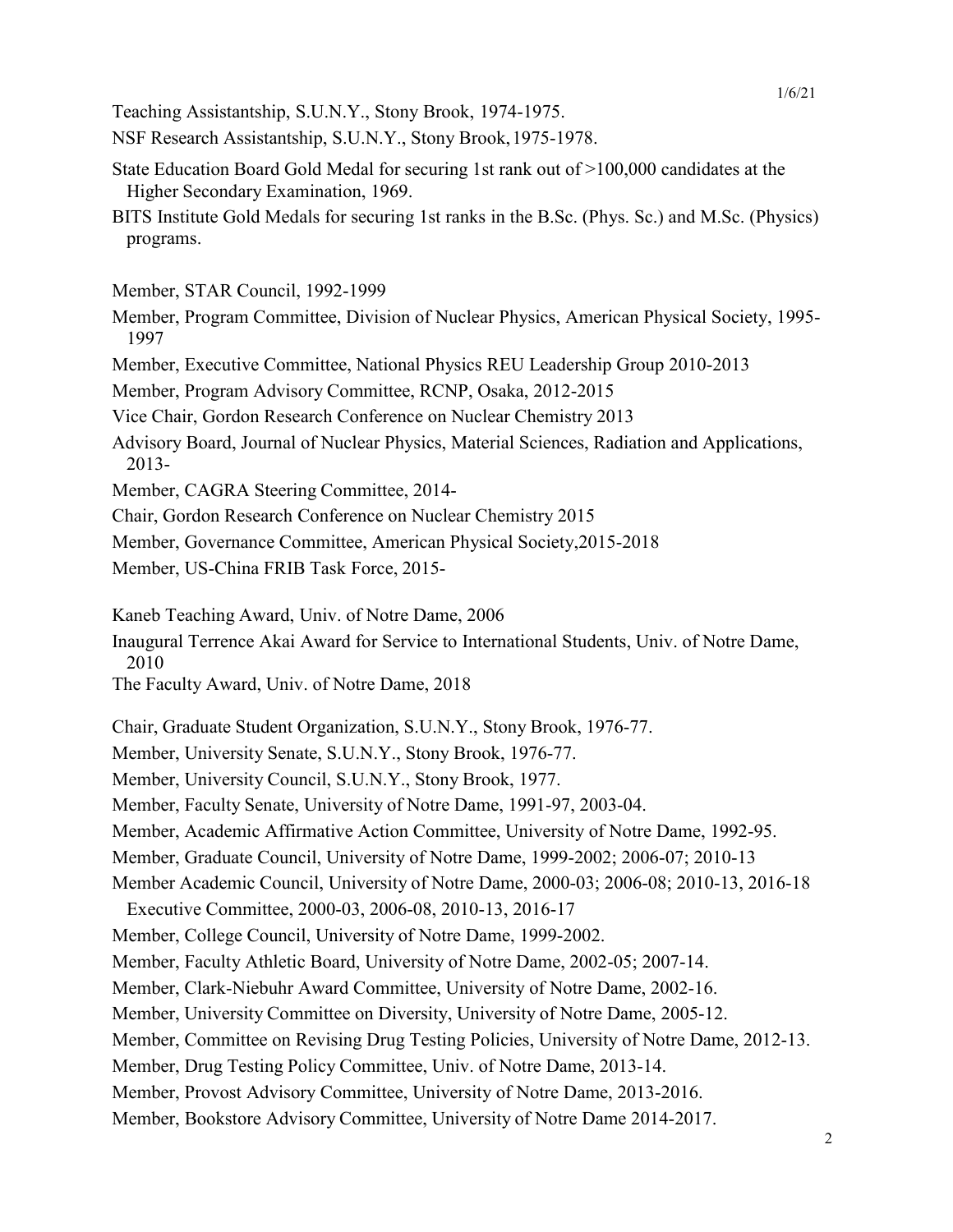1/6/21

Member, Healthcare Strategies Working Group, University of Notre Dame, 2015.

Member, Committee on First Year of Studies, Univ. of Notre Dame, 2015-2019 Faculty Advisor, India Association of Notre Dame, 2001-11, 2014-2020 Faculty Advisor, Risk Club, University of Notre Dame,2006-11.

Organizer, ND/Argonne BGO Workshop, Notre Dame, 1983.

Member, Organizing Committee, APS DNP Fall Meeting, Notre Dame, 1983.

Chairperson, Nominating Committee, NSCL Users' Group, 1984.

Co-Chairman, Organizing Committee, SNEAP XX, 1986.

Co-Editor, SNEAP XX Proceedings (World Scientific, 1987).

Member, Design Committee, GAMMASPHERE project.

- Member, Organizing Committee, Wetherill Symposium on Nuclear Superdeformation, Philadelphia, 1991.
- Chairman, Organizing Committee, Notre Dame Workshop on Giant Resonances and Related Phenomena, Notre Dame, 1991.
- Chairman, Nominating Committee, Indian Physics Association, U.S. Chapter, 1992-97.

Coordinator, Proposal for a RDM device for GAMMASPHERE, 1992-96.

- Member, International Advisory Committee, International Workshop on Physics with Recoil Separators and Detector Arrays, New Delhi, India, 1995.
- Member, North American Ad-hoc Committee for INPC 2001, 1995.
- Member, Organizing Committee, Conference on Nuclear Structure at the Limits, Argonne, IL, 1996.
- Co-organizer, RIKEN Symposium and Workshop on Selected Topics in Nuclear Collective Excitations, Saitama, Japan, 1999.
- Member, International Advisory Board, International Symposium on Exotic Nuclear Structures (ENS 2000), Debrecen, Hungary, 2000.
- Member, International Advisory Committee, International Symposium on Nuclear Physics, Mumbai, India, 2000.
- Organizer, Notre Dame Mini-Workshop on Nuclear Incompressibility, Notre Dame, 2001.
- Member, International Advisory Committee, Symposium on Nuclear Physics, Mumbai, India, 2001.
- Member, International Advisory Committee, Conference on Nuclear Structure and Related Topics (NSRT03), Dubna, Russia, 2003.
- Organizer, JINA Workshop on Nuclear Incompressibility, Notre Dame, 2005.
- Organizer, Indo-US Workshop on Physics with Energetic Heavy Ions and Rare Isotopes: Towards a Common Ground, Chandigarh, India, 2005.
- Member, International Advisory Committee, NSRT06, Dubna, Russia, 2006.
- Member, Awards Committee, American Chapter of Indian Physics Association, 2006-09; Chair, 2007-08.
- Discussion Leader on the topic of Symmetry Energy and Astrophysics at the 2008 Gordon Conference on Nuclear Chemistry, 2008.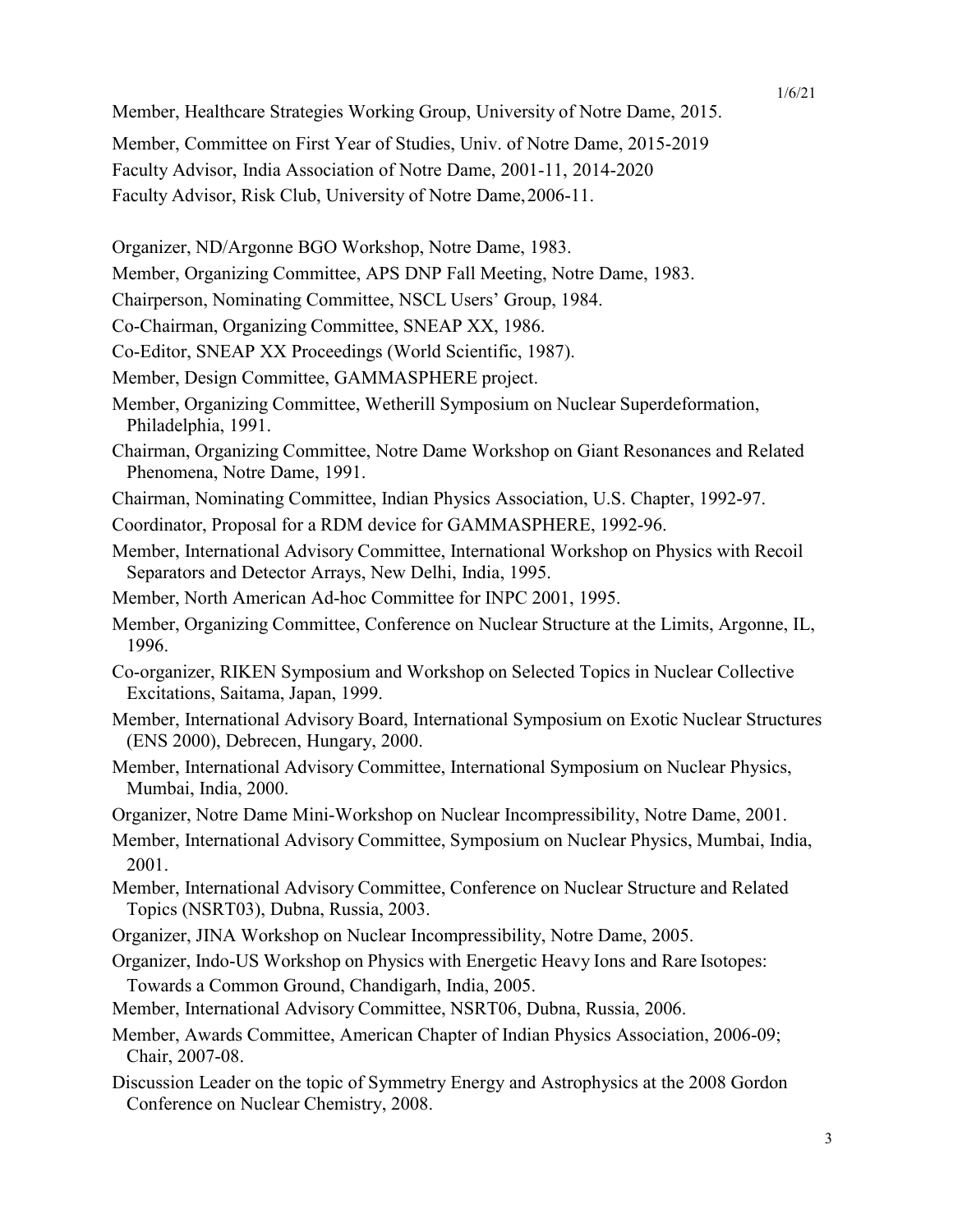- Member, International Advisory Committee, International Conference on Nuclear Structure and Related Topics (NSRT09), Dubna, Russia, 2009.
- Member, International Advisory Committee, YRAST09, School-cum-Workshop on Nuclear Yrast and Near-Yrast States, Roorkee, India, 2009.
- Member, Organizing Committee, NuSYM11: International Symposium on Nuclear Symmetry Energy, Northampton, MA, 2011.
- Member, International Advisory Board, NSRT2012, Dubna, Russia, 2012.
- Member, International Advisory Committee, COMEX4, Kanagawa, Japan, 2012.
- Member, International Board, National Seminar on Emerging Trends in Biotechnological Research, Ghaziabad, India, 2012.
- Member, International Advisory Committee, 5th International Conference on Current Problems in Nuclear Physics and Atomic Energy. Kyiv, 2014.
- Chair, Organizing Committee, Notre Dame-Europe Symposium on Nuclear Science and Society, London, 2014.
- Member, International Advisory Committee, International Workshop on Nuclear Science and Simulation in Fundamental and Applied Researches, Ho Chi Minh City, Vietnam, 2015.
- Member, International Advisory Board, NSRT2015, Dubna, Russia, 2015
- Member, International Advisory Committee, COMEX5, Krakow, Poland, 2015.
- Chair, Organizing Committee, Notre Dame-Europe Symposium on Nuclear Science and Society, Rome, 2015.
- Member, International Advisory Committee, International Conference on Nuclear Physics with Energetic Heavy Ion Beams, Chandigarh, India, 2017.
- Member, International Advisory Committee, CUSTIPEN Workshop, Beijing, China, 2017.
- Member, International Advisory Committee, FIG15, Mumbai, India, 2018.
- Chair, Organizing Committee, Notre Dame-China Symposium on Exotic Nuclear Structures, Beijing, China, 2018.
- Member, International Advisory Committee, COMEX6, Capetown, South Africa, 2018.
- Member, International Advisory Committee, COMEX7, Catania, Italy, 2022.
- Referee, Physical Review Letters, Physics Letters B, Physical Review C, Nuclear Physics A, Modern Physics Letters A, Physics Reports, Journal of Physics G, Pramana, European Physics Journal A, Europhysics Letters, Chinese Physics C
- Reviewer, National Science Foundation, Department of Energy

NSF Review Panels for Physics Division

Funded international collaboration projects with India, Japan, the Netherlands, and Poland.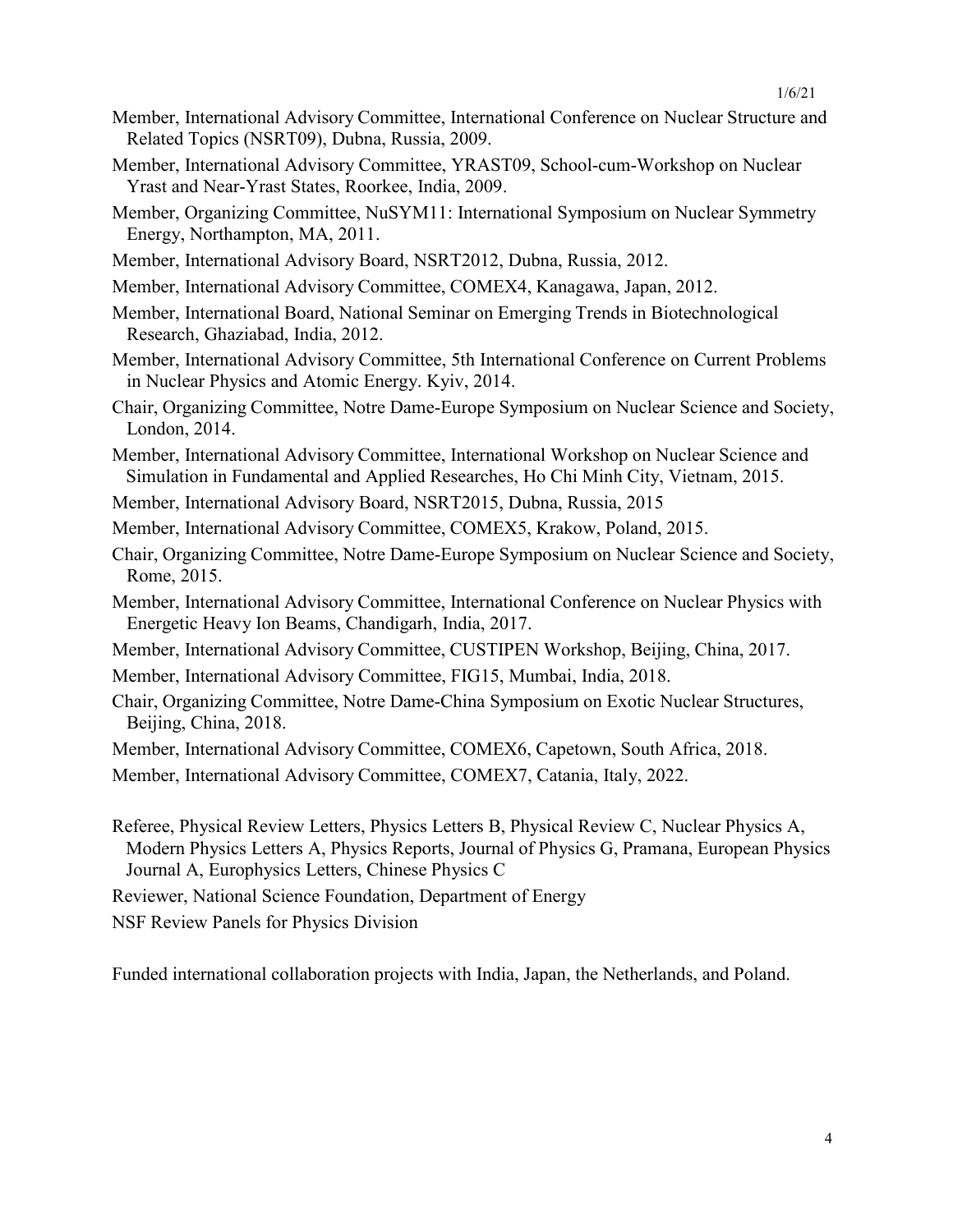Since June 1982 - Physics Department, University of Notre Dame

Current research interests are nuclear incompressibility and the equation of state of dense nuclear matter, and exotic quantal rotation in nuclei. Experiments are carried out at the ATLAS accelerator facility at Argonne; RCNP, Osaka, Japan; RIKEN, Japan; GANIL, France; and TIFR, Mumbai, India.

Important recent accomplishments include the discovery of the isoscalar giant dipole resonance, an exotic mode of nuclear deformation, and elucidation of its properties; experimental determination of the nuclear incompressibility and the asymmetry term; first observation of transverse wobbling in nuclei; first observation of tidal waves in nuclei; first observation of a composite pair of chiral rotational bands, and affirmation of chirality in odd-Anuclei; and, first observation of multiple chiral bands  $(M\gamma D)$  in nuclei.

Led the Notre Dame effort in the construction and operation of the Notre Dame/Argonne BGO Detector System for use at ATLAS. This device consisted of a 50-element BGO "ball" surrounded by 12 Compton-suppressed Ge detectors.

Led the effort in the design, fabrication, testing and installation of a state-of-art RDM device for use in conjunction with Gammasphere.

Nov. 1978 - May 1982 - Research Associate, Texas A & M University

Research work involved experimental studies of giant resonances, especially the isoscalar breathing mode state, using inelastic alpha- and heavy-ion scattering, and spectroscopic studies of nuclei using "massive transfer" reactions. An important accomplishment was the discovery of the splitting of the giant monopole resonance in deformednuclei.

Sept. 1974 - Nov. 1978 - Graduate Assistant, S.U.N.Y. at StonyBrook

Thesis work involved experimental studies of high-spin states and band structures in the Z>50 transitional nuclei using the techniques of in-beam γ-ray spectroscopy following (HI, x*p*y*n*) reactions. An important accomplishment was the observation of band structures built on deformed 9/2+ proton hole states in the light-mass Cs nuclei.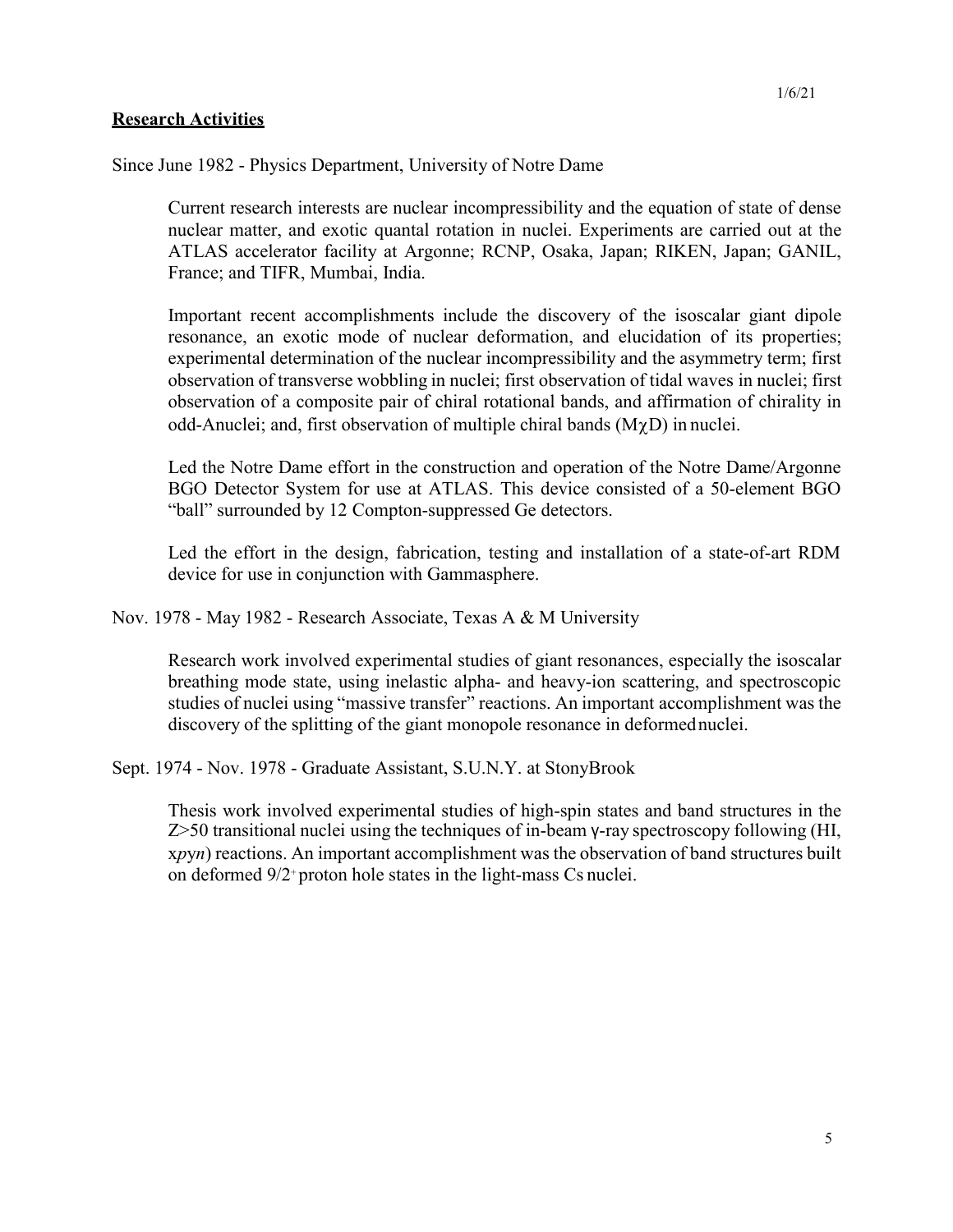# **Umesh Garg**

# **List of Scientific Publications (Refereed Journals)**

1. "Deformed 9/2+proton-hole states in odd-A 119-125Cs," **U. Garg**, T.P. Sjoreen and D.B. Fossan, Phys. Rev. Lett. **40**, 831 (1978).

2. "The g-factor of the 25/2<sup>+</sup> isomeric state in <sup>207</sup>At; Evidence for neutron excitation," T.P. Sjoreen, **U. Garg** and D.B. Fossan, Phys. Lett. **76B**, 397 (1978).

3. "Magnetic moment measurement of the <sup>129</sup>Cs 11/2 isomer in a CsI cubic environment," M.S. Dewey, H.-E. Mahnke, P. Chowdhury, **U. Garg**, T.P. Sjoreen and D.B. Fossan, Phys. Rev. C **18**, 2061 (1978).

4. "Collective properties of the odd-mass Cs nuclei I: 127,129,131,133Cs," **U. Garg**, T.P. Sjoreen and D.B. Fossan, Phys. Rev. C **19**, 207 (1979).

5. "Collective properties of the odd-mass Cs nuclei II: 119,121,123,125Cs," **U. Garg**, T.P. Sjoreen and D.B. Fossan, Phys. Rev. C **19**, 217 (1979).

6. "High-spin states in the odd-odd nucleus 212At," T.P. Sjoreen, **U. Garg**, D.B.Fossan, J.R. Beene, T.K. Alexander, E.D. Earle, O. Hausser and A.B. McDonald, Phys. Rev. C **20**, 960 (1979).

7. "High-spin states in <sup>210</sup>Rn: The effect of the neutron holes on the four-proton configurations," A.R. Poletti, T.P. Sjoreen, D.B. Fossan, **U. Garg**, A. Neskakis and E.K. Warburton, Phys. Rev. C **20**, 1768 (1979).

8. "Isoscalar breathing mode state in <sup>90</sup>Zr and <sup>116</sup>Sn," C.M. Rozsa, D.H. Youngblood, J.D. Bronson, Y.-W. Lui and **U. Garg**, Phys. Rev. C **21**, 1252 (1980).

9. "Spectroscopy of 213At, 212Po and 210Pb following 208Pb + <sup>7</sup> Li," T.P. Sjoreen, **U. Garg**and D.B. Fossan, Phys. Rev. C **21**, 1838 (1980).

10. "Observation of giant monopole resonance in <sup>64,66</sup>Zn," Y.-W. Lui, P. Bogucki, J.D. Bronson, **U. Garg**, C.M. Rozsa, and D.H. Youngblood, Phys. Lett. **93B**, 31 (1980).

11. "Excitation of giant resonances in 208Pb using inelastic 14N scattering," **U. Garg**, P.Bogucki, J.D. Bronson, Y.-W. Lui, K. Nagatani, E. Takada, N. Takahashi, T. Yamaya, and D.H. Youngblood, Phys. Lett. **93B**, 39 (1980).

12. "Splitting of the giant monopole resonance with deformation in Sm nuclei," **U.Garg**, P. Bogucki, J.D. Bronson, Y.-W. Lui, C.M. Rozsa, and D.H. Youngblood, Phys. Rev. Lett. **45**, 1670 (1980).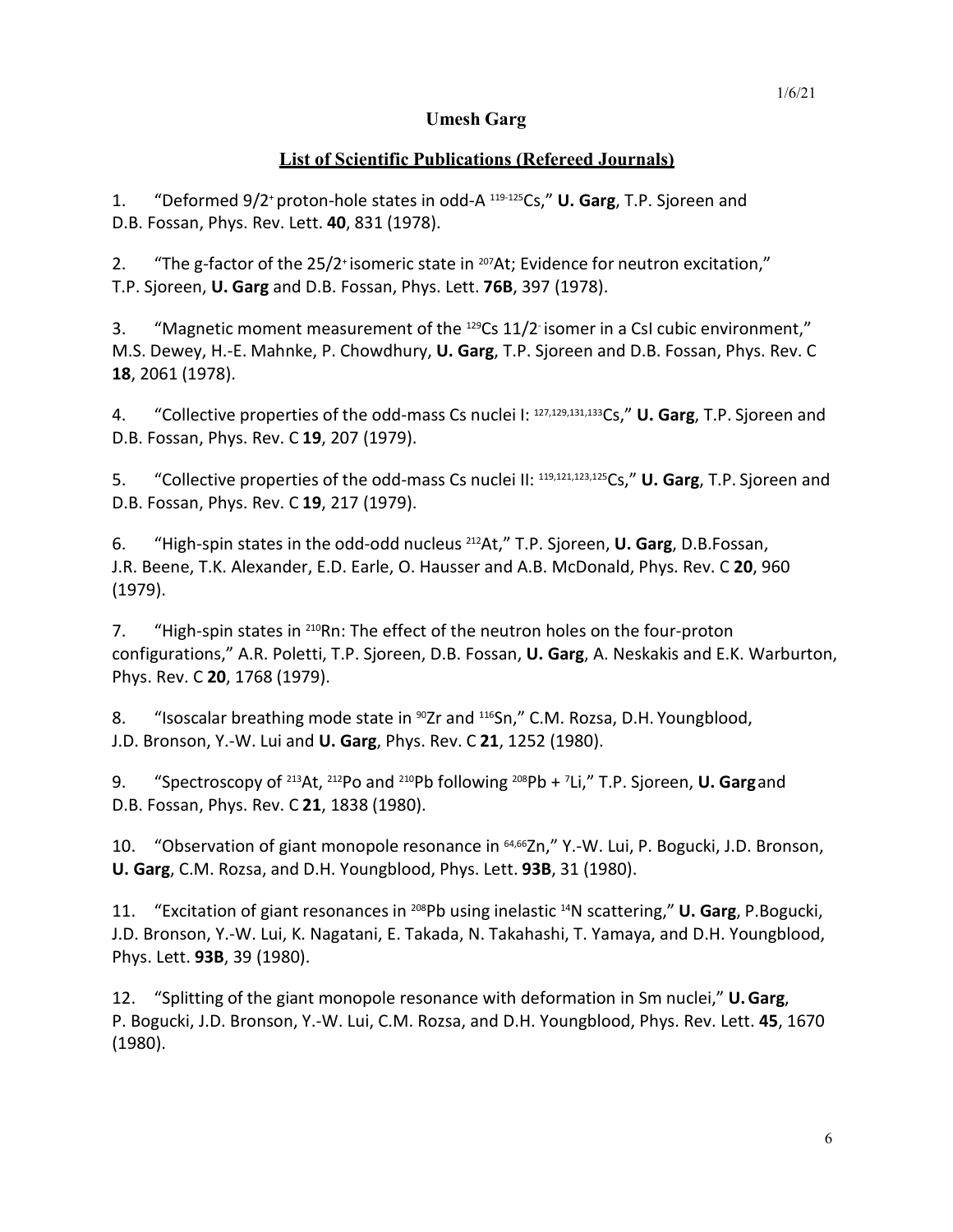13. "High-spin states in 207At," T.P. Sjoreen, **U. Garg**, and D.B. Fossan, Phys. Rev. C **23**, 272 (1981).

14. "Band structure in neutron-deficient 117,119,121Xe nuclei," P. Chowdhury, **U. Garg**, T.P. Sjoreen, and D.B. Fossan, Phys. Rev. C **23**, 733 (1981).

15. "Systematics of the giant monopole resonance from inelastic alpha scattering," D.H. Youngblood, P. Bogucki, J.D. Bronson, **U. Garg**, Y.-W. Lui, and C.M. Rozsa, Phys. Rev. C **23**, 1997 (1981).

16. "Giant resonances in 40Ca," Y.-W. Lui, J.D. Bronson, C.M. Rozsa, D.H.Youngblood, P. Bogucki, and **U. Garg**, Phys. Rev. C **24**, 884 (1981).

17. "High spin states in 205At," T.P. Sjoreen, D.B. Fossan, **U. Garg**, A. Neskakis, A.R. Poletti,and E.K. Warburton, Phys. Rev. C **25**, 889 (1982).

18. "In-beam spectroscopy of neutron-rich nuclei: A new application of massive-transfer reactions," D.R. Haenni, T.T. Sugihara, R.P. Schmitt, G. Mouchaty, and **U. Garg**, Phys. Rev. C **25**, 1699 (1982).

19. "Comment on the Evidence for a Giant Monopole Resonance in 58Ni," **U.Garg**, D.H. Youngblood, P. Bogucki, J.D. Bronson, Y.-W. Lui, and C.M. Rozsa, Phys. Rev. C **25**, 3204 (1982).

20. "Giant Monopole Resonance in Transitional and Deformed Nuclei," **U. Garg**, P.Bogucki, J.D. Bronson, Y.-W. Lui, and D.H. Youngblood, Phys. Rev. C **29**, 93 (1984).

21. "Angular Momentum Alignment in the Reaction  $154$ Sm + 214MeV  $32$ S," G. Mouchaty, D.R. Haenni, S. Nath, **U. Garg**, and R.P. Schmitt, Z. Phys. A **316**, 285 (1984).

22. "Giant Resonances in 112Sn," Y.-W. Lui, P. Bogucki, J.D. Bronson, D.H. Youngblood, and **U. Garg**, Phys. Rev. C **30**, 51 (1984).

23. "Giant Resonances in 90Zr Excited with 35 MeV/nucleon 14N Ions," **U. Garg**, **W.A. Hollerman**, A. Galsonky, W.G. Lynch, M.B. Tsang, J. van der Plicht, Y.W. Lui, and D.H. Youngblood, J. Phys. Soc. Jpn. **54**, Suppl. II, 505 (1985).

24. "Backbending in the 1/2- [541] Band in 181Ir," **U. Garg**, **E.R. Marshalek**, **A.Chaudhury**, **E.G. Funk**, **R. Kaczarowski**, **J.W. Mihelich**, D. Frekers, R.V.F. Janssens, and D. Radford, Phys. Lett. **151B**, 335 (1985).

25. "Collective Structures in the Odd-Z Transitional Nuclei 115,117I and 121,123Sb," W.F. Piel, Jr., P. Chowdhury, **U. Garg**, M.A. Quader, P.M. Stwertka, S. Vajda, and D.B. Fossan, Phys. Rev. C **31**, 456 (1985).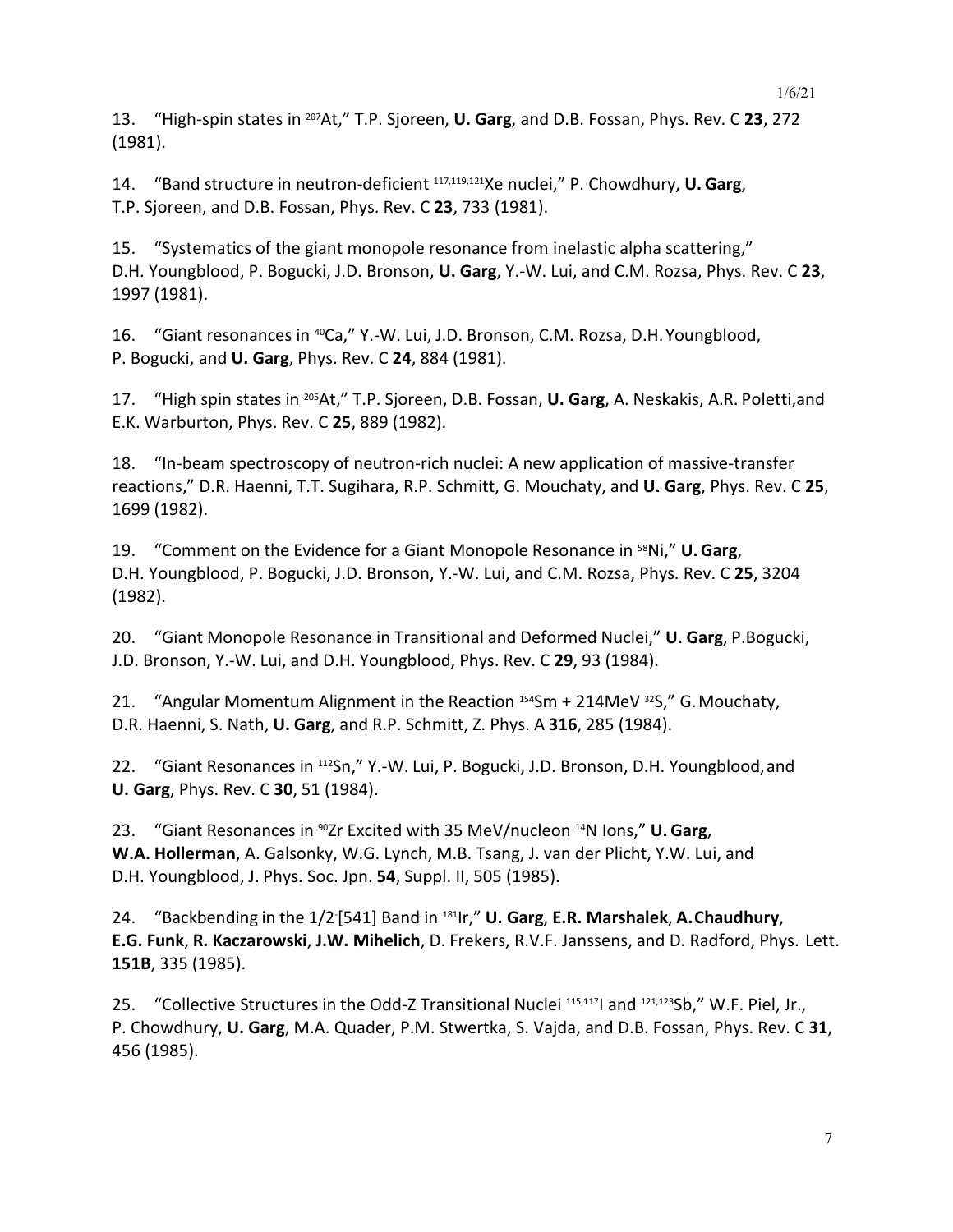26. "Giant Quadrupole and Monopole Resonances in 28Si," Y.-W. Lui, J.D.Bronson, D.H. Youngblood, Y. Toba, and **U. Garg**, Phys. Rev. C **31**, 1643 (1985).

27. "Total γ-ray Spectrum in <sup>153</sup>Ho: From the Yrast line into the Continuum," D.Radford, I. Ahmad, R. Holzmann, R.V.F. Janssens, T.L. Khoo, **M.W. Drigert**, **U. Garg**, and H. Helppi, Phys. Rev. Lett. **55**, 1727 (1985).

28. "Nuclear Structure in 95,97Ru Nuclei," P. Chowdhury, B.A. Brown, **U. Garg**, R.D.McKeown, T.P. Sjoreen, and D.B. Fossan, Phys. Rev. C **32**, 1238 (1985).

29. "Gamma-ray Multiplicity Distribution Associated with Massive Transfer," T.Inamura, A.C. Kahler, D.R. Zolnowski, **U. Garg**, T.T. Sugihara, and M. Wakai, Phys. Rev. C **32**,1539 (1985).

30. "Intruder States in Highly Neutron Deficient Pt Nuclei: Evidence from Lifetime Measurements?," **U. Garg**, **M.W. Drigert**, **A. Chaudhury**, **E.G. Funk**, **J.W. Mihelich**, D.C.Radford, H. Helppi, R. Holzmann, R.V.F. Janssens, T.L. Khoo, A.M. Van den Berg, and J.L. Wood, in *Nuclei Off the Line of Stability*, edited by R.A. Meyer and D.S. Brenner, 1986 (ACS Symposium Series **324**, American Chemical Society, Washington, DC), p. 239.

31. "Band Structure Change in Z>50 Region: Doubly Odd 120,122Cs and 126,128La," M.A.Quader, C.W. Beausang, P. Chowdhury, **U. Garg**, W.F. Piel, Jr., and D.B. Fossan, Phys. Rev. C **33**, 1109 (1986).

32. "Direct Contributions to the Decay of Isoscalar Giant Resonances in <sup>58</sup>Ni," P.Grabmayr, G.J. Wagner, K.T. Knopfle, H. Riedesel, P. Bogucki, J.D. Bronson, Y.W. Lui, **U. Garg**, and D.H. Youngblood, Phys. Rev. C **34**, 322 (1986).

33. "The Correlation of Linear Momentum and Angular Momentum Transfer in the Reactions of 310 MeV <sup>16</sup>O with <sup>154</sup>Sm," M.N. Namboodiri, R.K. Choudhury, L. Adler, J.D. Bronson, D. Fabris, **U. Garg**, P. Gonthier, K. Hagel, D. R. Haenni, Y.-W. Lui, Z. Majka, G. Mouchaty, T. Murakami, J.B. Natowitz, G Nebbia, R.D. Schmitt, S. Simon, J.P. Sullivan, and D.H. Youngblood, J. de Physique, Colloque C4, **47**, 101 (1986).

34. "Lifetime Measurements in 184Pt and the Shape Co-existence Picture," **U.Garg**, **A. Chaudhury**, **M.W. Drigert**, **E.G. Funk**, **J.W. Mihelich**, D.C. Radford, H. Helppi, R. Holzmann, R.V.F. Janssens, T.L. Khoo, A.M. Van den Berg, and J.L. Wood, Phys. Lett. **180B**, 319 (1986).

35. "Linear Momentum and Angular Momentum Transfer in the Reactions of <sup>16</sup>O with <sup>154</sup>Sm," M.N. Namboodiri, R.K. Choudhury, L. Adler, J.D. Bronson, D. Fabris, **U. Garg**, P.L. Gonthier, K. Hagel, D.R. Haenni, Y.W. Lui, Z. Majka, G. Mouchaty, T. Murakami, J.B. Natowitz, G. Nebbia, R.P. Schmitt, S. Simon, J.P. Sullivan, and D.H. Youngblood, Phys. Rev. C **37**, 149 (1987).

36. "Level Structure of 148Gd Up to I = 44," M. Piiparinen, **M.W. Drigert**, R.V.F.Janssens, I. Ahmad, J. Borggreen, R.R. Chasman, P.J. Daly, B.K. Dichter, H. Emling, **U. Garg**, Z.W. Grabowski, R. Holzmann, T.L. Khoo, W.C. Ma, M. Quader, D.C. Radford, and W. Trzaska, Phys. Lett. B **194**, 468 (1987).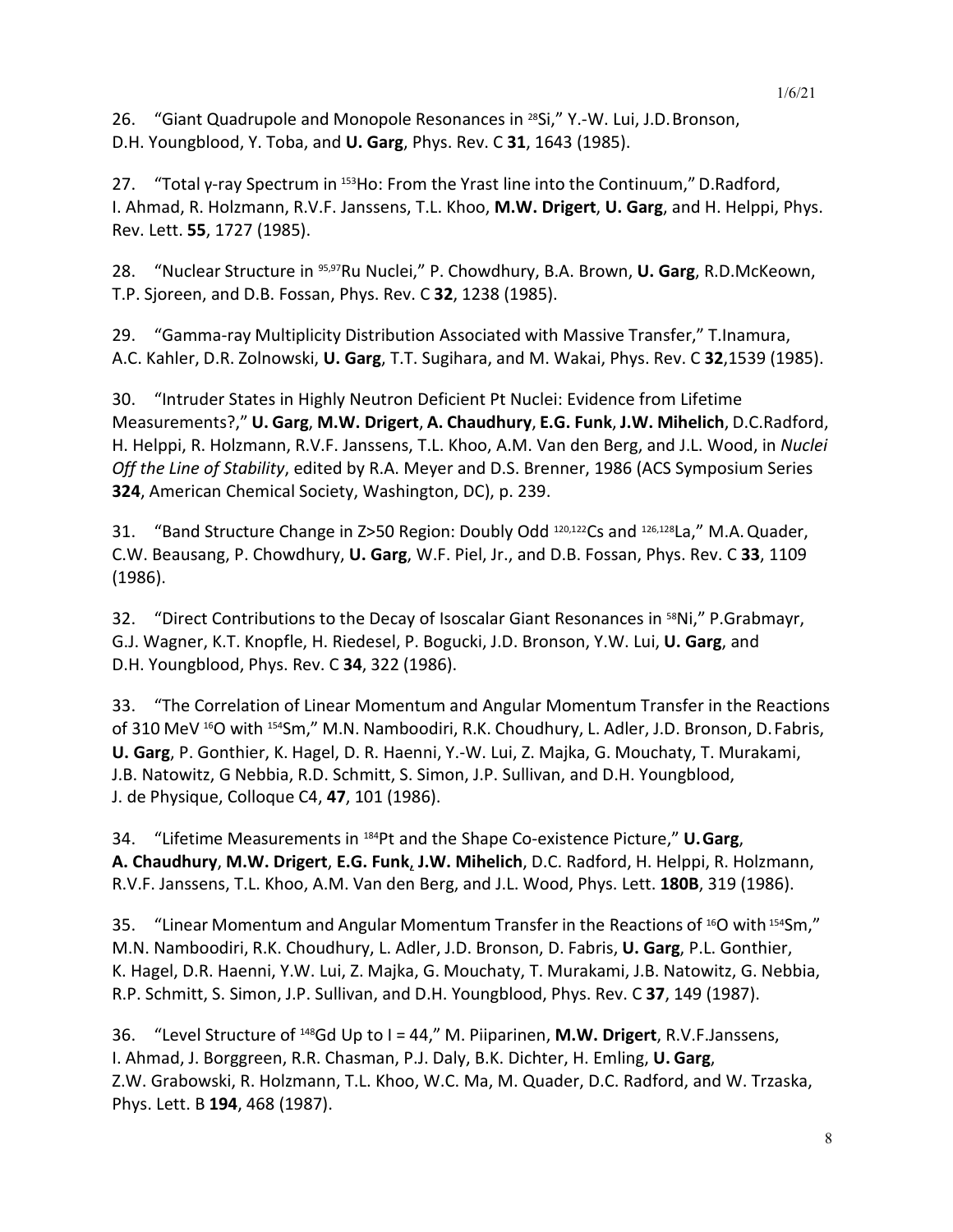37. "Evolution of Nuclear Structure with Increasing Spin and Internal Excitation Energyin <sup>152</sup>Dy," R. Holzmann, I. Ahmad, B.K. Dichter, H. Emling, R.V.F. Janssens, T.L. Khoo, W.C. Ma, **M.W. Drigert**, **U. Garg**, D.C. Radford, P.J. Daly, Z. Grabowski, H. Helppi, M. Quader, and W. Trzaska, Phys. Lett. B **195**, 321 (1987).

38. "A New Method for Measuring the Neutron-Induced Background in BGO Compton-Suppressed Ge Detectors Applied to In-Beam γ-Ray Studies," R. Holzmann, I.Ahmad, R.V.F. Janssens, T.L. Khoo, D.C. Radford, **M.W. Drigert**, and **U. Garg**, Nucl. Inst. Methods A **260**, 153 (1987).

39. "Evidence for Superdeformation in 148Gd," **M.W. Drigert**, R.V.F. Janssens, R.Holzmann, R.R. Chasman, I. Ahmad, J. Borggreen, P.J. Daly, B.K. Dichter, H. Emling, **U. Garg**, Z.W. Grabowski, T.L. Khoo, W.C. Ma, M. Piiparinen, M. Quader, D.C. Radford, and W. Trzaska, Phys. Lett. B **201**, 223 (1988).

40. "Electromagnetic Transitions in Neutron-Rich <sup>40</sup>Cl," R.L. Kozub, J.F. Shriner, Jr., M.M.Hindi, R. Holzmann, R.V.F. Janssens, T.L. Khoo, W.C. Ma, **M. Drigert**, **U. Garg**, and J.J. Kolata, Phys. Rev. C **37**, 1791 (1988).

41. "Giant Resonance Studies Using Inelastic Scattering of Heavy Ions," **U. Garg**, Notas de Fisica, Mexico **11**, 87 (1988).

42. "Structural Changes Along and Above the Yrast Line of 154Dy," W.C. Ma, M.A.Quader, I. Ahmad, P.J. Daly, B.K. Dichter, **M. Drigert**, H. Emling, **U. Garg**, Z.W. Grabowski, R. Holzmann, R.V.F. Janssens, T.L. Khoo, M. Piiparinen, W.H. Trzaska, and T.-F. Wang, Phys. Rev. Lett. **61**, 46 (1988).

43. "A Superdeformed Band in 151Dy," G.E. Rathke, R.V.F. Janssens, **M.W. Drigert**, I. Ahmad, **K. Beard**, R.R. Chasman, **U. Garg**, M. Hass, T.L. Khoo, H.J. Körner, W.C. Ma, S. Pilotte, P. Taras,and R.L.H. Wolfs, Phys. Lett. B **209**, 177 (1988).

44. "When Nuclei Really Get Dizzy: Investigations at High Angular Momentum with the Argonne/Notre Dame Gamma Ray Facility," **U. Garg** in Proc. Symp. on Nuclear Physics **31A**, 249 (1988).

45. "Structure in the E2 Quasicontinuum Spectrum of 154Dy," R. Holzmann, T.L. Khoo, W.C.Ma, I. Ahmad, B.K. Dichter, H. Emling, R.V.F. Janssens, **M.W. Drigert**, **U. Garg**, M.A. Quader, P.J. Daly, M. Piiparinen, and W. Trzaska, Phys. Rev. Lett. **62**, 520 (1989)

46. "Lifetime Measurements of Terminating and Collective High-Spin Configurations in 155Dy and 156Dy," H. Emling, I. Ahmad, P.J. Daly, B. Dichter, **M. Drigert**, **U. Garg**, Z.Grabowski, R. Holzmann, R.V.F. Janssens, T.L. Khoo, W.C. Ma, M. Piiparinen, I. Ragnarsson, W.H. Trzaska and M.A. Quader, Phys. Lett. B **217**, 33 (1989).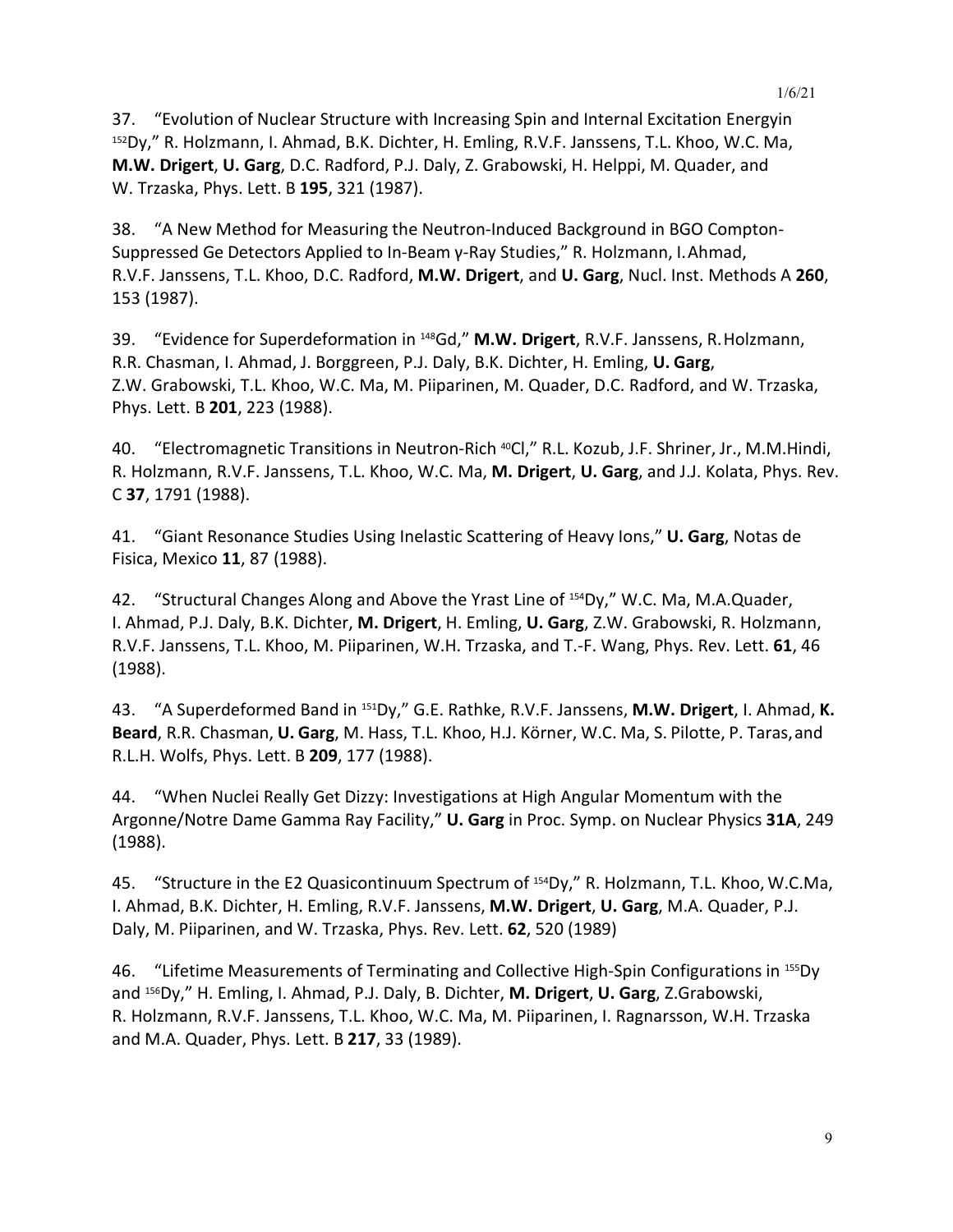47. "The g-factor of the 59/2, 1ns level in <sup>147</sup>Gd," M. Hass, I. Ahmad, R.V.F. Janssens, T.L. Khoo, H.J. Körner, E.F. Moore, F.L.H. Wolfs, N. Benczer-Koller, E. Dafni, **K. Beard**, **U. Garg**, P.J. Daly, and M. Piiparinen, Phys. Rev. C **39**, 2237 (1989).

48. "Observation of Superdeformation in <sup>191</sup>Hg," E.F. Moore, R.V.F. Janssens, R.R. Chasman, I. Ahmad, T.L. Khoo, F.L.H. Wolfs, **D. Ye**, **K.B. Beard**, **U. Garg**, M.W. Drigert, Ph. Benet, Z.W. Grabowski, and J.A. Cizewski, Phys. Rev. Lett. **63**, 360(1989).

49. "Interplay between single-particle and collective degrees of freedom in the excitation of the low-lying quadrupole states in 142Nd," R.K.J. Sandor, H.P. Blok, **U. Garg**, M.N.Harakeh, C.W. de Jager, V. Yu. Ponomarev, A.I. Vdovin, and H. de Vries, Phys. Lett. B **233**, 54 (1989).

50. "A Superdeformed Band in 192Hg," **D. Ye**, R.V.F. Janssens, M.P. Carpenter, E.F. Moore, R.R. Chasman, I. Ahmad, **K.B. Beard**, Ph. Benet, M.W. Drigert, P.B. Fernandez, **U. Garg**, T.L.Khoo, S.L. Ridley, and F.L.H. Wolfs, Phys. Rev. C **41**, R13 (1990).

51. "Nucleon Alignment in 191Hg: A Competing Mechanism at Moderate Spins," **D. Ye**, R.V.F. Janssens, M.P. Carpenter, E.F. Moore, I. Ahmad, **K.B. Beard**, Ph. Benet, M.W. Drigert, **U. Garg**, Z.W. Grabowski, T.L. Khoo, F.L.H. Wolfs, T. Bengtsson, and I. Ragnarsson, Phys. Lett. B **236**, 7 (1990).

52. "Charged-particle Decay from Giant Monopole Resonance in 28Si," Y. Toba, Y.-W.Lui, D.H. Youngblood, **U. Garg**, P. Grabmayr, K.T. Knöpfle, H. Riedesel, and G.J. Wagner, Phys. Rev. C **41**, 1417 (1990).

53. "Experimental Test of a Newly Proposed Empirical Relationship Between the Centroid and Width of the Giant Quadrupole Resonance and the Neutron Binding Energy of theNucleus," **U. Garg**, **K.B. Beard**, **D. Ye**, A. Galonsky, T. Murakami, J.S. Winfield, Y.-W. Lui, and D.H. Youngblood, Phys. Rev. C **41**, 1845 (1990).

54. "Excited Superdeformed Bands in <sup>191</sup>Hg," M.P. Carpenter, R.V.F. Janssens, E.F.Moore, I. Ahmad, P.B. Fernandez, T.L. Khoo, F.L.H. Wolfs, **D. Ye**, **K.B. Beard**, **U. Garg**, M.W. Drigert, Ph. Benet, R. Wyss, W. Satula, W. Nazarewicz, and M.A. Riley, Phys. Lett. B **240**, 44 (1990).

55. "Lifetimes of High Spin States in 181Ir and 180Os," **R. Kaczarowski**, **U. Garg**, **A.Chaudhary**, **E.G. Funk**, **J.W. Mihelich**, D. Frekers, R.V.F. Janssens, and T.L. Khoo, Phys. Rev. C **41**, 2069 (1990).

56. "Lifetime Measurements in the Superdeformed Band of <sup>192</sup>Hg," E.F. Moore, R.V.F. Janssens, I. Ahmad, M.P. Carpenter, P.B. Fernandez, T.L. Khoo, S.L. Ridley, F.L.H. Wolfs, **D. Ye**, **K.B. Beard**, **U. Garg**, M.W. Drigert, Ph. Benet, R. Wyss, and W. Nazarewicz, Phys. Rev. Lett. **64**, 3127 (1990).

57. "Discrete and Continuum Gamma-ray Studies of 147Gd and 148Gd," **M.W.Drigert**, M. Piiparinen, R.V.F. Janssens, R. Holzmann, I. Ahmad, J. Borggreen, R.R. Chasman, P.J. Daly,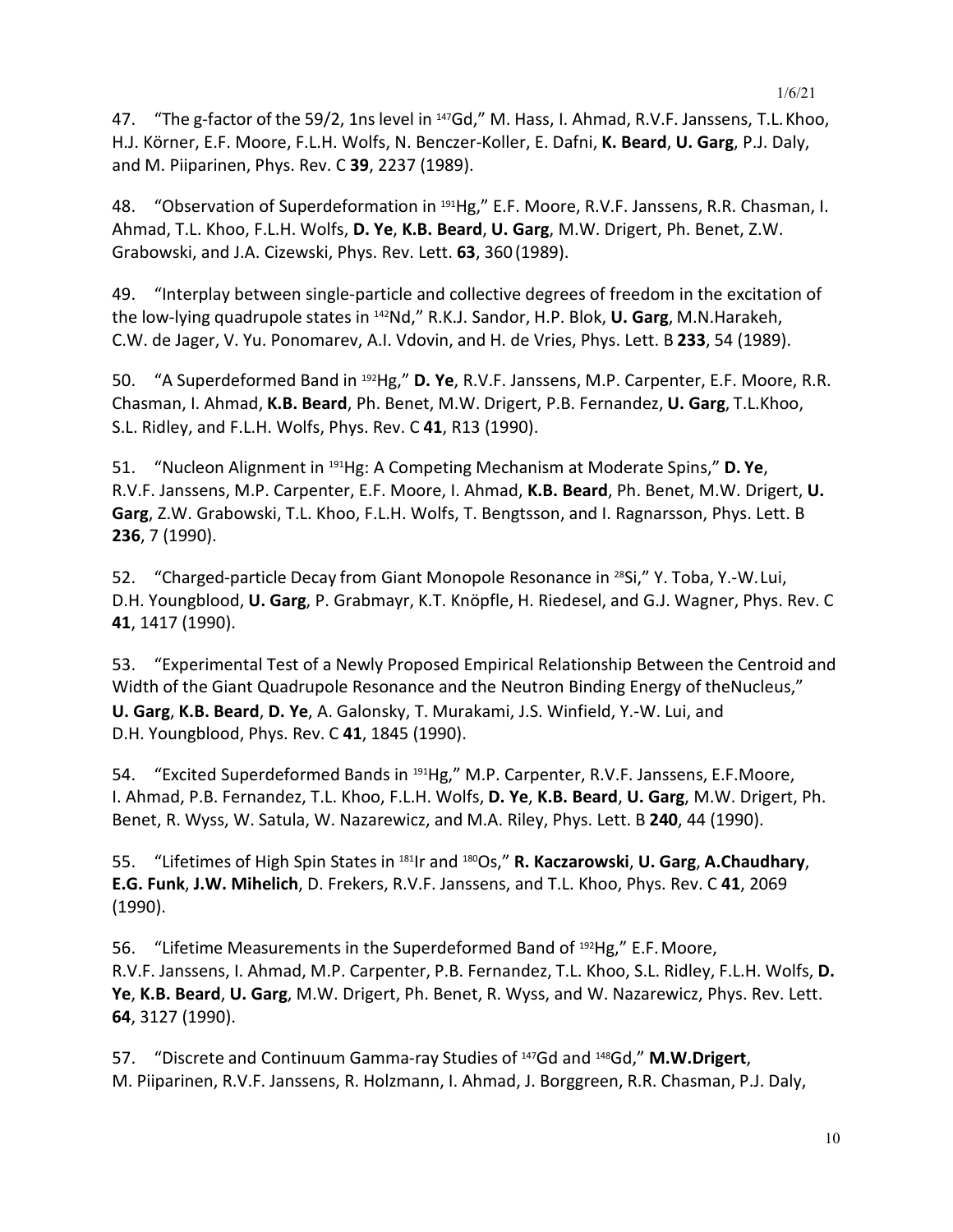B.K. Dichter, M. Emling, **U. Garg**, Z.W. Grabowski, T.L. Khoo, W.C. Ma, M. Quader, D.C. Radford and W. Trzaska, Nucl. Phys. A **515**, 466 (1990).

58. "Proton Excitations in the Superdeformed Well of 193Tl," P.B. Fernandez, M.P.Carpenter, R.V.F. Janssens, I. Ahmad, E.F. Moore, T.L. Khoo, F. Scarlassara, I.G. Bearden, Ph. Benet, P.J. Daly, M.W. Drigert, **U. Garg**, **W. Reviol**, **D. Ye**, and S. Pilotte, Nucl. Phys. A **517**, 386 (1990).

59. "Superdeformation in the Mercury Nuclei," R.V.F. Janssens, M.P. Carpenter, M.W.Drigert, P.B. Fernandez, E.F. Moore, **D. Ye**, I. Ahmad, **K.B. Beard**, I.G. Bearden, Ph. Benet, P.J. Daly, **U. Garg**, Z. Grabowski, T.L. Khoo, W. Reviol, and F.L.H. Wolfs, Nucl. Phys. A **520**, 75c (1990).

60. "Evidence of Time Delay in the Decay of the Superdeformed Bands of <sup>191,192</sup>Hg," M.P. Carpenter, **D. Ye**, R.V.F. Janssens, T.L. Khoo, I. Ahmad, **K.B. Beard**, Ph. Benet, J.A. Cizewski, M.W. Drigert, P. Fernandez, **U. Garg**, E.F. Moore, and F.L.H. Wolfs, Nucl. Phys. A **520**, 133c (1990).

61. "Population of Superdeformed Bands, the Competition with Fission, and the Barrier Between Normal and Superdeformed States," T.L. Khoo, R.V.F. Janssens, E.F. Moore, **K.B. Beard**, Ph. Benet, M.P. Carpenter, R.R. Chasman, P.J. Daly, M.W. Drigert, **U.Garg**, Z.W. Grabowski, F.L.H. Wolfs, and **D. Ye**, Nucl. Phys. A **520**, 169c (1990).

62. "Giant Resonance Studies with Medium Energy 14N Ions: Excitation of the High-energy Octupole Resonance," **U. Garg**, **D. Ye**, **K.B. Beard**, A. Galonsky, T. Murakami, J.S. Winfield, Y.-W. Lui, and D.H. Youngblood, in Nuclear Structure and Heavy-Ion Reaction Dynamics 1990, R.R. Betts and J.J. Kolata, eds. (IOP Conference Series No. **109**, IOP, Bristol, England,1991).

63. "K X-ray yields associated with the superdeformed band of 192Hg," E.F. Moore, R.V.F. Janssens, I. Ahmad, M.P. Carpenter, A.M. Baxter, M.E. Bleich, P.B. Fernandez, T. Lauritsen, T.L. Khoo, I.G. Bearden, Ph. Benet, P.J. Daly, **U. Garg**, **W. Reviol** and **D. Ye**, Phys. Lett. B **258**, 284 (1991).

64. "Electron Scattering Off of the Ground-state Band and the  $\mathbb B$  Band in <sup>150</sup>Nd," R.K.J.Sandor, H.P. Blok, **U. Garg**, M. Girod, M.N. Harakeh, C.W. deJager, and H. deVries, Phys. Rev. C **43**, R2040 (1991).

65. "Superdeformed Bands in <sup>189,190</sup>Hg," M.W. Drigert, M.P. Carpenter, R.V.F. Janssens, E.F. Moore, I. Ahmad, P.B. Fernandez, T.L. Khoo, F.L.H. Wolfs, I.G. Bearden, Ph. Benet, P.J. Daly, **U. Garg, W. Reviol, D. Ye**, and R. Wyss, Nucl. Phys. A **530**, 452 (1991).

66. "Interplay Between Single-Particle and Collective Degrees of Freedom in the Excitation of Low-lying States in 142Nd," R.K.J. Sandor, H.P. Blok, **U. Garg**, M.N. Harakeh, C.W. de Jager, V. Yu. Ponomarev, A.I. Vdovin, and H. de Vries, Nucl. Phys. A **535**, 669(1991).

67. "High Spin States in <sup>181</sup>Ir and backbending phenomena in the Os-Pt region," **R. Kaczarowski**, **U. Garg**, **E.G. Funk**, and **J.W. Mihelich**, Phys. Rev. C **45**, 103 (1992).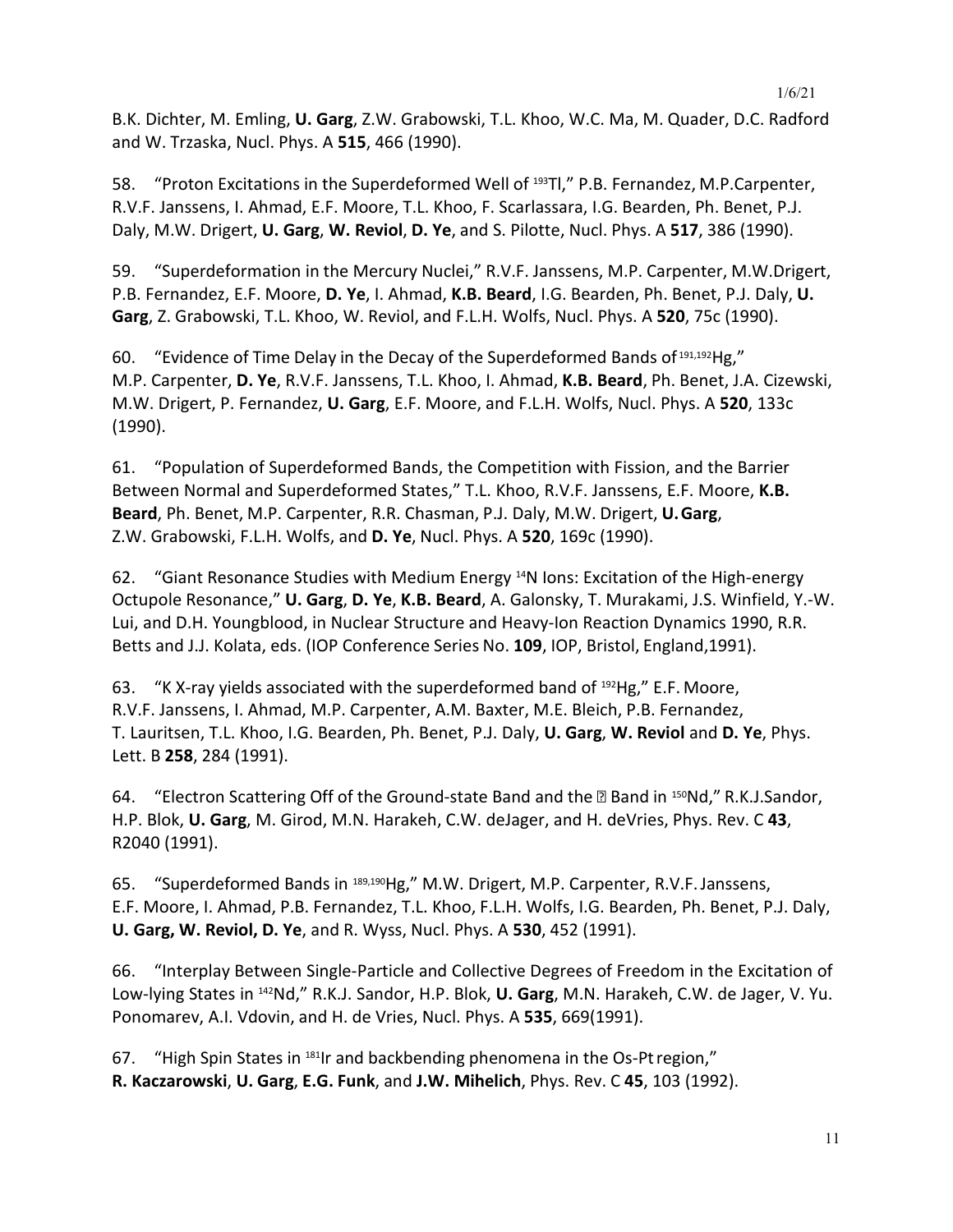68. "Multiple Band Structures in 191Hg," **D. Ye**, **K.B. Beard**, **U. Garg**, R.V.F.Janssens, M.P. Carpenter, I. Ahmad, T.L. Khoo, E.F. Moore, F.L.H. Wolfs, Ph. Benet, Z. Grabowski, and M.W. Drigert, Nucl. Phys. A **537**, 207 (1992).

69. "Characterization of the Superdeformed Band in 189Hg," I.G. Bearden, R.V.F. Janssens, M.P. Carpenter, E.F. Moore, I. Ahmad, A.M. Baxter, Ph. Benet, P.J. Daly, M.W.Drigert, P.B. Fernandez, **U. Garg**, Z.W. Grabowski, T.L. Khoo, T. Lauritsen, **W. Reviol**, and **D. Ye**, Z. Phys. A **341**, 491 (1992).

70. "Dynamic Moment of Inertia of the 192Hg Superdeformed Band at High Rotational Frequencies," T. Lauritsen, R.V.F. Janssens, M.P. Carpenter, E.F. Moore, I.Ahmad, P.B. Fernandez, T.L. Khoo, J.A. Kuehner, D. Prevost, J.C. Waddington, **U. Garg, W. Reviol, D. Ye**, and M.W. Drigert, Phys. Lett. B **279**, 239 (1992).

71. "Giant quadrupole resonance in Ni isotopes," D.H. Youngblood, Y.-W. Lui, **U.Garg**, R.J. Peterson, Phys. Rev. C **45**, 2172 (1992).

72. "Shape Driving Effects in 193TI from the Spectroscopy of Yrast and Near-Yrast States," **W. Reviol**, M.P. Carpenter, **U. Garg**, R.V.F. Janssens, I. Ahmad, I.G. Bearden, Ph. Benet, P.J. Daly, M.W. Drigert, P.B. Fernandez, T.L. Khoo, E.F. Moore, S. Pilotte, and **D. Ye**, Nucl. Phys. A **548**, 331 (1992).

73. "Feeding of Superdeformed Bands: The Mechanism and Constraints on Band Energies and the Well Depth," T. Lauritsen, Ph. Benet, T.L. Khoo, **K.B. Beard**, I. Ahmad, M.P. Carpenter, P.J. Daly, M.W. Drigert, **U. Garg**, P. Fernandez, R.V.F. Janssens, E.F. Moore, F.L.H. Wolfs, and **D. Ye**, Phys. Rev. Lett. **69**, 2479(1992).

74. "Yrast decays in 43K," R.L. Kozub, C.R. Bybee, M.M. Hindi, J.F. Shriner, Jr., R.Holzmann, R.V.F. Janssens, T.L. Khoo, W.C. Ma, **M.W. Drigert**, **U. Garg**, and **J.J. Kolata**, Phys. Rev. C **46**, 1671 (1992).

75. "Double Blocking in the Superdeformed 192Tl Nucleus," Y. Liang, M.P.Carpenter, R.V.F. Janssens, I. Ahmad, R. Henry, T.L. Khoo, T. Lauritsen, F. Soramel, S. Pilotte, J.M. Lewis, L.L. Riedinger, C.-H. Yu, **U. Garg**, **W. Reviol**, and I.G. Bearden, Phys. Rev. C **46**, 2136 (1992).

76. "Electromagnetic Properties of 181Ir: Evidence of β-stretching?," **U. Garg**, **W. Reviol**, and P. Semmes, Phys. Rev. C **47**, 2407 (1993).

77. "Lack of evidence for a superdeformed band in <sup>192</sup>Pb," A.J.M. Plompen, M.N.Harakeh, W.H.A. Hesselink, G. van't Hof, N. Kalantar-Nayestanaki, J.P.S. van Schagen, R.V.F. Janssens, I. Ahmad, I.G. Bearden, M.P. Carpenter, T.L. Khoo, T. Lauritsen, Y. Liang, **U. Garg**, **W. Reviol**, and D. Ye, Phys. Rev. C **47**, 2378 (1993).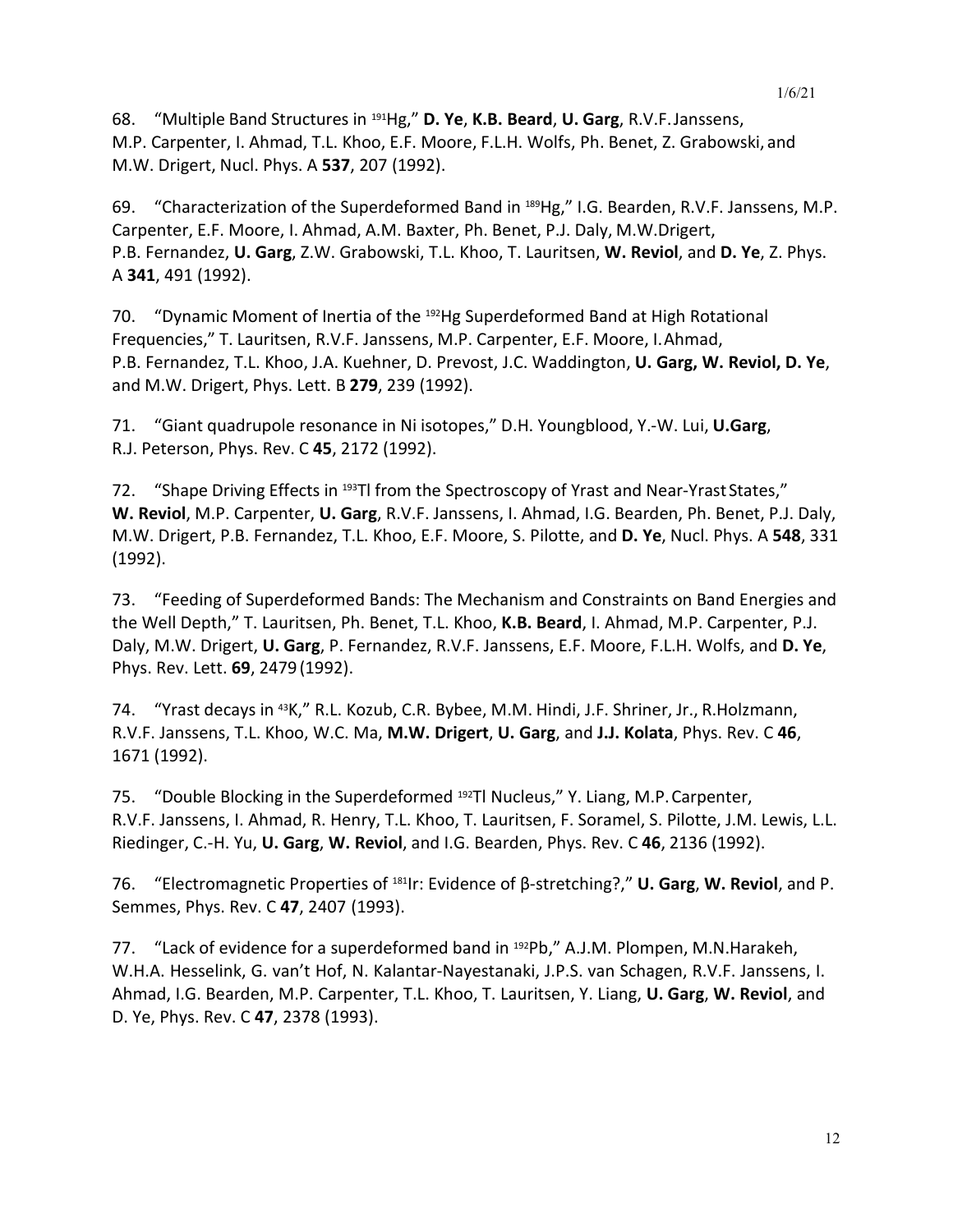78. "Collective Oblate Bands in <sup>196</sup>Pb," J.R. Hughes, Y. Liang, R.V.F. Janssens, A. Kuhnert, J.A. Becker, J. Ahmad, I.G. Bearden, M.J. Brinkman, J. Burde, M.P. Carpenter, J.A. Cizewski, P.J.Daly, M.A. Delaplanque, R.M. Diamond, J.E. Draper, C. Duyar, B. Fornal, **U. Garg**, Z.W. Grabowski, E.A. Henry, R.G. Henry, W. Hesselink, N. Kalantar-Nayestanaki, W.H. Kelly, T.L. Khoo, T. Lauritsen, R.H. Mayer, D. Nissius, J.R.B. Oliviera, A.J.M. Plompen, **W. Reviol**, E. Rubel, F. Soramel, F.S. Stephens, M.A. Stoyer, D. Vo, and T.F. Wang, Phys. Rev. C **47**, R1337 (1993).

79. "Spectroscopy of 96,97,98Ru: Possible Emergence of Collectivity at N ≥ 52," **W. Reviol**, **U. Garg**, I. Ahmad, **A. Aprahamian**, M.P. Carpenter, **B.F. Davis**, R.V.F. Janssens, T.L. Khoo, T. Lauritsen, Y. Liang, **S. Naguleswaran**, **J.C. Walpe**, and **D. Ye**, Nucl. Phys. A **557**,391c(1993).

80. "New Results on Superdeformed Bands in Hg and T1 Nuclei," M.P.Carpenter, R.V.F. Janssens, Y. Liang, I.G. Bearden, I. Ahmad, M.W. Drigert, **U. Garg**, R.G. Henry, J.M. Lewis, T.L. Khoo, T. Lauritsen, S. Pilotte, **W. Reviol**, L.L. Riedinger, F. Soramel, and C.H. Yu, Nucl. Phys. A **557**, 57c (1993).

81. "Feeding and Decay of Superdeformed States," T.L. Khoo, T. Lauritsen, I.Ahmad, M.P. Carpenter, P.B. Fernandez, R.V.F. Janssens, E.F. Moore, F.L.H. Wolfs, Ph. Benet, P.J. Daly, K.B. Beard, **U. Garg**, **D. Ye**, and M.W. Drigert, Nucl. Phys. A **557**, 83c (1993).

82. "Collective and Quasiparticle Structures in <sup>192</sup>Pb," A.J.M. Plompen, M.N. Harakeh, W.H.A. Hesselink, G. van 't Hof, N. Kalantar-Nayestanaki, J.P.S. van Schagen, M.P. Carpenter, I. Ahmad, I.G. Bearden, R.V.F. Janssens, T.L. Khoo, T. Lauritsen, Y. Liang, **U. Garg**, **W. Reviol**, and **D. Ye**, Nucl. Phys. A **562**, 61 (1993).

83. "Spectroscopy of the superdeformed band in <sup>196</sup>Pb," E.F. Moore, Y. Liang, R.V.F.Janssens, M.P. Carpenter, I. Ahmad, I.G. Bearden, P.J. Daly, M.W. Drigert, B. Fornal, **U. Garg**, Z.W. Grabowski, H.L. Harrington, R.G. Henry, T.L. Khoo, T. Lauritsen, R.H. Mayer, D. Nisius, **W. Reviol**, and M. Sferrazza, Phys. Rev. C **48**, 2261 (1993).

84. "The STAR Experiment at the Relativistic Heavy Ion Collider," J.W. Harris et al., the STAR Collaboration, (**A. Aprahamian, N.N. Biswas** and **U. Garg**), Nucl. Phys. A **566**, 277c(1994).

85. "Looking for the Isoscalar Giant Dipole Resonance in <sup>208</sup>Pb Using Inelastic  $\alpha$  Scattering at and Near 0°," **B.F. Davis**, H. Akimune, A. Bacher, G.P.A. Berg, M. Fujiwara, **U. Garg**, M.N. Harakeh, J. Jänecke, J. Lisanti, K. Pham, **W. Reviol**, D. Roberts, E.J. Stephenson, and Y. Wang, Nuclear Physics A **569**, 325c (1994).

86. "Detailed band structures in <sup>189</sup>Hg and <sup>190</sup>Hg," I.G. Bearden, R.V.F. Janssens, M.P. Carpenter, E.F. Moore, I. Ahmad, P.J. Daly, R. Mayer, M.W. Drigert, P.B. Fernandez, B. Fornal, **U. Garg**, Z.W. Grabowski, T.L. Khoo, T. Lauritsen, **W. Reviol**, and **D. Ye**, Nucl. Phys. A **576**, 441 (1994).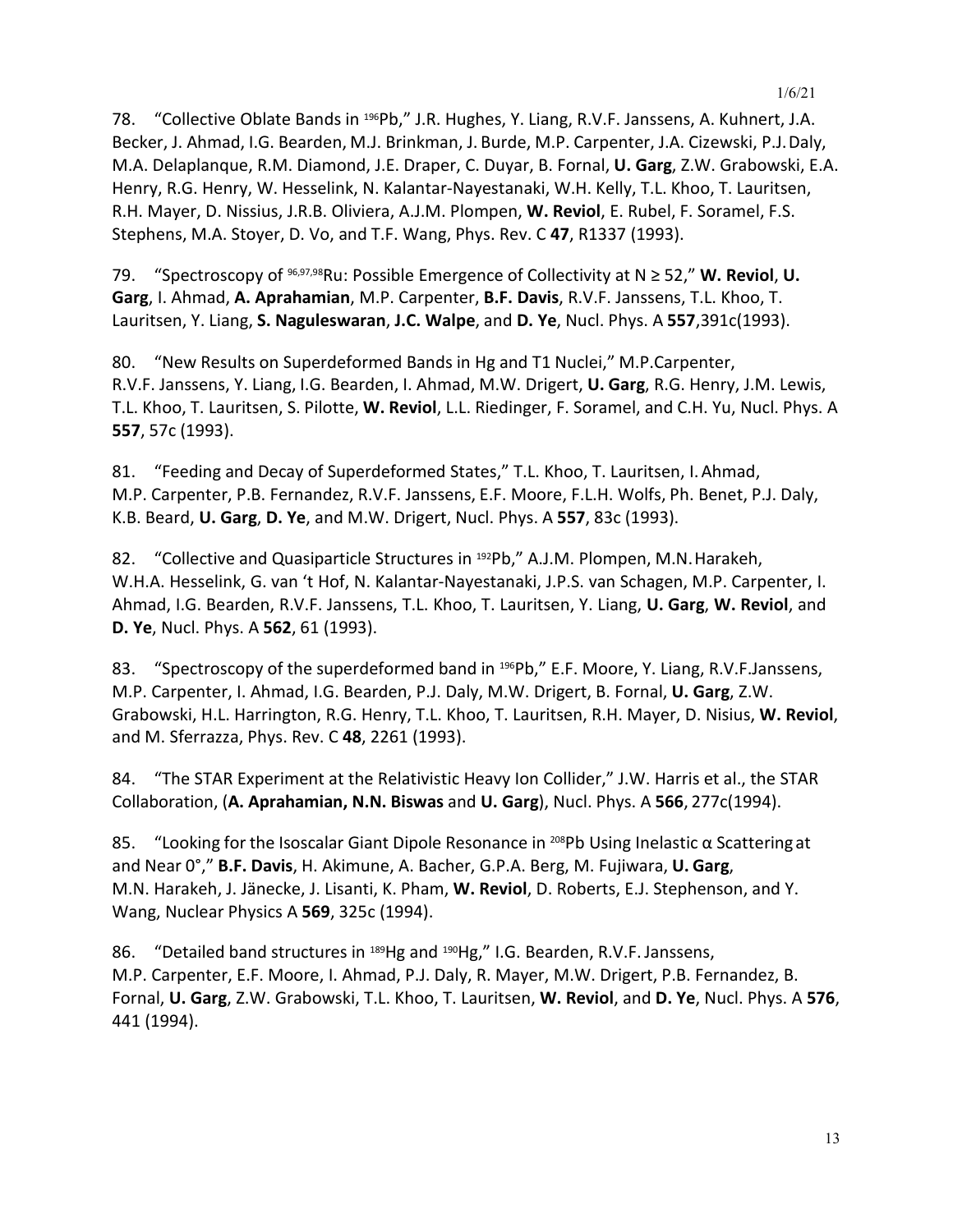87. "Reply to "Comment on 'Lack of evidence for a superdeformed band in 192Pb'," A.J.M. Plompen, M.N. Harakeh, W.H.A. Hesselink, G. van't Hof, N. Kalantar-Nayestanaki, J.P.S. van Schagen, R.V.F. Janssens, I. Ahmad, I.G. Bearden, M.P. Carpenter, T.L. Khoo, T. Lauritsen, Y. Liang, **U. Garg**, **W. Reviol**, and **D. Ye**, Phys. Rev. C **49**, 2851 (1994).

88. "Collectivity of dipole bands in <sup>196</sup>Pb," E.F. Moore, M.P. Carpenter, Y. Liang, R.V.F. Janssens, I. Ahmad, I.G. Bearden, P.J. Daly, M.W. Drigert, B. Fornal, **U. Garg**, Z.W. Grabowski, H.L. Harrington, R.G. Henry, T.L. Khoo, T. Lauritsen, R.H. Mayer, D. Nisius, **W. Reviol**, and M. Sferrazza, Phys. Rev. C **51**, 115 (1995).

89. "High-spin states in 94Tc and the shell-model interpretation," **S.S.Ghugre**, **S. Naguleswaran**, R.K. Bhowmik, **U. Garg**, S.B. Patel, **W. Reviol**, and **J.C. Walpe**, Phys. Rev. C **51**, 2809 (1995).

90. "Identification of the unfavored  $N = 7$  superdeformed band in  $191$ Hg," M.P.Carpenter, R.V.F. Janssens, B. Cederwall, B. Crowell, I. Ahmad, J.A. Becker, M.J. Brinkman, M.A. Deleplanque, R.M. Diamond, P. Fallon, L.P. Farris, **U. Garg**, D. Gassmann, E.A. Henry, R.G. Henry, J.R. Hughes, T.L. Khoo, T. Lauritsen, I.Y. Lee, A.O. Machiavelli, E.F. Moore, D. Nisius and F.S. Stephens, Phys. Rev. C **51**, 2400 (1995).

91. "Lifetimes in <sup>181</sup>Ir and <sup>187</sup>Au: Enhanced Deformation of the  $\mathbb{E}$ <sub>13/2</sub> Intruder Orbital," **J.C. Walpe**, **U. Garg**, **S. Naguleswaran**, **Q.-W. Ren**, M.P. Carpenter, R.V.F. Janssens, I. Ahmad, I.G. Bearden, R.G. Henry, T.L. Khoo, T. Lauritsen, W. Reviol, L.L. Riedinger and X.-Z. Wang, Acta Physica Polonica B **26**, 279 (1995).

92. "Search for entrance channel dependence in the population of superdeformed bands in 191Hg," F. Soramel, T.L. Khoo, Ph. Benet, **K.B. Beard**, R.V.F. Janssens, I. Ahmad, I. Bearden, M.P. Carpenter, P.J. Daly, M.W. Drigert, B. Fornal, **U. Garg**, Z. Grabowski, T. Lauritsen, Y. Liang, R. Mayer, E.F. Moore, **W. Reviol**, **D. Ye**, Phys. Lett. B **350**, 173 (1995).

93. "Lifetime measurements in 120Xe," **J.C. Walpe**, **B.F. Davis**, **S. Naguleswaran**, **W. Reviol**, **U. Garg**, Xing-Wang Pan, Da Hsuan Feng, and J.X. Saladin, Phys. Rev. C **52**, 1792(1995).

94. "The 'Other' Giant Dipole Resonance: Evidence for the Isoscalar Giant Dipole Resonancein 208Pb from Inelastic α Scattering at 0°," **B.F. Davis**, H. Akimune, A. Bacher, G.P.A. Berg, C.C. Foster, M. Fujiwara, **U. Garg**, M.N. Harakeh, J. Jänecke, J. Lissanti, K. Pham, **W. Reviol**, D. Roberts, E.J. Stephenson, and Y. Wang, Nucl. Phys. A **599**, 277c (1996).

95. "Spectroscopy of <sup>96-98</sup>Ru and Neighboring Nuclei: Shell Model Calculations and Lifetime Measurements," **B. Kharraja**, **U. Garg**, **S.S. Ghugre**, M.Carpenter, B. Crowell, S. Fisher, R.V.F. Janssens, T.L. Khoo, T. Lauritsen, D. Nisius, W. Mueller, W. Reviol, L.L. Riedinger, R.Kaczarowski, E. Rochowska, and I.M. Govil, Acta Physica Polonica B **28**, 177 (1997).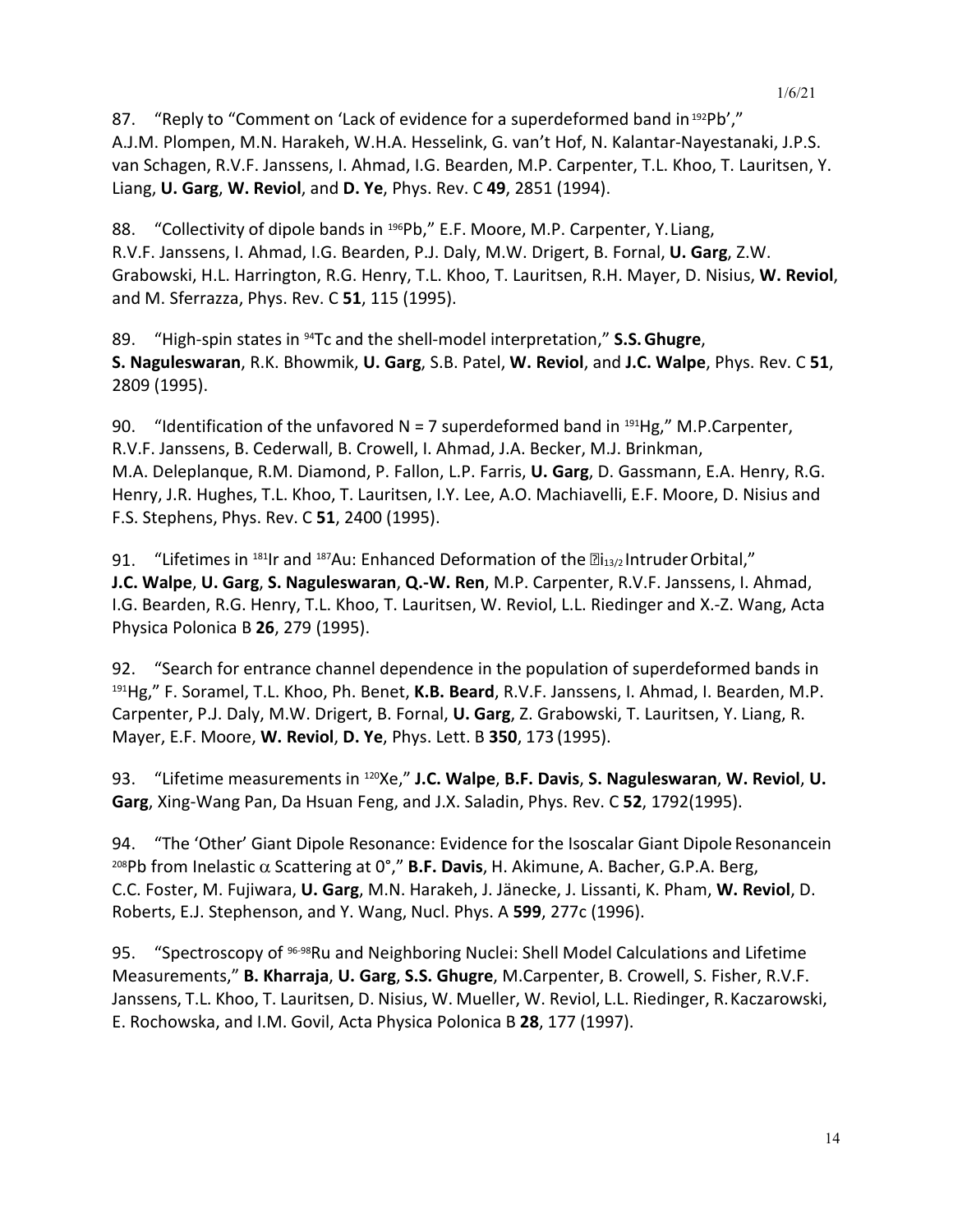96. "Evidence for the Isoscalar Giant Dipole Resonance in <sup>208</sup>Pb Using Inelastic  $\alpha$  Scatteringat and near 0°," **B.F. Davis**, **U. Garg**, **W. Reviol**, M.N. Harakeh, A. Bacher, G.P.A. Berg, C.C.Foster, E.J. Stephenson, Y. Wang, J. Jänecke, K. Pham, D. Roberts, H. Akimune, M. Fujiwara, and J. Lisantti, Phys. Rev. Lett. **79**, 609 (1997).

97. "Lifetimes of low-lying states in <sup>125,127</sup>La measured by the recoil distance method," K. Starosta, Ch. Droste, T. Morek, J. Srebrny, D.B. Fossan, S. Gundel, J.M. Sears, I. Thorslund, P. Vaska, M.P. Waring, S.G. Rohozinski, W. Satula, **U. Garg**, **S. Naguleswaran**, and **J.C. Walpe**, Phys. Rev. C **55**, 2794 (1997).

98. "Identification of 181Hg and shape coexistence in odd-A Hg isotopes," P.G.Varmette, D.T. Shidot, W.C. Ma, A.V. Ramayya, R.V.F. Janssens, C.N. Davids, J.H. Hamilton, I. Ahmad, H. Amro, B.R.S. Babu, B. Back, K.S. Bindra, D.J. Blumenthal, L.T. Brown, M.P. Carpenter, W.L. Croft, B. Crowell, S.M. Fischer, **U. Garg**, R.G. Henry, T. Ishii, T.L. Khoo, J. Kormicki, T. Lauritsen, C.J. Lister, D. Nisius, H. Penttila, R.B. Piercey, J.A. Winger, S.J. Zhu, P.B. Semmes, Phys. Lett. B **410**, 103 (1997).

99. "First Investigation of 115In in the High Spin Regime," **S. Naguleswaran**, **U.Garg**, S.S. Ghugre, **B. Kharraja**, A. Galindo-Uribarri, V.P. Janzen, D.C. Radford, D.B. Fossan, S. Gundel, J.M. Sears, R. Kaczarowski, E. Ruchowska, Z. Phys. A **359**, 235 (1997).

100. "Level structures of 96,97,98Ru at high angular momentum," **B. Kharraja**, **S.S.Ghugre**, **U. Garg**, R.V.F. Janssens, M.P. Carpenter, B. Crowell, T.L. Khoo, T. Lauritsen, D. Nisius, W. Reviol, W.F. Mueller, L.L. Riedinger, R. Kaczarowski, Phys. Rev. C **57**, 83 (1998).

101. "Description of superdeformed bands in terms of incremental alignments and predictions of new superdeformed bands in 145-148Eu, 148,149Tb, and 149,150Dy," **Bachir Kharraja** and **U. Garg**, Phys. Rev. Lett. **80**, 184 (1998).

102. "Recoil distance lifetime measurements in 122,124Xe," I.M. Govil, A. Kumar, H. Iyer, **H. Li**, **U. Garg**, **S.S. Ghugre**, **J.C. Walpe**, **S. Naguleswaran**, **B. Kharraja**, **T. Johnson**, and R. Kaczarowski, Phys. Rev. C **57**, 632 (1998).

103. "Nuclear Structure of 94,95Mo at High Spins," **B. Kharraja**, **S.S. Ghugre**, **U. Garg**, R.V.F. Janssens, M.P. Carpenter, B. Crowell, T.L. Khoo, T. Lauritsen, D. Nisius, W. Reviol, W.F.Mueller, L.L. Riedinger, R. Kaczarowski, Phys. Rev. C **57**, 2903 (1998).

104. "Quadrupole moment of superdeformed bands in 151Tb," Ch. Finck, O. Stézowski, F.A. Beck, D.E. Appelbe, T. Byrski, S. Courtin, D.M. Cullen, D. Durien, G. de France, G. Duchêne, S. Ertürk, B.J.P. Gall, **U. Garg**, B. Haas, N. Khadiri, **B. Kharraja**, N. Kintz, A. Nourreddine, D. Prévost, C. Rigollet, H. Savajois, P.J. Twin, J.P. Vivien, K. Zuber, Eur. Phys. J. A **2**, 123 (1998).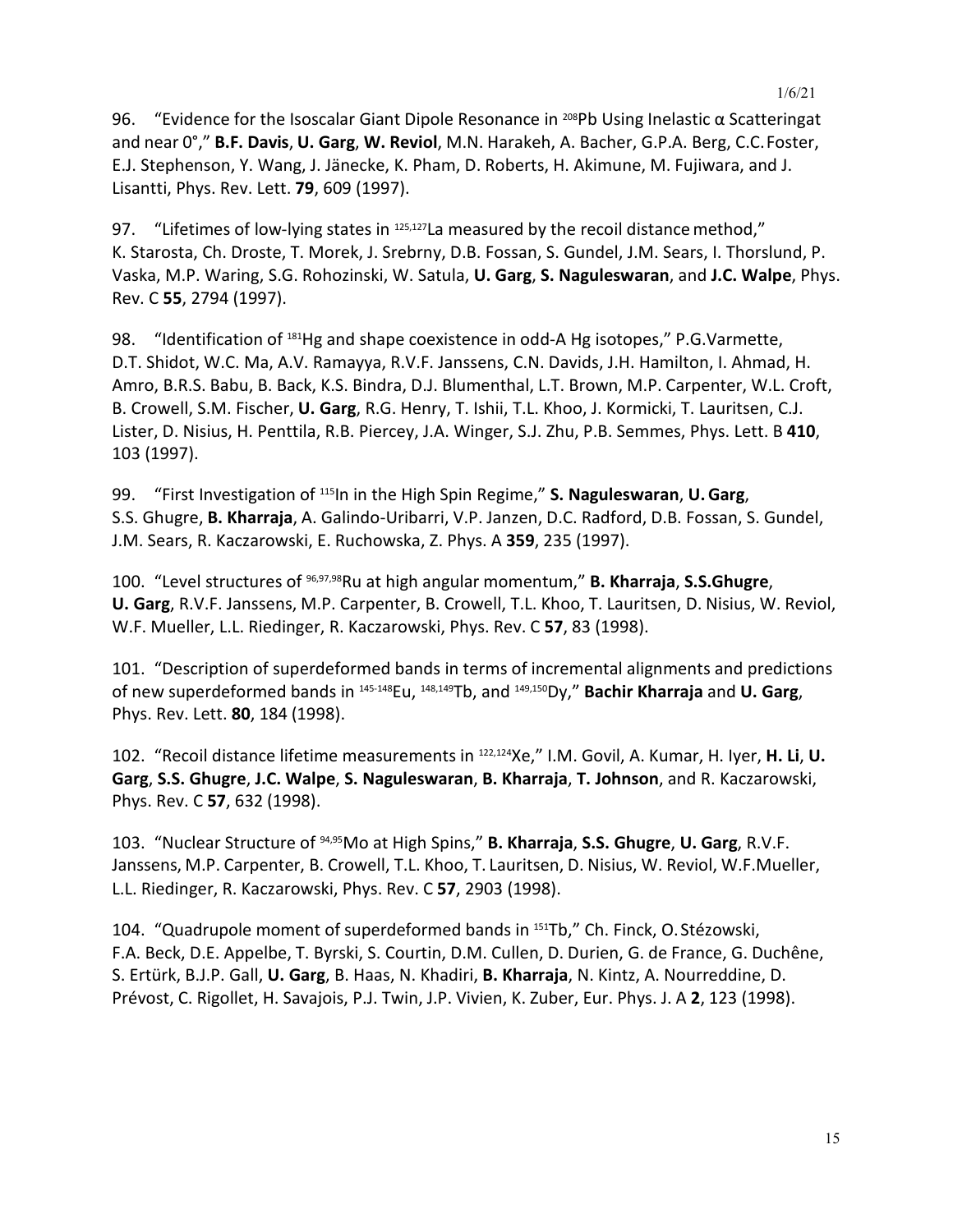105. "Quadrupole Moments and Identical Superdeformed Bands in 149Tb," **B. Kharraja**, **U.Garg**, **H. Jin**, **R.J. Ernst**, **S.S. Ghugre**, R.V.F. Janssens, M.P. Carpenter, S.M. Fischer, T.L. Khoo, T. Lauritsen, D. Nisius, E.F. Moore, Th. Byrski, R. Krücken, A.O. Macchiavelli, R. MacLeod, R. Kaczarowski, and I.M. Govil, Phys. Rev. C **58**, 1422 (1998).

106. "Deformed Intruder Bands in 113Sn," J.M. Sears, S.E. Gundel, D.B. Fossan, D.R. LaFosse, P. Vaska, J. DeGraaf, T.E. Drake, V.P. Janzen, D.C. Radford, Ch. Droste, T. Morek, **U. Garg**, **K. Lamkin**, **S. Naguleswaran**, **G. Smith**, **J.C. Walpe**, R. Kaczarowski, A.V. Afanasjev, and I. Ragnarsson, Phys. Rev. C **58**, 1430 (1998).

107. "High Spin States in 97,98Rh," **S.S. Ghugre**, **B. Kharraja**, **U. Garg**, R.V.F.Janssens, M.P. Carpenter, B. Crowell, T.L. Khoo, T. Lauritsen, D. Nisius, W. Mueller, W. Reviol, L.L. Riedinger, and R. Kaczarowski, Phys. Rev. C **58**, 3243 (1998).

108. "Recent Developments on the Star Detector System at RHIC," H. Wieman et al., the STAR Collaboration, (**A. Aprahamian**, **N.N. Biswas**, and **U. Garg**), Nucl. Phys. A **638**, 559c(1998).

109. "Incremental Alignments in the A~150 Superdeformed Region," **B. Kharraja** and **U. Garg**, in *Highlights of Modern Nuclear Structure*, Aldo Covello, ed. (World Scientific, 1999) pp.367.

110. "The Isoscalar Giant Dipole Resonance: What's New?" **U. Garg**, in *Collective Excitations in Fermi and Bose Systems*, C.A. Bertulani, L.F. Canto and M.S. Hussein, eds. (World Scientific, 1999) p. 180.

111. "Isoscalar giant dipole resonance in  $^{90}$ Zr,  $^{116}$ Sn,  $^{144}$ Sm and  $^{208}$ Pb excited by 240 MeV  $\alpha$ particle scattering," H.L. Clark, Y.-W. Lui, D.H. Youngblood, K. Bachtr, **U. Garg**, M.N. Harakeh, and N. Kalantar-Nayestanaki, Nucl. Phys. A **649**, 57c(1999).

112. "The ISOSCALAR Giant Dipole Resonance: A Review," **U. Garg**, Nucl. Phys. A **649**, 66c (1999).

113. "The isoscalar giant dipole resonance: Where we stand?" **U. Garg**, RIKEN Review **23**, 65 (1999).

114. "Deformation driving property of the *h*9/2 configuration in 171Ta," P. Joshi, G.Mukherjee, A. Kumar, R.P. Singh, S. Muralithar, S.C. Pancholi, C.R. Praharaj, **U. Garg**, R.K. Bhowmik, and I.M. Govil, Phys. Rev. C **60**, 034311 (1999).

115. "Incremental alignments in the A~150 superdeformed region," **Bachir Kharraja**and **Umesh Garg**, Phys. Rev. C **60**, 044313 (1999).

116. "Level structure of 94,95,96Tc at high spins and shell-model calculations," **S.S. Ghugre**, **B. Kharraja**, **U. Garg**, R.V.F. Janssens, M.P. Carpenter, B. Crowell, T.L. Khoo, T. Lauritsen, D.Nisius, W. Reviol, W.F. Mueller, L.L. Riedinger, and R. Kaczarowski, Phys. Rev. C **61**, 024302 (2000).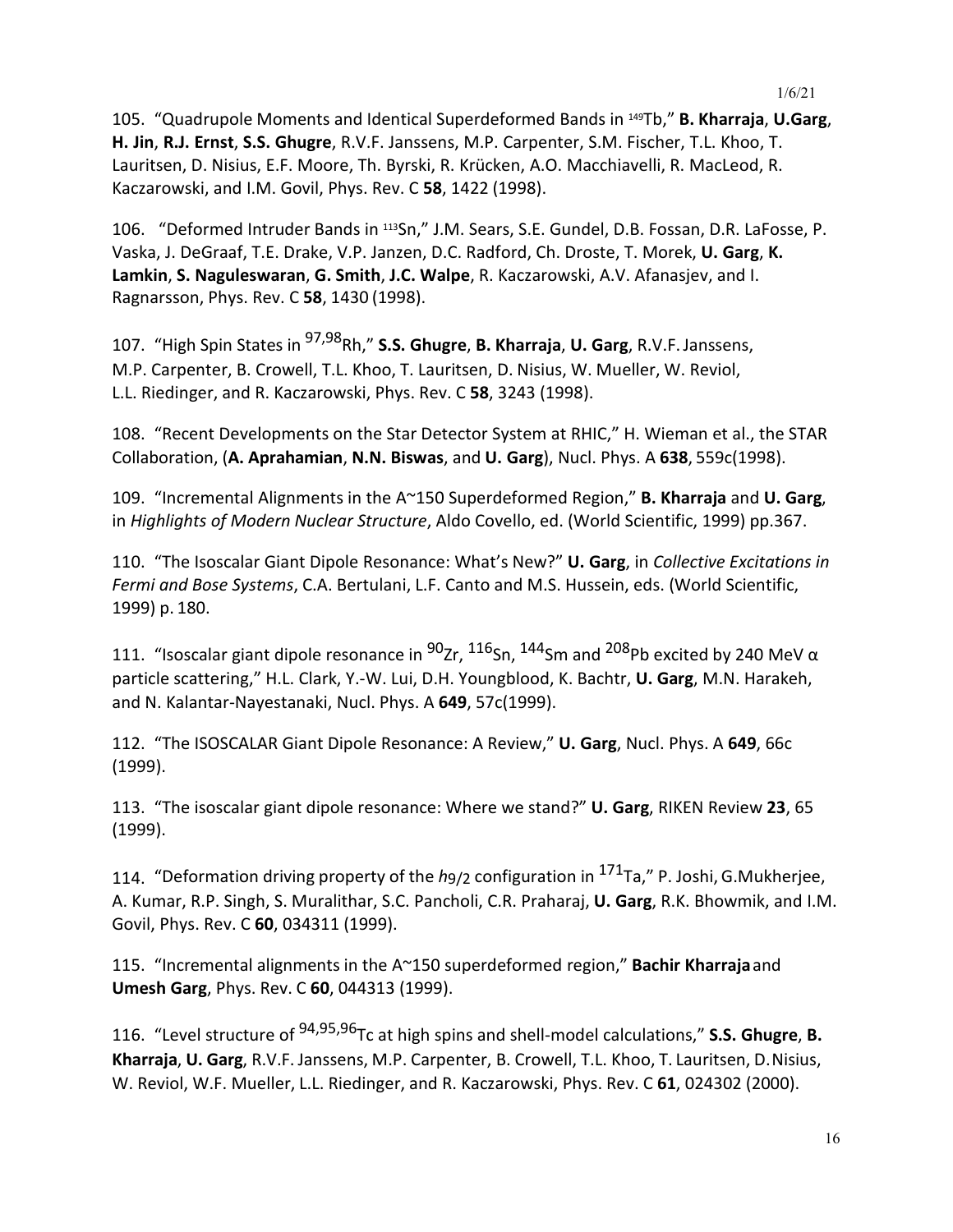117. "Recoil-distance lifetime measurements in <sup>96,97,98</sup>Ru: Search for possible onset of collectivity at N ≥ 52," **B. Kharraja**, **U. Garg**, **S.S. Ghugre**, **H. Jin**, R.V.F. Janssens, I. Ahmad, H. Amro, M.P. Carpenter, S. Fischer, T.L. Khoo, T. Lauritsen, D. Nisius, W. Reviol, W.F. Mueller, L.L. Riedinger, R. Kaczarowski, E. Ruchowska, W.C. Ma, and I.M. Govil, Phys. Rev. C **61**, 024301 (2000).

118. "Spectroscopy of Nuclei Under Extreme Rotation and Deformation with Large Detector Arrays," **U. Garg** and B. Kharraja, Proc. of the Indian National Science Academy **66A**, 545(2000).

119. "GAMMASPHERE+FMA: A journey beyond the proton drip-line," D. Seweryniak, P.J. Woods, J.J. Ressler, C.N. Davids, A. Heinz, A.A. Sonzogni, J. Uusitalo, W.B. Walters, J.A. Caggiano, M.P. Carpenter, J.A. Cizewski, T. Davinson, K.Y. Ding, N. Fotiades, **U. Garg**, R.V.F. Janssens, T.L. Khoo, F.G. Kondev, T. Lauritsen, C.J. Lister, P. Reiter, J. Shergur, and I. Wiedenhöver, Nuc. Phys. A **682**, 247c (2001).

120. "Giant monopole resonances in deformed nuclei," M. Itoh, H. Sakaguchi, T. Ishikawa, T. Kawabata, T. Murakami, H. Takeda, T. Taki, N. Tukahara, M. Uchida, Y. Yasuda, H. Fujimura, K. Hara, T. Noro, E. Obayashi, H.P. Yoshida, M. Yosoi, M. Fujiwara, **P. Boutachkov**, **U. Garg**, **B. Kharraja**, and M. Volkerts, Nuc. Phys. A **687**, 52c (2001).

121. "The Isoscalar Giant Dipole Resonance: Where We Are and Where We Are Headed," **U. Garg**, APH Heavy Ion Physics **13**, 31 (2001).

122. "Recoil-distance method lifetime measurements in 173Ta," P. Joshi, G. Mukherjee, A. Kumar, R.P. Singh, S. Muralithar, S.K. Chamoli, C.R. Praharaj, **U. Garg**, R.K. Bhowmik, and I.M. Govil, Phys. Rev. C **64**, 034303 (2001).

123. "Investigation of antimagnetic rotation in 100Pd," S. Zhu, **U. Garg**, **A.V. Afanasjev**, **S. Frauendorf**, **B. Kharraja**, S.S. Ghugre, S.N. Chintalapudi, R.V.F. Janssens, M.P. Carpenter, F.G. Kondev, and T. Lauritsen, Phys. Rev. C **64**, 041302(R) (2001).

124. "Configuration dependence of deformation in 183Au," P. Joshi, A. Kumar, G.Mukherjee, R.P. Singh, S. Muralithar, **U. Garg**, R.K. Bhowmik, and I.M. Govil, Phys. Rev. C **66**, 044306 (2002).

125. "Compressional-mode giant resonances in deformed nuclei," M. Itoh, H. Sakaguchi, M. Uchida, T. Ishikawa, T. Kawabata, T. Murakami, H. Takeda, T. Taki, S. Terashima, N.Tsukahara, Y. Yasuda, M. Yosoi, **U. Garg**, **M. Hedden, B. Kharraja, M. Koss, B.K. Nayak**, Z. Shu, H. Fujimura, M. Fujiwara, K. Hara, H.P. Yoshida, H. Akimune, M.N. Harakeh, and M. Volkerts, Phys. Lett. B **549**, 58 (2002).

126. "Recoil distance lifetime measurements in <sup>118</sup>Xe," I.M. Govil, A. Kumar, Hema Iyer, R. Joshi, S.K. Chamoli, Rakesh Kumar, R.P. Singh, and **U. Garg**, Phys. Rev. C **66**, 064318(2002).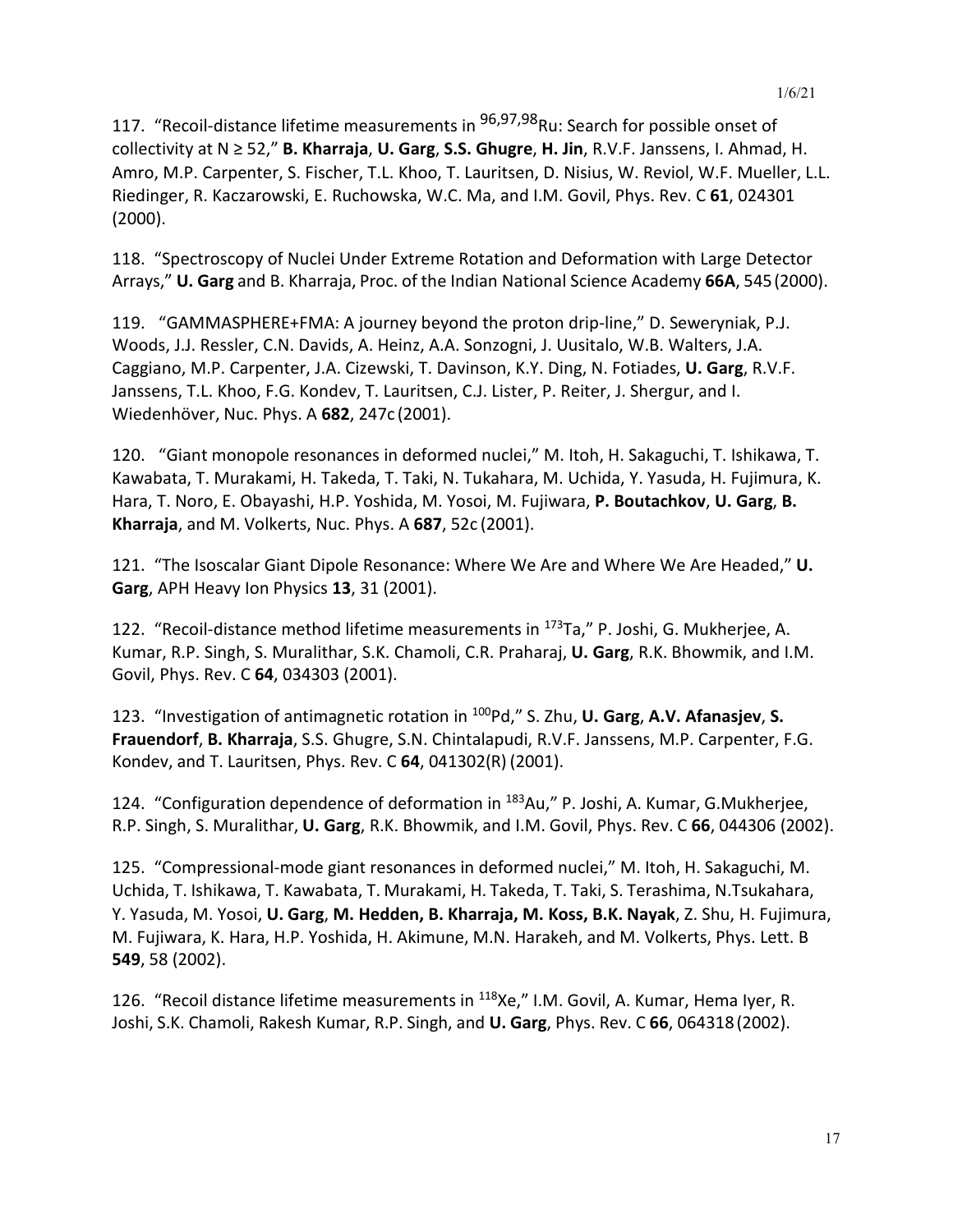127. "The Isoscalar Giant Dipole Resonance in 208Pb and the Nuclear Incompressibility," **M. Hedden, U. Garg, B. Kharraja, S. Zhu**, M. Uchida, H. Sakaguchi, T. Murakami, M. Yosoi, H. Takeda, M. Itoh, T. Kawabata, T. Taki, T. Ishikawa, N. Tsukuhara, Y. Yasuda, M. Fujiwara, H. Fujimara, H.P. Yoshida, E. Obayashi, K. Hara, H. Akimune, M.N. Harakeh, and M. Volkerts, in *Nuclear Physics in the 21st Century*, E. Norman, L. Schroeder, and G. Wozniak, Editors, AIP, Melville, New York, pp. 880 (2002).

128. "Isoscalar giant dipole resonance in <sup>208</sup>Pb via inelastic  $\alpha$  scattering at 400 MeV and nuclear incompressibility," M. Uchida, H. Sakaguchi, M. Itoh, M. Yosoi, T. Kawabata, H. Takeda, Y. Yasuda, T. Murakami, T. Ishikawa, T. Taki, N. Tsukahara, S. Terashima, **U. Garg**, **M. Hedden, B. Kharraja, M. Koss, B.K. Nayak, S. Zhu**, M. Fujiwara, H. Fujimura, K. Hara, E. Obayashi, H.P. Yoshida, H. Akimune, M.N. Karakeh, and M. Volkerts, Phys. Lett. B **557**, 12(2003).

129. "Compressional-Mode Giant Resonances in Deformed Nuclei," M. Itoh, M. Fujimura, M. Fujiwara, K. Hara, H.P. Yoshida, H. Sakaguchi, M. Uchida, T. Ishikawa, T. Kawabata, T.Murakami, H. Takeda, T. Taki, S. Terashima, N. Tsukuhara, Y. Yasuda, M. Yosoi, **U. Garg**, **M. Hedden. B. Kharraja, M. Koss, B.K. Nayak, S. Zhu,** H. Akimune, M.N. Harakeh, and M. Volkerts, in *Nuclear Many-Body and Medium Effects in Nuclear Interactions and Reactions*, K. Hatanaka, T. Noro, K. Sagara, H. Sakaguchi, and H. Sakai, Eds., (World Scientific, Singapore, 2003) p. 41.

130. "Isoscalar Giant Dipole Resonance and Nuclear Incompressibility," M.Uchida, H. Sakaguchi, M. Itoh, M. Yosoi, T. Kawabata, H. Takeda, Y. Yasuda, T. Murakami, T. Ishikawa, T. Taki, N. Tsukuhara, S. Terashima, **U. Garg**, **M. Hedden, B. Kharraja, M. Koss**, **B.K. Nayak, S. Zhu**, M. Fujiwara, M. Fujimura, K. Hara, E. Obayashi, H.P. Yoshida, H. Akimune, M.N. Harakeh, and M. Volkerts, in *Nuclear Many-Body and Medium Effects in Nuclear Interactions and Reactions*, K. Hatanaka, T. Noro, K. Sagara, H. Sakaguchi, and H. Sakai, Eds., (World Scientific, Singapore, 2003) p. 48.

**131.** "A Composite Chiral Pair of Rotational Bands in the Odd-*A* Nucleus 135Nd," **S. Zhu, U.Garg, B.K. Nayak, S.S. Ghugre, N.S. Pattabiraman**, D.B. Fossan, T. Koike, K. Starosta, C. Vaman, R.V.F. Janssens, R.S. Chakrawarthy, M. Whitehead, A.O. Macchiavelli, and **S. Frauendorf**, Phys. Rev. Lett. **91**, 132501 (2003).

132. "Recoil-gated plunger lifetime measurements in 188Pb," A. Dewald, R. Peusquens, B.Saha, P. von Brentano, A. Fitzler, T. Klug, I. Wiedenhöver, M.P. Carpenter, A. Heinz, R.V.F. Janssens, F.G. Kondev, C.J. Lister, D. Seweryniak, K. Abu Saleem, R. Krücken, J.R. Cooper, C.J. Barton, K. Zyromski, C.W. Beausang, Z. Wang, P. Petkov, A.M. Oros-Peusquens, **U. Garg**, and **S. Zhu**, Phys. Rev. C **68**, 034314 (2003).

133. "Nuclear Incompressibility from the Compressional-made Giant Resonances," **U. Garg**, in *Contemporary Nuclear Physics*, C. R. Prahaj, Ed., (Narosa Publishing House, New Delhi, India, 2003), p. 80.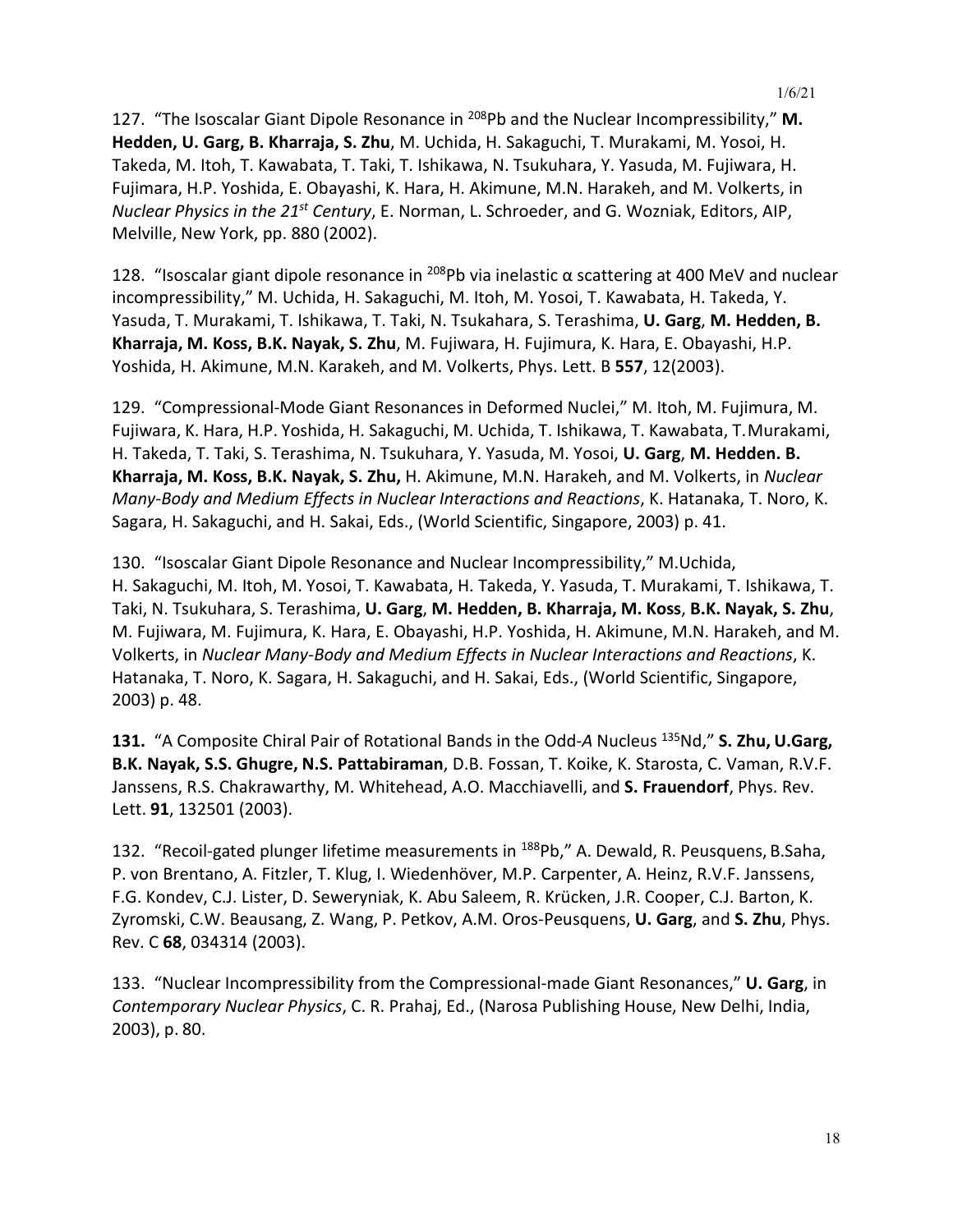134. "Direct proton decay of the isoscalar giant dipole resonance," M. Hunyadi, A.M. van den Berg, N. Blasi, C. Bäumer, M. Csatlós, L. Csige, B. Davids, **U. Garg**, J. Gulyás, M.N. Harakeh, M.A. de Huu, B.C. Junk, A. Krasznahorkay, S. Rakers, D. Sohler, and H.J. Wörtche, Phys. Lett. B **576**, 253 (2003).

135. "Systematic study of L≤3 giant resonances in Sm isotopes via multipole decomposition analysis," M. Itoh, H. Sakaguchi, M. Uchida, T. Ishikawa, T. Kawabata, T. Murakami, H. Takeda, T. Taki, S. Terashima, N. Tsukahara, Y. Yasuda, M. Yosoi, **U. Garg**, **M. Hedden, B. Kharraja, M. Koss, B.K. Nayak, S. Zhu**, H. Fujimura, M. Fujiwara, K. Hara, H.P. Yoshida, H. Akimune, M.N. Harakeh, and M. Volkerts, Phys. Rev. C **68**, 064602 (2003).

136. "The Isoscalar Giant Dipole Resonance: A Status Report," **U. Garg**, Nucl. Phys. A **731**, 3 (2004).

137. "The effect of deformation in the isoscalar giant dipole resonance," M. Itoh, H. Sakaguchi, M. Uchida, T. Ishikawa, T. Kawabata, T. Murakami, H. Takeda, T. Taki, S. Terashima, N. Tsukahara, Y. Yasuda, M. Yosoi, **U. Garg**, **M. Hedden, B. Kharraja, M. Koss, B.K. Nayak, S. Zhu**, H. Fujimura, M. Fujiwara, K. Hara, H.P. Yoshida, H. Akimune, M.N. Harakeh, and M. Volkerts, Nucl. Phys. A **731**, 41 (2004).

138. "Particle decay of the isoscalar giant dipole resonance in <sup>208</sup>Pb," M. Hunyadi, C.Bäumer, A.M. van den Berg, N. Blasi, M. Csatlós, L. Csige, B. Davids, **U. Garg**, J. Gulyás, M.N. Harakeh, M. de Huu, B.C. Junk, A. Krasznahorkay, S. Rakers, D. Sohler, and H.J. Wörtche, Nucl. Phys. A **731**, 49 (2004).

139. "Deformation effects in 185Au," P. Joshi, A. Kumar, I.M. Govil, R.P. Singh, G. Mukherjee, S. Muralithar, R.K. Bhowmik, and **U. Garg**, Phys. Rev. C **69**, 044304 (2004).

140. "Systematics of the bimodal isoscalar giant dipole resonance," M. Uchida, H.Sakaguchi, M. Itoh, M. Yosoi, T. Kawabata, Y. Yasuda, H. Takeda, T. Murakami, S. Terashima, S. Kishi, **U. Garg**, **P. Boutachkov, M. Hedden, B. Kharraja, M. Koss, B.K. Nayak, S. Zhu**, M. Fujiwara, H. Fujimura, H.P Yoshida, K. Hara, H. Akimune, and M.N. Harakeh, Phys. Rev. C **69**, 051301 (2004).

141. "Experimental study of nuclear structure of  $91$ Mo at high spin," S. Ray, N.S.Pattabiraman, R. Goswami, S.S. Ghugre, A.K. Sinha and **U. Garg**, Phys. Rev. C **69**, 054314 (2004).

142. "Excitation energies and spins of the yrast superdeformed band in  $^{191}$ Hg," S. Siem, P. Reiter, T.L. Khoo, T. Lauritsen, P.-H. Heenen, M.P. Carpenter, I. Ahmad, H. Amro, I.J. Calderin, T. Døssing, T. Duguet, S.M. Fischer, **U. Garg**, D. Gassmann, G. Hackman, F. Hannachi, K.Hauschild, R.V.F. Janssens, **B. Kharraja**, A. Korichi, I-Y. Lee, A. Lopez-Martens, A.O. Macchiavelli, E.F. Moore, D. Nisius, and C. Schück, Phys. Rev. C **70**, 014303 (2004).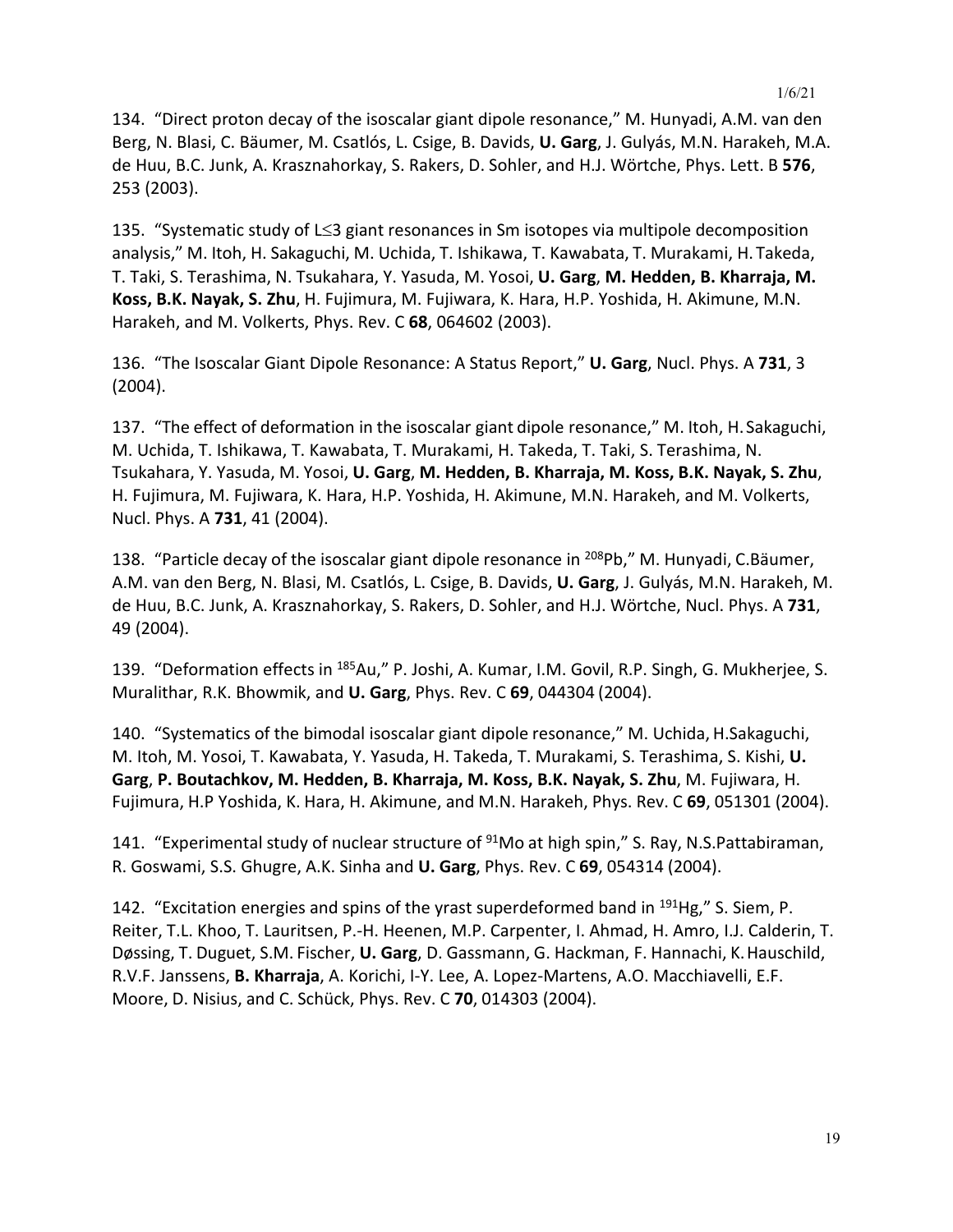143. "Lifetime measurements of microsecond isomers in the N=48 nuclei <sup>88</sup>Zr and <sup>90</sup>Mo using recoil-isomer tagging," A. Chakraborty, Krishichayan, S.S. Ghugre, R. Goswami, S. Mukhopadhyay, N.S. Pattabiraman, S. Ray, A.K. Sinha, S. Sarkar, P.V. Madhusudhana Rao, **U. Garg**, S.K. Basu, L. Chaturvedi, A. Dhal, R.K. Sinha, I.M. Govil, M.B. Chatterjee, M. SahaSarkar, R.K. Bhowmik, A. Jhingan, N. Madhavan, S. Muralithar, S. Nath, R.P. Singh, and P. Sugathan, Phys. Rev. C **70**, 014311 (2004).

144. "High-spin states in the odd-odd nucleus <sup>146</sup>Tb," Krishichayan, A. Chakraborty, S.S.Ghugre, R. Goswami, S. Mukhopadhyay, N.S. Pattabiraman, S. Ray, A.K. Sinha, S. Sarkar, P.V. Madhusudhana Rao, **U. Garg**, S.K. Basu, B.K. Yogi, L. Chaturvedi, A. Dhal, R.K. Sinha, M. Saha Sarkar, S. Saha, R. Singh, R.K. Bhowmik, A. Jhingan, N. Madhavan, S. Muralithar, S. Nath, R.P. Singh, and P. Sugathan, Phys. Rev. C **70**, 044315 (2004).

145. "Study of the cluster state at Ex=10.3 MeV in 12C," M. Itoh, H. Akimune, M. Fujiwara, **U. Garg**, H. Hashimoto, T. Kawabata, K. Kawase, S. Kishi, T. Murakami, K. Nakanishi, Y. Nakatsugawa, **B.K. Nayak**, S. Okumura, H. Sakaguchi, H. Takeda, S. Terashima, M. Uchida, Y. Yasuda, M. Yosoi, and J. Zenihiro, Nucl. Phys. A **738**, 268(2004).

146. "Magnetic and intruder rotational bands in 113In," **S. Naguleswaran**, R.S. Chakrawarthy, **U. Garg**, **K.L. Lamkin, G. Smith, J.C. Walpe**, A. Galindo-Uribarri, V.P. Janzen, D.C. Radford, R. Kaczarowski, D.B. Fossan, D.R. Lafosse, P. Vaska, Ch. Droste, T. Morek, S. Pilotte, J. DeGraaf, T. Drake, and R. Wyss, Phys. Rev. C **72**, 044304 (2005).

147. "Spectroscopy of <sup>90</sup>Nb at high spin," A. Chakraborty, Krishichayan, S.S. Ghugre, R. Goswami, S. Mukhopadhyay, N.S. Pattabiraman, S. Ray, A.K. Sinha, S. Sarkar, P.V. Madhusudhana Rao, **U. Garg**, S.K. Basu, M.B. Chaterjee, M. Saha Sarkar, L. Chaturvedi, A.Dhal, R.K. Sinha, I.M. Govil, R.K. Bhowmik, A. Jhingan, N. Madhavan, S. Muralithar, S. Nath, R.P. Singh, and P. Sugathan, Phys. Rev. C **72**, 054309 (2005).

148. " 'Bi-modal' isoscalar giant dipole strength in 58Ni," **B.K. Nayak**, **U. Garg**, **M. Hedden, M. Koss, T. Li, Y. Liu, P.V. Madhusudhana Rao, S. Zhu**, M. Itoh, H. Sakaguchi, H. Takeda, M.Uchida, Y. Yasuda, M. Yosoi, H. Fujimura, M. Fujiwara, K. Hara, T. Kawabata, H. Akimune, and M.N. Harakeh, Phys. Lett. B **637**, 43 (2006).

149. "Subtraction of random coincidences in γ-ray spectroscopy: A new approach," N.S. Pattabiraman, S.S. Ghugre, S.K. Basu, **U. Garg**, S. Ray, A.K. Sinha, and S. Zhu, Nucl Instr. Methods Phys. Res. A **562**, 222 (2006).

150. "Spin-parity measurements in the neutron-rich N  $\sim$  20 <sup>34</sup>P and <sup>36</sup>S nuclei," Krishichayan, A. Chakraborty, S. Mukhopadhyay, S. Ray, N.S. Pattabiraman, S.S. Ghugre, R. Goswami, A.K. Sinha, S. Sarkar, **U. Garg**, P.V. Madhusudhana Rao, S.K. Basu, B.K. Yogi, L. Chaturvedi, A. Dhal, R.K. Sinha, M. Saha Sarkar, S. Saha, R. Singh, R.K. Bhowmik, A. Jhingan, N. Madhavan, S. Muralithar, S. Nath, R.P. Singh, and P. Sugathan, Eur. Phys. J. A **29**, 151 (2006).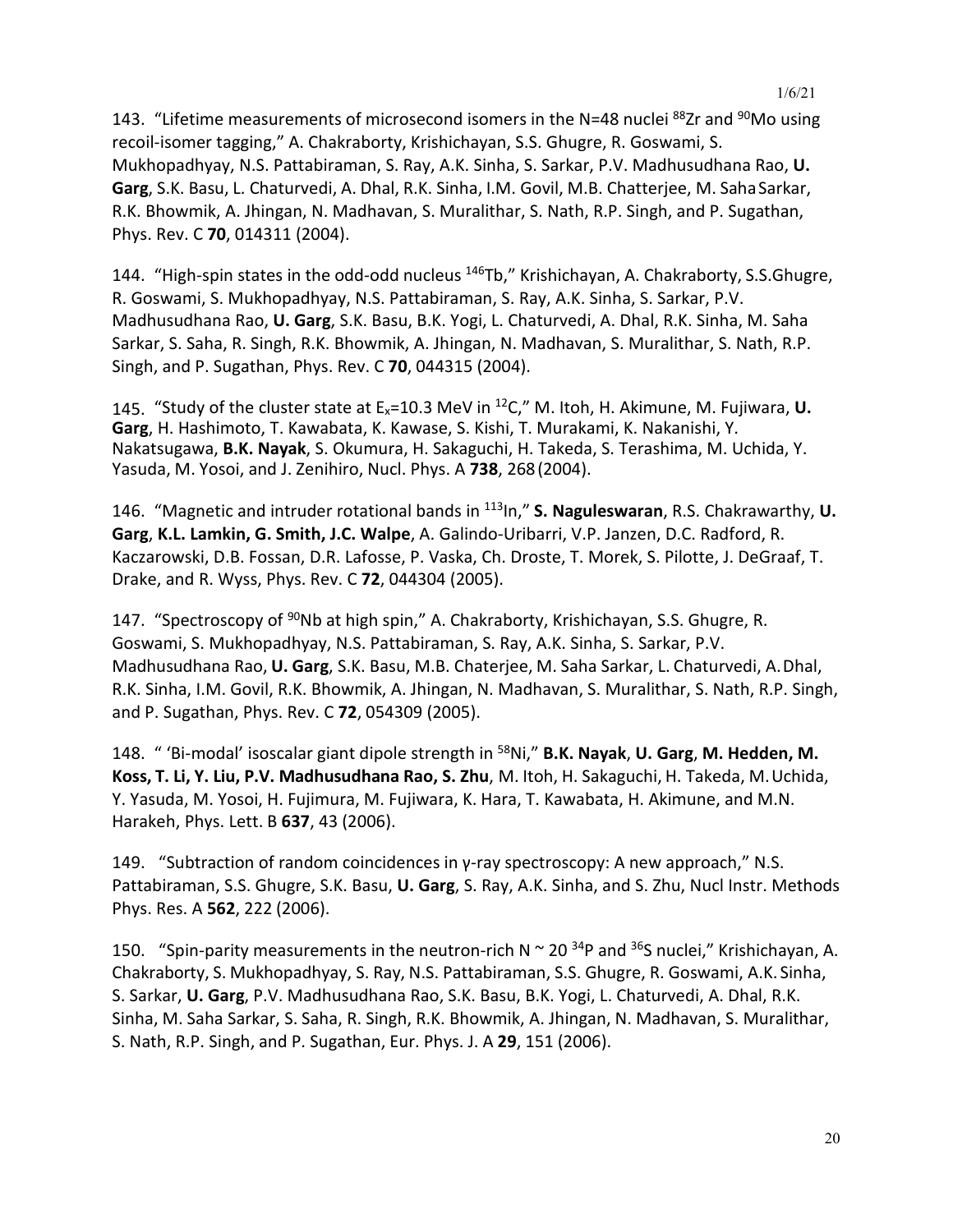151. "Evidence for direct neutron decay of the isoscalar giant dipole resonances in  $90Zr$ ,  $116Sn$ , and <sup>208</sup>Pb," M. Hunyadi, A.M. van den Berg, B. Davids, M.N. Harakeh, M.A. de Huu, H.J. Wörtche, M. Csatlós, J. Gulyás, A. Krasznahorkay, D. Sohler, **U. Garg**, M. Fujiwara, and N. Blasi, Phys. Rev. C **75**, 014606 (2007).

152. "Evidence for particle-hole excitations in the triaxial strongly-deformed well of  $^{163}$ Tm," **N.S. Pattabiraman**, **Y. Gu, S. Frauendorf**, **U. Garg**, **T. Li, B.K. Nayak, X. Wang, S. Zhu**, S.S. Ghugre, R.V.F. Janssens, R.S. Chakrawarthy, M. Whitehead, and A.O. Macchiavelli, Phys. Lett. B **647**, 243 (2007).

153. "The Giant Monopole Resonance in the Sn Isotopes: Why is Tin so 'Fluffy'," **U. Garg**, **T.Li**, S. Okumura, H. Akimune, M. Fujiwara, M.N. Harakeh, H. Hashimoto, M. Itoh, Y. Iwao, T. Kawabata, K. Kawase, **Y. Liu, R. Marks**, T. Murakami, K. Nakanishi, **B.K. Nayak, P.V. Madhusudhana Rao**, H. Sakaguchi, Y. Terashima, M. Uchida, Y. Yasuda, M. Yosoi, and J. Zenihiro, Nuc. Phys. A **788**, 36c (2007).

154. "Measurement of the GMR in the Unstable <sup>56</sup>Ni Nucleus using the Active Target Maya," C. Monrozeau, E. Khan, Y. Blumenfeld, W. Mittig, D. Beaumel, M. Caamaño, D. Cortina-Gil, C.E. Demonchy, N. Frascaria, **U. Garg**, M. Gelin, A. Gillibert, D. Gupta, F. Maréchal, A. Obertelli, P. Roussel-Chomaz, and J.-A. Scarpaci, Nuc. Phys. A **788**, 182c (2007).

155. "Lifetime measurements of triaxial strongly deformed bands in 163Tm," **X. Wang**, R.V.F. Janssens, E.F. Moore, **U. Garg**, **Y. Gu**, **S. Frauendorf**, M.P. Carpenter, S.S. Ghugre, N.J. Hammond, T. Lauritsen, T. Li, G. Mukherjee, N.S. Pattabiraman, D. Seweryniak, and S. Zhu, Phys. Rev. C **75**, 064315 (2007).

156. "Isotopic Dependence of the Giant Monopole Resonance in the Even-*A* 112-124Sn Isotopes and the Asymmetry Term in Nuclear Incompressibility," **T. Li**, **U. Garg**, **Y. Liu, R. Marks, B.K. Nayak, P.V. Madhusudhana Rao**, M. Fujiwara, H. Hashimoto, K. Kawase, K. Nakanishi, S.Okumura, M. Yosoi, M. Itoh, M. Ichikawa, R. Matsuo, T. Terazono, M. Uchida, T. Kawabata, H. Akimune, Y. Iwao, T. Murakami, H. Sakaguchi, S. Terashima, Y. Yasuda, J. Zenihiro, and M.N. Harakeh, Phys. Rev. Lett. **99**, 162503 (2007).

157. "From Chiral Vibration to Static Chirality in 135Nd," **S. Mukhopadhyay**, **D. Almehed**, **U. Garg**, **S. Frauendorf**, **T. Li**, **P.V. Madhusudhana Rao, X. Wang**, S.S. Ghugre, M.P. Carpenter, S. Gros, A. Hecht, R.V.F. Janssens, F.G. Kondev, T. Lauritsen, D. Seweryniak, and S. Zhu, Phys. Rev. Lett. **99**, 172501 (2007).

158. "High-spin structure and band termination in <sup>103</sup>Cd," A. Chakraborty, Krishichayan, S. Mukhopadhyay, S. Ray, S.N. Chintalapudi, S.S. Ghugre, N.S. Pattabiraman, A.K. Sinha, S.Sarkar, **U. Garg**, **S. Zhu**, and M. Saha Sarkar, Phys. Rev. C **76**, 044327 (2007).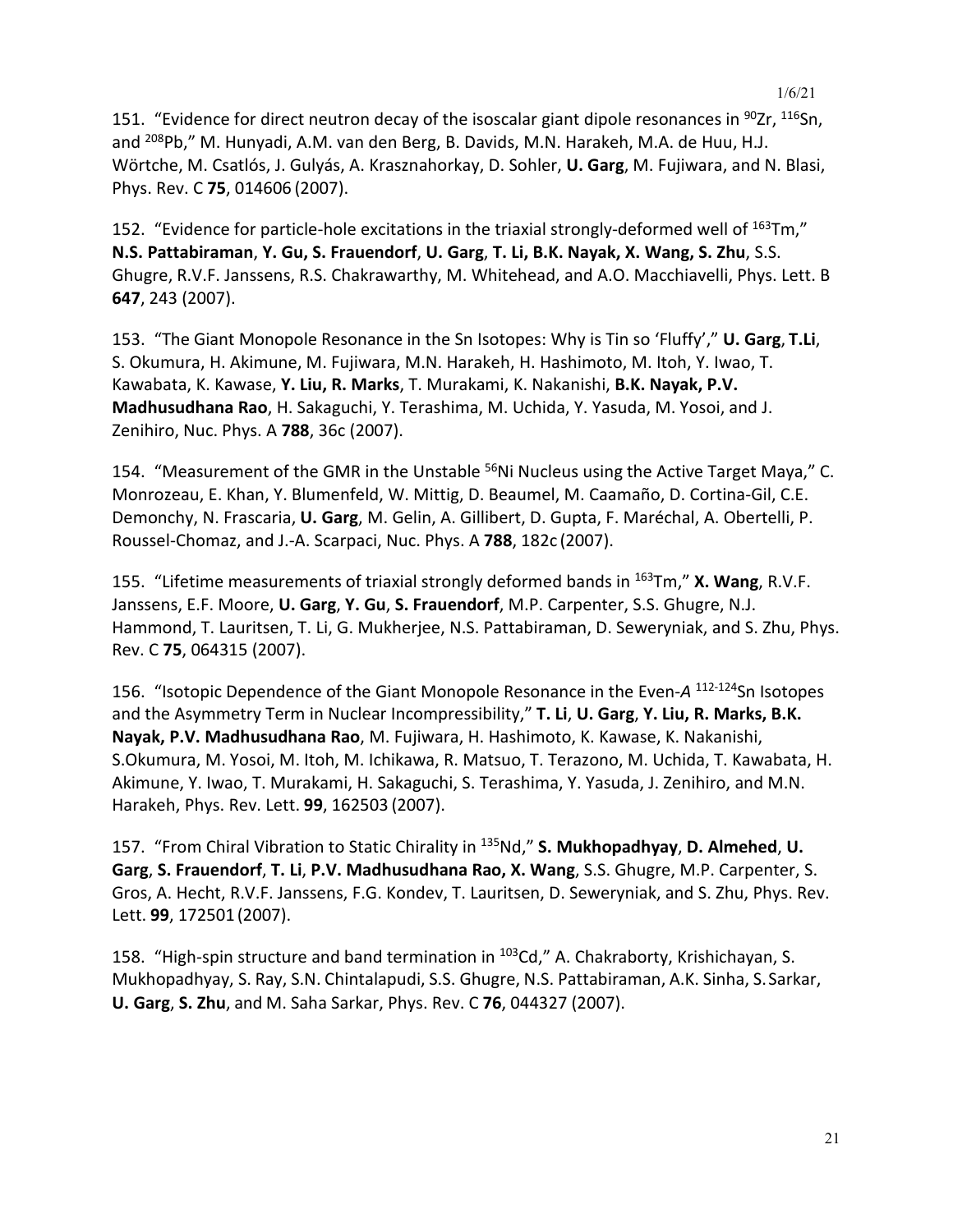159. "Direct Neutron Decay of the Isoscalar Giant Dipole Resonance," M. Hunyadi, A.M. van den Berg, B. Davids, M.N. Harakeh, M.A. de Huu, H.J. Wörtche, M. Csatlós, J. Gulyás, A. Krasznahorkay, D. Sohler, **U. Garg**, M. Fujiwara, and N. Blasi, Physics of Atomic Nuclei **70**, 1407 (2007).

160. "First Measurement of the Giant Monopole and Quadrupole Resonances in a Short-Lived Nucleus: <sup>56</sup>Ni," C. Monrozeau, E. Khan, Y. Blumenfeld, C.E. Demonchy, W. Mittig, P. Roussel-Chomaz, D. Beaumel, M. Caamaño, D.Cortina-Gil, J.P. Ebran, N. Frascaria, **U. Garg**, M. Gelin, A. Gillibert, D. Gupta, N. Keeley, F. Maréchal, A. Obertelli, and J-A. Scarpaci, Phys. Rev. Lett. **100**, 042501 (2008).

161. "Level structure of 103Ag at high spin," S. Ray, N.S. Pattabiraman, Krishichayan, A. Chakraborty, S. Mukhopadhyay, S.S. Ghugre, S.N. Shintalapudi, A.K. Sinha, **U. Garg**, **S. Zhu**, **B. Kharraja, and D. Almehed**, Phys. Rev. C **77**, 024305 (2008).

162. "Triaxial strongly deformed bands in <sup>160,161</sup>Tm," C. Teal, K. Lagergren, A. Aguilar, D.J. Hartley, M.A. Riley, J. Simpson, M.P. Carpenter, **U. Garg**, R.V.F. Janssens, D.T. Joss, F.G.Kondev, T. Lauritsen, C.J. Lister, **X. Wang**, S. Zhu, and I. Ragnarsson, Phys. Rev. C **78**, 017305 (2008).

163. "The Giant Monopole Resonance in the <sup>112-124</sup>Sn Isotopes and the Symmetry Energy Team in Nuclear Incompressibility," **T. Li**, **U. Garg**, **Y. Liu, R. Marks**, **B.K. Nayak**, **P.V. Madhusudhana Rao**, M. Fujiwara, H. Hashimoto, K. Kawase, Y. Nakanishi, S. Okumura, M. Yosoi, M. Itoh, M. Ichikawa, R. Matsuo, T. Terazona, M. Uchida, T. Kawabata, H. Akimune, Y. Iwao, T. Murakami, H. Sakaguchi, S. Terashima, Y. Yasuda, J. Zenihiro, and M.N. Harakeh, Nucl. Phys. A **805**, 314(2008).

164. "Electromagnetic transition rates in high-spin bands in 136Nd," **S. Mukhopadhyay, D. Almehed, U. Garg, S. Frauendorf, T. Li, P.V. Madhusudhana Rao, X. Wang**, S.S. Ghugre, M.P. Carpenter, S. Gros, A. Hecht, R.V.F. Janssens, F.G. Kondev, T. Lauritsen, D. Seweryniak, and S. Zhu, Phys. Rev. C **78**, 034311 (2008).

165. "Strongly deformed nuclear shapes at ultra-high spin and shape coexistence in  $N \approx 90$ nuclei," M.A. Riley, A. Aguilar, A.O. Evans, D.J. Hartley, K. Lagergren, J. Ollier, E.S. Paul, A. Pipidis, J. Simpson, C. Teal, P.J. Twin, X. Wang, D.E. Appelbe, D.B. Campbell, M.P.Carpenter, R.M. Clark, M. Cromaz, I.G. Darby, P. Fallon, **U. Garg**, R.V.F. Janssens, D.T. Joss, F.G. Kondev, T. Lauritsen, I.Y. Lee, C.J. Lister, A.O. Macchiavelli, P.J. Nolan, M. Petri, S.V. Rigby, J. Thompson, C. Unsworth, D. Ward, S. Zhu, and I. Ragnarsson, Acta Physica Polonica B **40**, 513 (2009).

166. "Direct proton decay of the isoscalar giant dipole resonance in 208Pb," **B.K. Nayak**, **U. Garg**, **M. Koss, T. Li, E. Martis**, H. Fujimura, M. Fujiwara, K. Hara, K. Kawase, K. Nakanishi, E. Obayashi, H.P Yoshida, M. Itoh, S. Kishi, H. Sakaguchi, H. Takeda, M. Uchida, Y. Yasuda, M. Yosoi, R.G.T. Zegers, H. Akimune, M.N. Harakeh, and M. Hunyadi, Phys. Lett. B **674**, 281 (2009).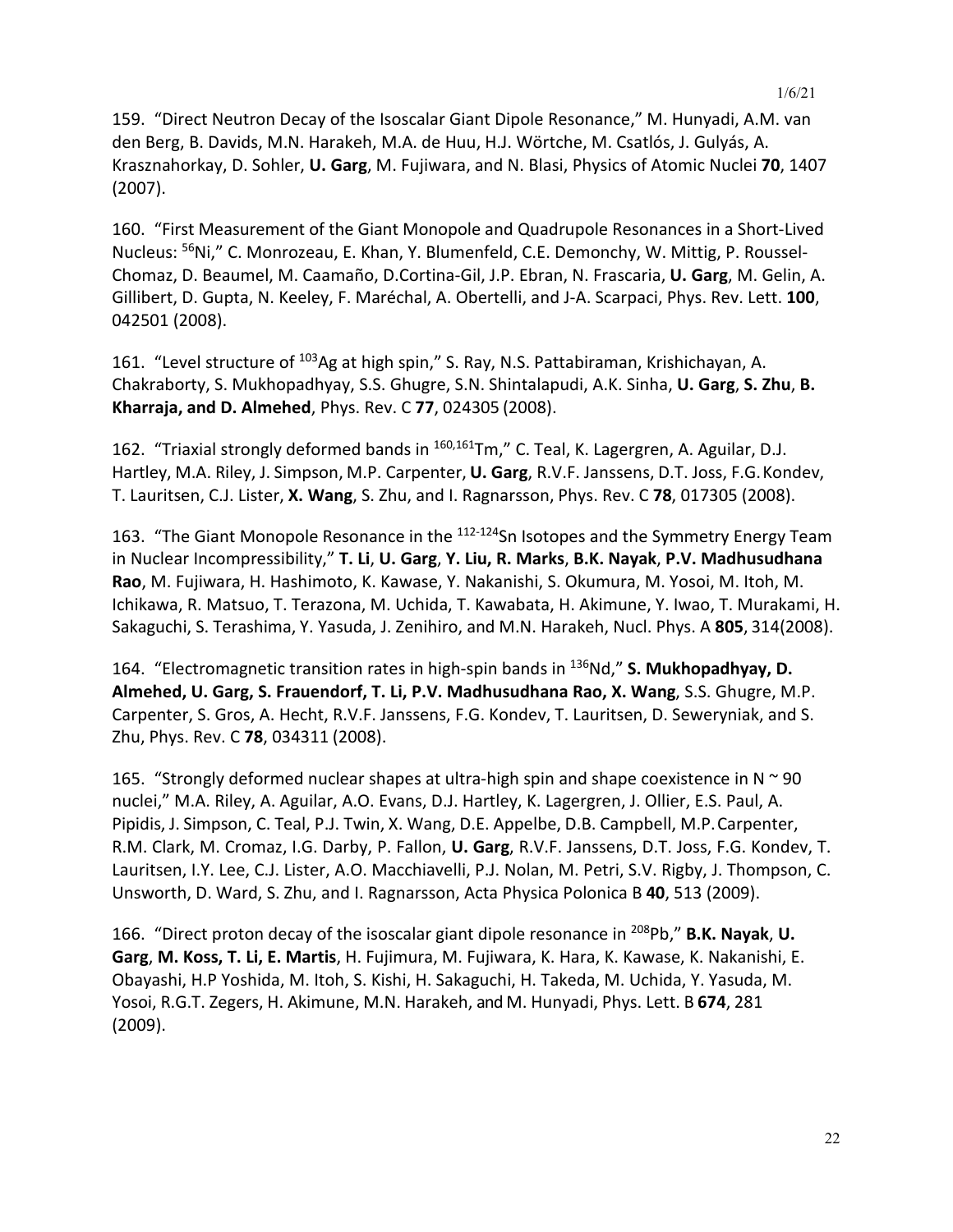167. "Structure of 240Pu: Evidence for Octupole Phonon Condensation?" **X. Wang**, R.V.F. Janssens, M.P. Carpenter, S. Zhu, I. Wiedenhöver, **U. Garg, S. Frauendorf**, T. Takatsukasa, I. Ahmad, A. Bernstein, E. Diffenderfer, S.J. Freeman, J.P. Greene, T.L. Khoo, F.G. Kondev, A. Larabee, T. Lauritsen, C.J. Lister, B. Meredith, D. Seweryniak, C. Teal, and P. Wilson, Phys. Rev. Lett. **102**, 122501 (2009).

168. "The Symmetry Energy Term in Nuclear Incompressibility from Giant Monopole Resonances: A Short Status Report," **U. Garg** in Bulk Nuclear Properties, Pawel Danielewicz, Editor, AIP Conference Proceedings **1128**, 100 (2009).

169. "Experimental study of nuclei in the vicinity of the "island of inversion" through the fusion-evaporation reaction," R. Chakrabarti, S. Mukhopadhyay, Krishichayan, A.Chakraborty, A. Ghosh, S. Ray, S.S. Ghugre, A.K. Sinha, L. Chaturvedi, A.Y. Deo, I. Mazumdar, P.K. Joshi, R. Palit, Z. Naik, S. Kumar, N. Madhavan, R.P. Singh, S. Muralithar, B.K. Yogi, and **U. Garg**, Phys. Rev. C **80**, 034326 (2009).

170. "Proton decay from the isoscalar giant dipole resonance in  $58$ Ni," M. Hunyadi, H. Hashimoto, **T. Li**, H. Akimune, H. Fujimura, M. Fujiwara, Z. Gácsi, **U. Garg**, K. Hara, M.N. Harakeh, J. Hoffman, M. Itoh, T. Murakami, K. Nakanishi, **B.K. Nayak**, S. Okumura, H.Sakaguchi, S. Terashima, M. Uchida, Y. Yasuda, and M. Yosoi, Phys. Rev. C **80**, 044317 (2009).

171. "Wobbling mode in 167Ta," D.J. Hartley, R.V.F. Janssens, L.L. Riedinger, M.A. Riley, A. Aguilar, M.P. Carpenter, C.J. Chiara, P. Chowdhury, I.G. Darby, **U. Garg**, Q.A. Ijaz, F.G. Kondev, S. Lakshmi, T. Lauritsen, A. Ludington, W.C. Ma, E.A. McCutchan, S. Mukhopadhyay, R. Pifer, E.P. Seyfried, I. Stefanescu, S.K. Tandel, U. Tandel, J.R. Vanhoy, X. Wang, S. Zhu, I. Hamamoto, and **S. Frauendorf**, Phys. Rev. C **80**, 041304(R) (2009).

172. "Isoscalar giant resonances in the Sn nuclei and implications for the asymmetry term in the nuclear-matter incompressibility," **T. Li**, **U. Garg**, **Y. Liu, R. Marks, B.K. Nayak, P.V. Madhusudhana Rao**, M. Fujiwara, H. Hashimoto, K. Nakanishi, S. Okumura, M. Yosoi, M. Ichikawa, M. Itoh, R. Matsuo, T. Terazono. M. Uchida, Y. Iwao, T. Kawabata, T. Murakami, H. Sakaguchi, S. Terashima, Y. Yasuda, J. Zenihiro, H. Akimune, K. Kawase, and M.N. Harakeh, Phys. Rev. C **81**, 034309 (2010).

173. "Multi-quasiparticle structures up to spin  $\sim$ 44ħ in the odd-odd nucleus  $^{168}$ Ta," X. Wang, D.J. Hartley, M.A. Riley, L.L. Riedinger, A. Aguilar, M.P. Carpenter, C.J. Chiara, P. Chowdhury, I. Darby, **U. Garg**, Q. Ijaz, R.V.F. Janssens, F.G. Kondev, S. Lakshmi, T. Lauritsen, W.C. Ma, E.A. McCutchan, S. Mukhopadhyay, E.P. Seyfried, I. Stefanescu, S.K. Tandel, U.S. Tandel, C. Teal, J.R. Vanhoy, and S. Zhu, Phys. Rev. C **82**, 034315 (2010).

174. "Band crossings in <sup>166</sup>Ta," D.J. Hartley, R.V.F. Janssens, L.L. Riedinger, M.A. Riley, X.Wang, A. Aguilar, M.P. Carpenter, C.J. Chiara, P. Chowdhury, I.G. Darby, **U. Garg**, Q.A. Ijaz, F.G. Kondev, S. Lakshmi, T. Lauritsen, W.C. Ma, E.A. McCutchan, S. Mukhopadhyay, E.P. Seyfried, U. Shirwadkar, I. Stefanescu, S.K. Tandel, J.R. Vanhoy, and S. Zhu, Phys. Rev. C **82**, 057302 (2010).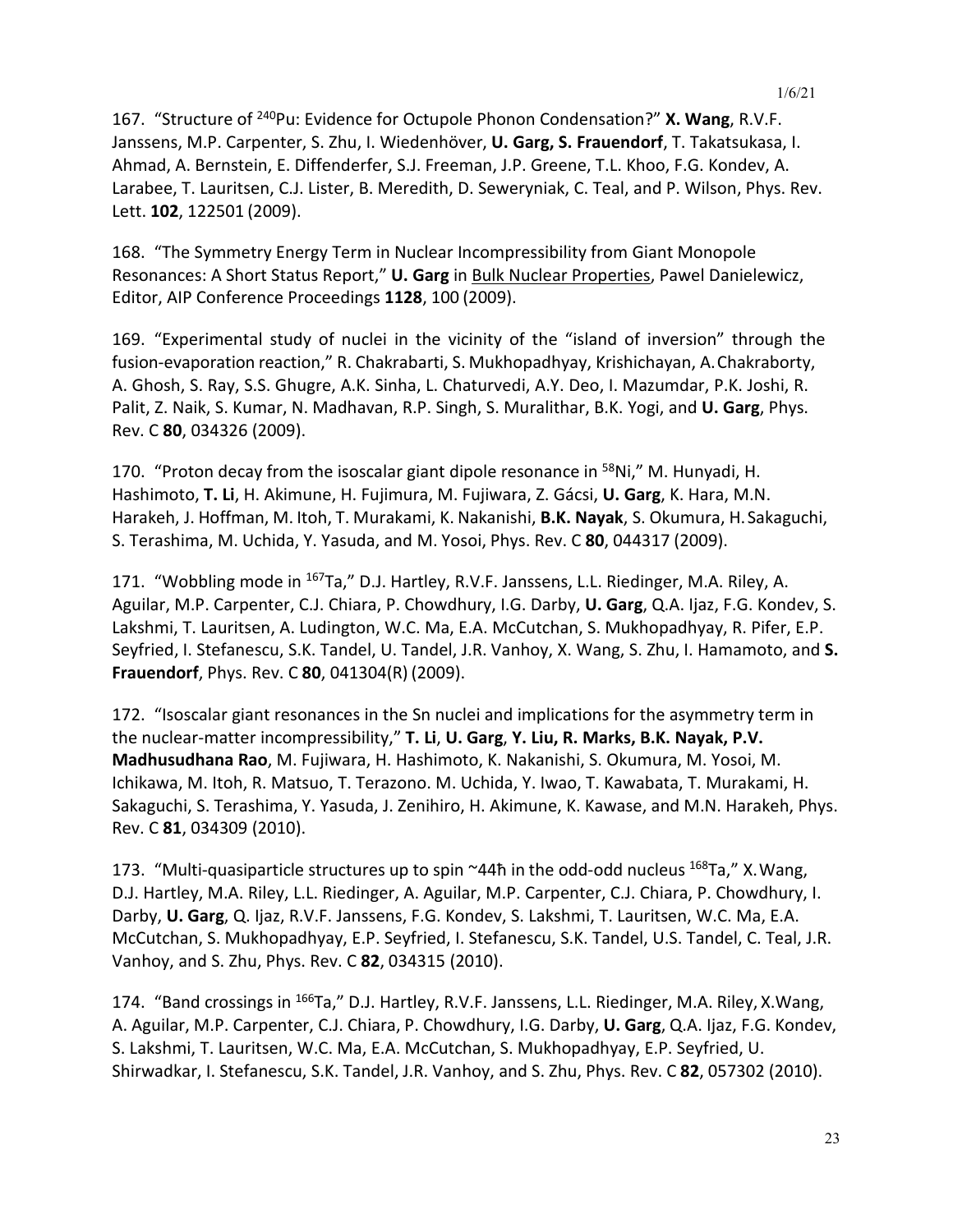175. "The Asymmetry Term in the Nuclear-Matter Incompressibility from Measurements on the Giant Monopole Resonance: An Update," **U. Garg**, Acta Physica Polonica B 42, 659 (2011).

176. "Non-yrast positive-parity structures in the  $2$ -soft nucleus  $156$ Er," J.M. Rees, E.S. Paul, M.A. Riley, J. Simpson, **A.D. Ayangeakaa**, H.C. Boston, M.P. Carpenter, C.J. Chiara, **U. Garg**, D.J. Hartley, R.V.F. Janssens, D.S. Judson, F.G. Dondev, T. Lauritsen, N.M. Lumley**, J. Matta**, P.J. Nolan, J. Ollier, M. Petri, J.P. Revill, L.L. Riedinger, S.V. Rigby, C. Unsworth, X. Wang, and S. Zhu, Phys. Rev. C **83**, 044314 (2011).

177. "Rotational structures and the wobbling mode in <sup>167</sup>Ta," D.J. Hartley, R.V.F. Janssens, L.L. Riedinger, M.A. Riley, X. Wang, A. Aguilar, M.P. Carpenter, C.J. Chiara, P. Chowdhury, I.G.Darby, **U. Garg**, Q.A. Ijaz, F.G. Kondev, S. Lakshmi, T. Lauritsen, A. Ludington, W.C. Ma, E.A.McCutchan, S. Mukhopadhyay, R. Pifer, E.P. Seyfried, U. Shirwadkar, I. Stefanescu, S.K. Tandel, J.R. Vanhoy, S. Zhu, and **S. Frauendorf**, Phys. Rev. C **83**, 064307 (2011).

178. "Quadrupole moments of collective structures up to spin  $\sim$  65 h in <sup>157</sup>Er and <sup>158</sup>Er: A challenge for understanding triaxiality in nuclei," X. Wang, M.A. Riley, J. Simpson, E.S. Paul, J. Ollier, R.V.F. Janssens, A.D. Ayangeakaa, H.C. Boston, M.P. Carpenter, C.J. Chiara, **U. Garg**, D.J. Hartley, D.S. Judson, F.G. Kondev, T. Lauritsen, N.M. Lumley, J. Matta, P.J. Nolan, M. Petri, J.P. Revill, L.L. Riedinger, S.V. Rigby, C. Unsworth S. Zhu, and I. Ragnarsson, Phys. Lett. B **702**, 127(2011).

179. "Candidate for the 2<sup>+</sup> excited Hoyle state at  $E_x \sim 10$  MeV in <sup>12</sup>C," M. Itoh, H. Akimune, M. Fujiwara, **U. Garg**, N. Hashimoto, T. Kawabata, K. Kawase, S. Kishi, T. Murakami, K. Nakanishi, Y. Nakatsugawa, **B. K. Nayak**, S. Okumura, H. Sakaguchi, H. Takeda, S. Terashima, M. Uchida, Y. Yasuda, M. Yosoi, and J. Zenihiro, Phys. Rev. C **84**, 054308(2011).

180. "Measurements of ISGMR in Sn, Cd, and Pb isotopes and the asymmetry of nuclear matter incompressibility," M. Fujiwara, **T. Li, D. Patel, U. Garg, G.P.A. Berg, Y. Liu, R. Marks, J. Matta, B.K. Nayak, P.V. Madhusudhana-Rao, A. Long, K. Sault, R. Talwar**, H. Hashimoto, K. Nakanishi, S. Okumura, M. Yosoi, M. Ichikawa, M. Itoh, R. Matsuo, T. Terazono, M. Uchida, Y. Iwao, T. Kawabata, T. Murakami, H. Sakaguchi, S. Terashima, Y. Yasuda, J. Zenihiro, H.Akimune, C. Iwamoto, A. Okamoto, K. Kawase, T. Adachi, and M.N. Harakeh, AIP Conf. Proc. **1377**, 164 (2011).

181. "Structure of <sup>32</sup>P at high spins," R. Chakrabarti, S. Mukhopadhyay, R. Bhattacharjee, S. S. Ghugre, A. K. Sinha, A. Dhal, L. Chaturvedi, M. Kumar Raju, N. Madhavan, R. P. Singh, S. Muralithar, B. K. Yogi, and **U. Garg**, Phys. Rev. C **84**, 054325 (2011).

182. "Lifetime measurements in <sup>182</sup>*,*186Pt," **J. C. Walpe, U. Garg, S. Naguleswaran, and J.Wei**, W. Reviol, I. Ahmad, M. P. Carpenter, and T. L. Khoo, Phys. Rev. C **85**, 057302 (2012).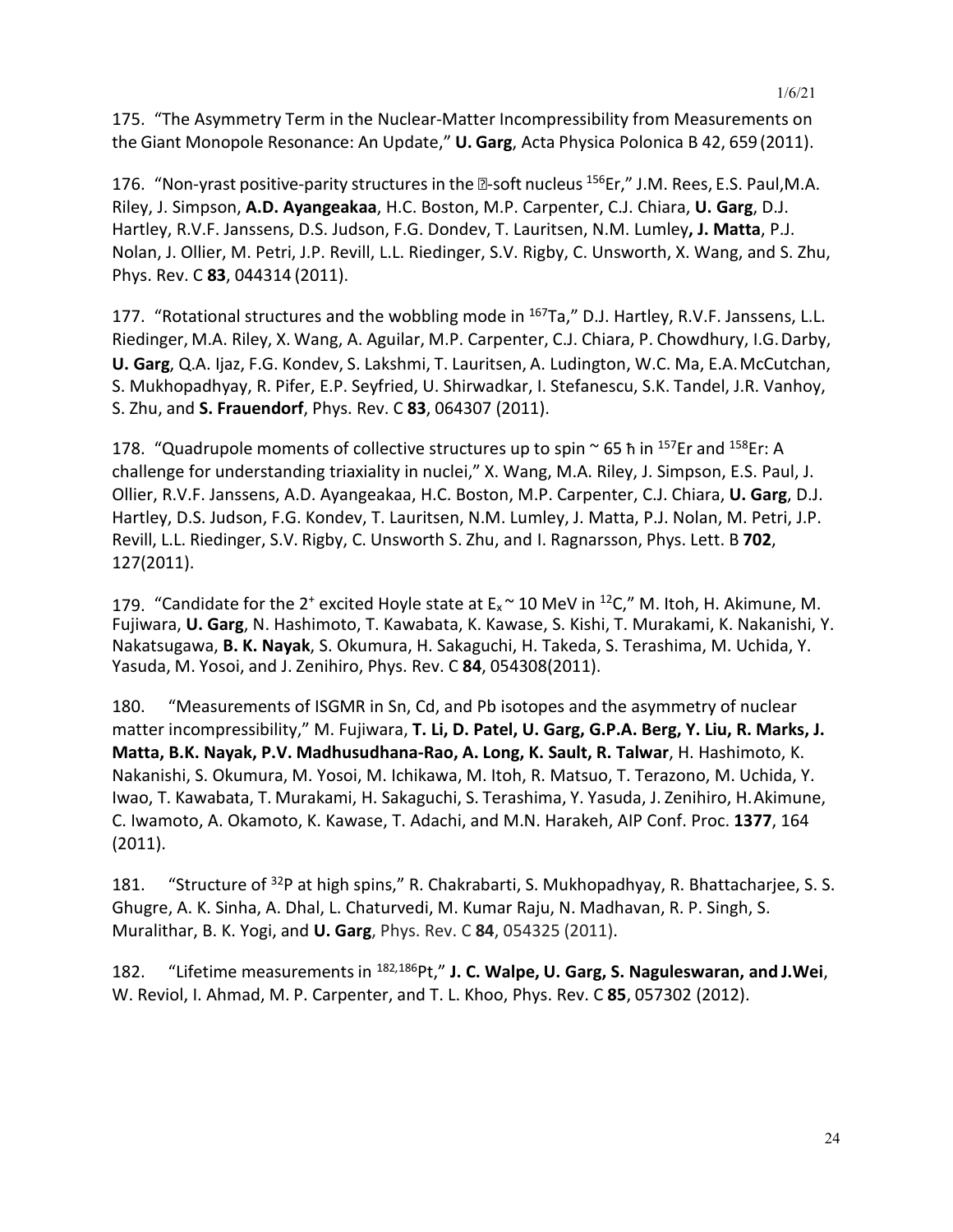183. "Half-life of the I<sup>π</sup>= 4<sup>−</sup> intruder state in 34P: *M*2 transition strengths approaching the island of inversion," P. J. R. Mason, T. Alharbi, P. H. Regan, N. Mrginean, Zs. Podolyàk, E. C. Simpson, N. Alkhomashi, P. C. Bender, M. Bowry, M. Bostan, D. Bucurescu, A. M. Bruce, G. Căta-Danil, I. Căta-Danil, R. Chakrabarti, D. Deleanu, P. Detistov, M. N. Erduran, D. Filipescu, **U.Garg**, T. Glodariu, D. Ghită¸ S. S. Ghugre, A. Kusoglu, R. Mărginean, C. Mihai, M. Nakhostin, A. Negret, S. Pascu, C. Rodríguez Triguero, T. Sava, A. K. Sinha, L. Stroe, G. Suliman, and N. V. Zamfir, Phys. Rev. C **85**, 064303 (2012).

184. "Experimental investigation of shell-model excitations of <sup>89</sup>Zr up to high spin," S. Saha, R. Palit, J. Sethi, T. Trivedi, P.C. Srivastava, S. Kumar, B.S. Naidu, R. Donthi, S. Jadhav, D.C.Biswas, **U. Garg**, A. Goswami, H. C. Jain, P.K. Joshi, G. Mukherjee, Z. Nail, S. Nag, V. Nanal, R.G. Pillay, S. Saha, and A.K. Singh, Phys. Rev. C. **86**, 034315 (2012).

185. "Consistent analysis of the 2<sup>+</sup> excitation of the <sup>12</sup>C Hoyle state populated in proton and α-particle inelastic scattering," M. Freer, M. Itoh, T. Kawabata, H. Fujita, H. Akimune, Z. Buthelezi, J. Carter, R.W. Fearick, S.V. Förtsch, M. Fujiwara, **U. Garg**, N. Hashimoto, K.Kawase, S. Kishi, T. Murakami, N. Nakanishi, Y. Nakatsugawa, **B.K. Nayak**, R. Neveling, S. Okumura, S.M. Perez, P. Papka, H. Sakaguchi, Y. Sasamoto, F.D. Smit, J.A. Swartz, H. Takeda, S. Terashima, M. Uchida, I. Usman, Y. Yasuda, M. Yosoi, and J. Zenihiro, Phys. Rev. C **86**, 034320 (2012).

186. "Triaxial projected shell model study of the rapid changes in *B*(*E*2) for 180-190 Ptisotopes," G.H. Bhat, J.A. Sheikh, Y. Sun, and **U. Garg**, Phys. Rev. C **86**, 047307 (2012).

187. "Half-life of the  $I^{\pi} = 4$ <sup>-</sup> Intruder State in <sup>34</sup>P Using LaBr<sub>3</sub>:CE Fast Timing," P.J.R. Mason, T. Alharbi, P.H. Regan, N. Mărginean, Zs Podolyàk, N. Alkomashi, P.C. Bender, M. Bowry, M. Bostan, D. Bucurescu, A.M. Bruce, G. Căta-Danil, I. Căta-Danil, R. Chakrabarti, D. Deleanu, P. Detistov, M.N. Erduran, D. Filipescu, **U. Garg**, T. Glodariu, D. Ghită, S. S. Ghugre, A. Kusoglu, R. Mărginean, C. Mihai, M. Nakhostin, A. Gegret, S. Pascu, C. Rodriguez Triguero, T. Sava, E.C. Simpson, A.K. Sinha, L. Stroe, G. Suliman, and N.V. Zamflr, Journal of Physics: Conference Series **381**, 012063 (2012).

188. "Collective structures up to spin  $\sim$  65h in the N=90 isotones <sup>158</sup>Er and <sup>157</sup>Ho," X. Wang, M.A. Riley, J. Simpson, E.S. Paul, R.V.F. Janssens, **A.D. Ayangeakaa**, H.C. Boston, M.P.Carpenter, C.J. Chiara, **U. Garg**, P. Hampson, D.J. Hartley, C.R. Hoffman, D.S. Judson, F.G. Kondev, T. Lauritsen, N.M. Lumley, **J. Matta**, S. Miller, P.J. Nolan, J. Ollier, M. Petri, D.C. Radford, J.M.Rees, J.P. Revill, L.L. Riedinger, S.V. Rigby, C. Unsworth, S. Zhu, and I. Ragnarsson, Journal of Physics: Conference Series **381**, 012065 (2012).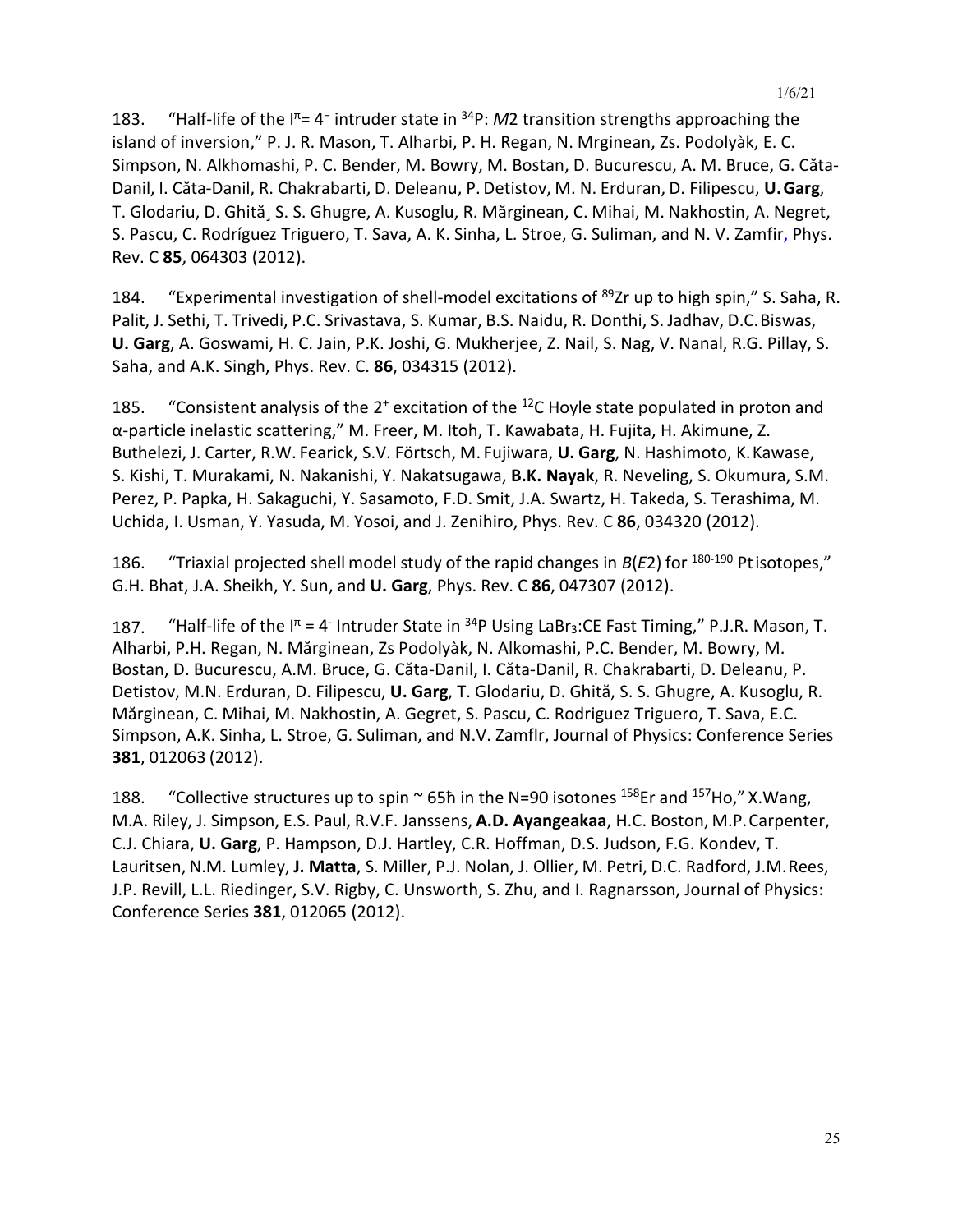189. "Neutron-skin thickness from the study of the anti-analog giant diapole resonance," A. Krasznahorkay, L. Stuhl, M. Csatlos, A. Algora, J. Gulyas, J. Timar, N. Paar, D. Vretenar, M.N. Harakeh, K. Boretzky, M. Heil, Yu.A. Litvinov, D. Rossi, C. Scheidenberger, H. Simon, H. Weick, A. Bracco, S. Brambilla, N. Blasi, F. Camera, A. Giaz, B. Million, L. Pellegri, S. Riboldi, O. Wieland, S. Altstadt, M. Fonseca, J. Glorius, K. Gobel, T. Heftrich, A. Koloczek, S. Krackmann, C. Langer, R. Plag, M. Pohl, G. Rastrepina, R. Reifarth, S. Schmidt, K. Sonnabend, M. Weigand, N. Kalantar-Nayestanaki, C. Rigollet, S. Bagchi, M.A. Najafi, T. Aumann, L. Atar, M. Heine, M. Holl, A. Movsesyan, P. Schrock, V. Volkov, F. Wamers, E. Fiori, B. Loher, J. Marganiec, D. Savran, H.T. Johansson, and P. Diaz Fernandez, **U. Garg**, and D.L. Balabanski, AIP Conf. Proc. **1491**, 190 (2012).

190. "Gamma-ray fast-timing coincidence measurements from the  $^{18}O+^{18}O$  fusionevaporation reaction using a mixed LaBr<sub>3</sub>-HPGe array," T. Alharbi, P.J.R. Mason, P.H. Regan, Zs., Podolyák, N. Mărginean, M. Nakhostin, M. Bowry, D. Burcurescu, G. Căta-Danil, I. Căta-Danil, D. Deleanu, D. Filipescu, T. Glodariu, D. Ghită, R. Mărginean, C. Mihai, A. Negret, S. Pascu, T.Sava, L. Stroe, G. Suliman, N.V. Zamfir, A.M. Bruce, C. Rodriguez Triguero, P.C. Bender, **U. Garg**, M.N. Erduran, A. Kusoglu, M. Bostan, P. Detisov, N. Alkhomashi, A.K. Sinha, R. Chakrabarti, and S.S. Ghugre, Applied Radiation and Isotopes **70**, 1337 (2012).

191. "Giant monopole resonance in even-A Cd isotopes, the asymmetry term in nuclear incompressibility, and the 'softness' of Sn and Cd nuclei," **D. Patel**, **U. Garg**, M. Fujiwara, H. Akiumne, **G.P.A. Berg**, M.N. Harakeh, M. Itoh, T. Kawabata, K. Kawase, **B.K. Nayak**, T. Ohta,H. Ouchi, J. Piekarewicz, M. Uchida, H.P. Yosida, and M. Yosoi, Phys. Lett. B **718**, 447 (2012).

192. "Investigation of the Giant Monopole Resonance in the Cd and Pb Isotopes: The Asymmetry Term in Nuclear Incompressibility and the MEM Effect," **U. Garg**, Progress of Theoretical Physics Supplement **196**, 460 (2012).

193. "New Levels in the Structure of the  $36$ Cl by  $72$ Ge( $35$ Cl, n) Reaction," G. Kiran Kumar, S. Mukherjee, S. S. Ghugre, Krishichayan, S. Ray, A. Chakraborthy, N. S. Pattabiraman, A. K.Sinha, **S. Zhu, U. Garg, A. V. Afanasjev, S. Frauendorf,** and **B. Kharraja**, Arab J. Sci. Eng. **38**, 181 (2013).

194. "Multiple band structures in  $^{169, 170}$ Re: Search for the wobbling mode in  $^{169}$ Re, and residual-interaction analysis of structures in <sup>170</sup>Re," D.J. Hartley, R.V. F. Janssens, L.L.Riedinger, M.A. Riley, X. Wang, S. Miller, **A.D. Ayangeakaa**, P.F. Bertone, M.P. Carpenter, C.J. Chiara, P. Chowdhury, **U. Garg**, G. Gurdal, S.S. Hota, F.G. Kondev, T. Lauritsen, W.C. Ma, **J. Matta**, E.A. McCutchan, S. Mukhopadhyay, E.E. Pedicini, J.R. Vanhoy, and S. Zhu, Phys. Rev. C **87**, 024315 (2013).

195. "Tidal Waves in 102Pd: A Rotating Condensate of Multiple d Bosons,"**A.D.Ayangeakaa**, **U. Garg**, **M.A. Caprio**, M.P. Carpenter, S.S. Ghugre, R.V.F. Janssens, F.G. Kondev, **J.T. Matta**, S. Mukhopadhyay, **D. Patel,** D. Seweryniak, J. Sun, S. Zhu, and **S. Frauendorf**, Phys. Rev. Lett. **110**, 102501 (2013).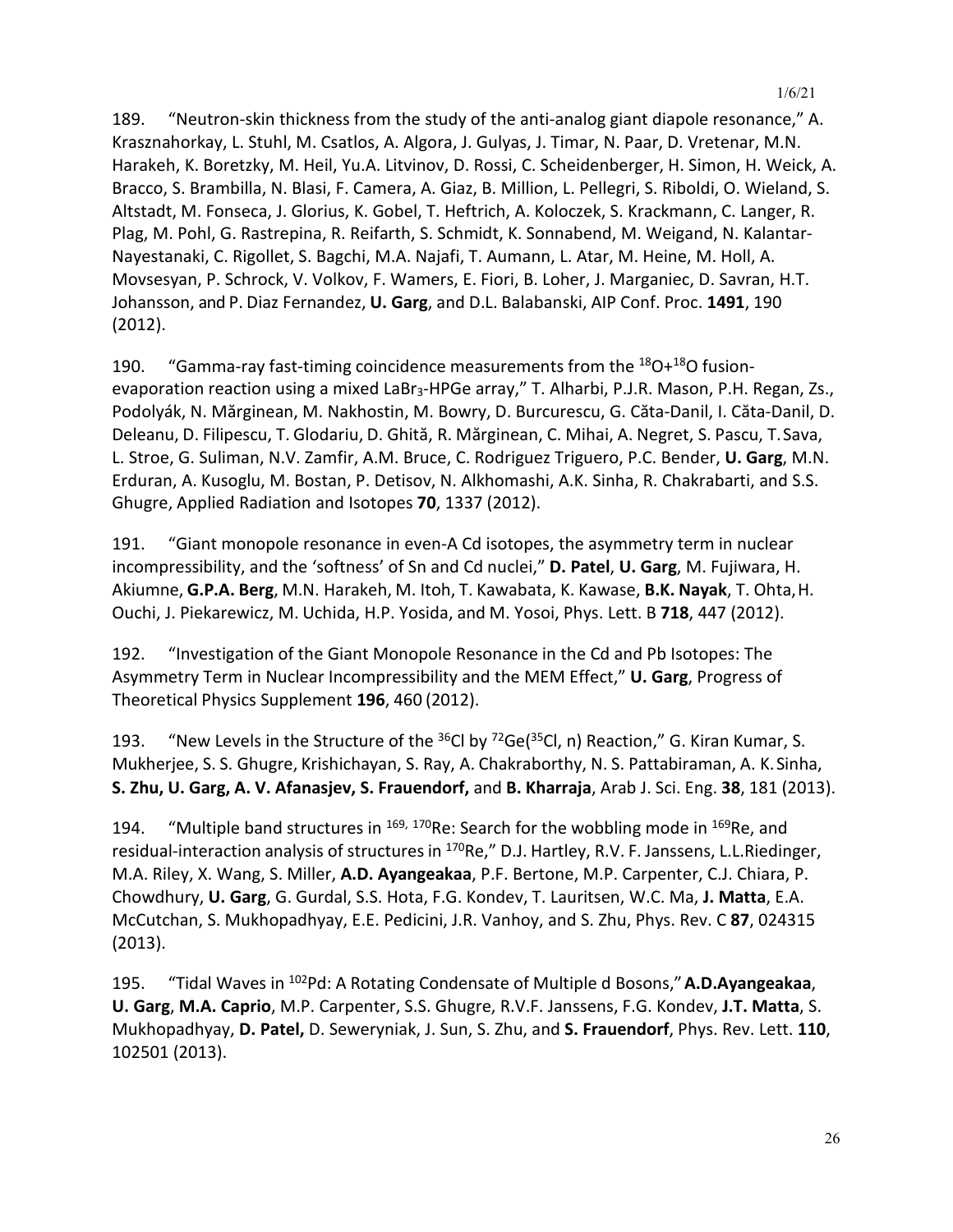196. "Evidence for Multiple Chiral Doublet Bands in 133Ce," **A.D. Ayangeakaa**, **U. Garg**, **M.D. Anthony**, **S. Frauendorf**, **J. T. Matta**, **B.K. Nayak, D. Patel**, Q.B. Chen, S.Q. Zhang, P.W. Zhao, B. Qui, J. Meng, R.V.F. Janssens, M.P. Carpenter, C.J. Chiara, F.G. Kondev, T. Lauritsen, D. Seweryniak, S. Zhu, S.S. Ghugre, and R. Palit, Phys. Rev. Lett. **110**, 172504(2013).

197. "Structure of nearly degenerate dipole bands in <sup>108</sup>Ag," J. Sethi, R. Palit, S. Saha, T. Trivedi, G.H. Bhat, J.A. Sheikh, P. Datta, J.J. Carroll, S. Chattopadhyay, R. Donthi, **U. Garg**, S. Jadhav, H.C. Jain, S. Karamian, S. Kumar, M.S. Litz, D. Mehta, B.S. Naidu, Z. Naik, S. Sihotra, and P.M.Walker, Phys. Lett. B **725**, 85 (2013).

198. "Testing the mutually enhanced magicity effect in nuclear incompressibility via the giant monopole resonance in the 204,206,208Pb isotopes," **D. Patel**, **U. Garg**, M. Fujiwara, T. Adachi, H. Akimune, **G.P.A. Berg**, M.N. Harakeh, M. Itoh, C. Iwamoto, **A. Long**, **J.T. Matta**, T. Murakami, A. Okamoto, **K. Sault**, **R. Talwar**, M. Uchida, and M. Yosoi, Phys. Lett. B **726**, 178(2013).

199. "Possible deformation evolution in the  $\pi i_{13/2}$  structure of  $^{171}$ Re," D.J. Hartley, E.E. Pedicini, R.V.F. Janssens, L.L. Reidinger, M.A. Riley, X. Wang, S. Miller, **A.D. Ayangeakaa**, M.P. Carpenter, J.J. Carroll, J. Cavey, C.J. Chiara, P. Chowdhury, **U. Garg**, S.S. Hota, E.G. Jackson,F.G. Kondev, T. Lauritsen, M. Litz, W.C. Ma, **J. Matta**, E.S. Paul, J. Simpson, J.R. Vanhoy, and S. Zhu, Phys. Rev. C **88**, 044323 (2013).

200. "Preparation of Isotopic Antimony Targets," J.P. Greene, A. Pawlak, S. Zhu, and **U. Garg**, J. Radioanal Nucl Chem (2013): DOI 10.1007/s10967.013-2675-8.

201. "Isoscalar giant resonance strengths in  $32$ S and possible excitation of superdeformed and 28Si + *α* cluster bandheads," M. Itoh, S. Kishi, H. Sakaguchi, H. Akimune, M. Fujiwara, **U. Garg**, K. Hara, H. Hashimoto, J. Hoffman, T. Kawabata, K. Kawase, T. Murakami, K. Nakanishi, **B.K. Nayak**, S. Terashima, M. Uchida, Y. Yasuda, and M. Yosoi, Phys. Rev. C **88**, 064313 (2013).

202. "Nature of 10-MeV state in 12C," M. Itoh, H. Akimune, M. Fujiwara, **U. Garg**, T. Kawabata, K. Kawase, T. Murakami, K. Nakanishi, Y. Nakatsugawa, H. Sakaguchi, S.Terashima, M. Uchida, Y. Yasuda, M. Yosoi, and J. Zenihiro, Journal of Physics: Conference Series **436**, 012006 (2013).

203. "Alpha cluster structure in <sup>56</sup>Ni," H. Akimune, M. Fujiwara, J. Gibelin, M.N. Harakeh, L. Achouri, S. Bagchi, B. Bastin, K. Boretzky, H. Bouzomita, L. Caceres, S. Damoy, F. Delaunay, B. Fernández-Domínguez, M. Caamano, **U. Garg**, et al., Journal of Physics: Conference Series **436**, 012010 (2013).

204. "Symmetry energy from the nuclear collective motion: constraints from dipole, quadrupole, monopole and spin-dipole resonances," G. Colò, **U. Garg**, and H. Sagawa, Eur. Phys. J. A **50**, 26 (2014).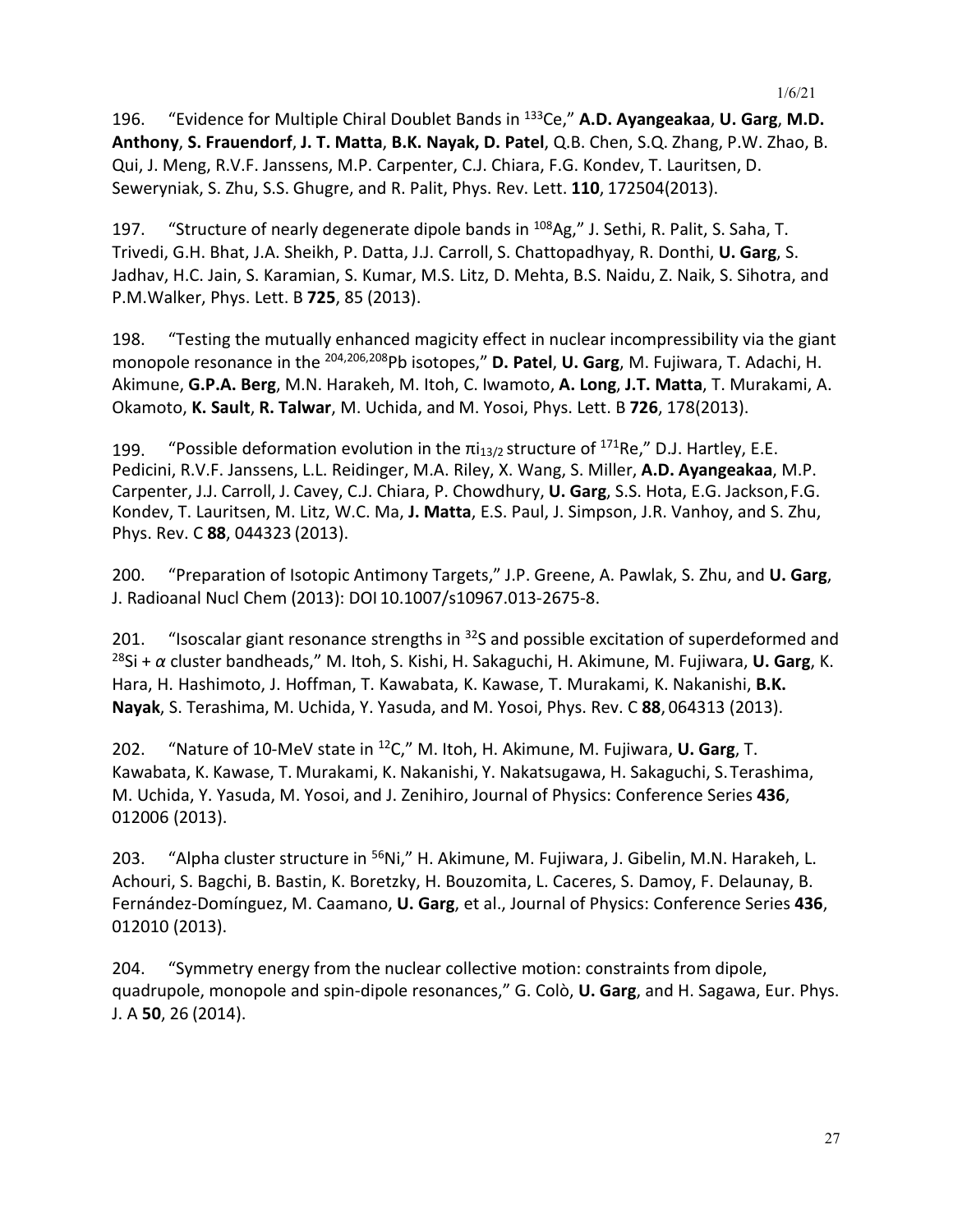205. "Nuclear Structure Towards *N* = 40 60Ca: In-Beam γ-Ray Spectroscopy of 58,60Ti," A.Gade, R.V.F. Janssens, D. Weisshaar, B.A. Brown, E. Lunderberg, M. Albers, V.M. Bader, T. Baugher, D. Bazin, J.S. Berryman, C.M. Campbell, M.P. Carpenter, C.J. Chiara, H.L. Crawford, M. Cromaz, **U. Garg**, C.R. Hoffman, F.G. Kondev, C. Langer, T. Lauritsen, I.Y. Lee, S.M. Lenzi, **J.T. Matta**, F. Nowacki, F. Recchia, K. Sieja, S.R. Stroberg, J.A. Tostevin, S.J. Williams, K. Wimmer, and S. Zhu, Phys. Rev. Lett. **112**, 112503 (2014).

206. "Role of neutron transfer on fusion barrier distributions of the  $^{28,30}$ Si +  $^{124}$ Snsystems," L.S. Danu, B.K. Nayak, E.T. Mirgule, R.K. Choudhury, and **U. Garg**, Phys. Rev. C **89**, 044607 (2014).

207. "Excitation of giant monopole resonance in <sup>208</sup>Pb and <sup>116</sup>Sn using inelastic deuteron scattering," **D. Patel**, **U. Garg**, M. Itoh, H. Akimune, **G.P.A. Berg**, M. Fujiwara, M.N. Harakeh, C. Iwamoto, T. Kawabata, K. Kawase, **J.T. Matta**, T. Murakami, A. Okamoto, T. Sako, **K.W.Schlax**, F. Takahashi, **M. White**, and M. Yosoi, Phys. Lett. B **735,** 387 (2014).

208. "High-spin structure of odd-odd <sup>172</sup>Re," D.J. Hartley, R.V.F. Janssens, L.L. Riedinger, M.A. Riley, X. Wang, S. Miller, **A.D. Ayangeakaa**, M.P. Carpenter, J.J. Carroll, J. Cavey, C.J. Chiara, P. Chowdhury, **U. Garg**, S.S. Hota, E.G. Jackson, F.G. Kondev, T. Lauritsen, M. Litz, W.C. Ma, **J. Matta**, E.S. Paul, E.E. Pedicini, J. Simpson, J.R. Vanhoy, and S. Zhu, Phys. Rev. C **90**, 017301 (2014).

209. "Measurement of the Isoscalar Monopole Response in the Neutron-Rich Nucleus<sup>68</sup>Ni," M. Vandebrouck, J. Gilbelin, E. Khan, N.L. Achouri, H. Baba, D. Beaumel, Y. Blumenfeld, M. Caamano, L. Càceres, G. Colò, F. Delaunay, B. Fernandez-Dominguez, **U. Garg**, G.F. Grinyer, M.N. Harakeh, N. Kalantar-Nayestanaki, N. Keeley, W. Mittig, J. Pancin, R.Raabe, T. Rober, P. Roussel-Chomaz, H. Savajols, O. Sorlin, C. Stodel, D. Suzuki, and J.C. Thomas, Phys. Rev. Lett. **113**, 032504 (2014).

210. "Tidal waves in 102Pd: A phenomenological analysis," A.O. Macchiavelli, **A.D. Ayangeakaa, S. Frauendorf, U. Garg**, and **M.A. Caprio**, Phys. Rev. C **90**, 047304(2014).

211. "Level lifetimes in <sup>32</sup>P obtained using the Doppler-shift attenuation method with thick molecular targets," R. Bhattacharjee, S.S. Bhattacharjee, K. Basu, P.V. Rajesh, R. Raut, S.S. Ghugre, D. Das, and A.K. Sinha, L. Chaturvedi, **U. Garg**, S. Ray, B.K. Yogi, M. Kumar Raju, Phys. Rev. C **90**, 044319 (2014).

212. "Cluster structure of broad resonances near threshold in  $^{12}$ C and  $^{16}$ O," M. Itoh, H. Akimune, M. Fujiwara, **U. Garg**, H. Hashimoto, T. Kawabata, K. Kawase, S. Kishi, T. Murakimi, K. Nakanishi, Y. Nakatsugawa, **B.K. Nayak**, H. Sakaguchi, S. Terashinma, M. Uchida, Y. Yasuda, M. Yosoi, and J. Zenihiro, Journal of Physics: Conference Series **569**, 012009 (2014).

213. "Transverse Wobbling in 135Pr," **J.T. Matta, U. Garg, W. Li, S. Frauendorf, A.D. Ayangeakaa, D. Patel, and K. W. Schlax**, et al, Phys. Rev. Lett. **114**, 082501 (2015).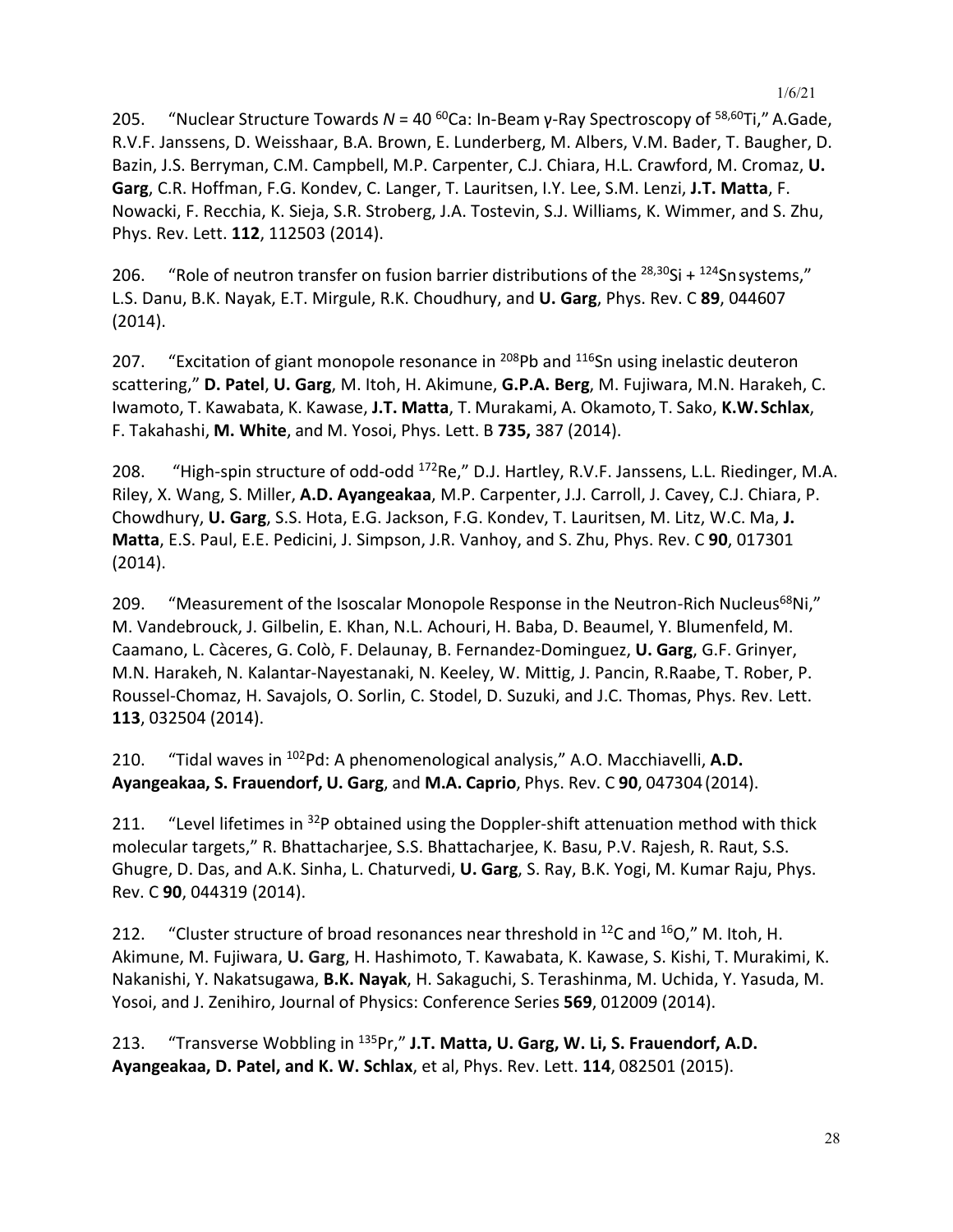214. "Spectroscopy and shell model calculations in Si isotopes," S.S, Bhattacharjee, R. Bhattacharjee, R. Raut, S.S. Ghugre, A.K. Sinha, L. Chaturvedi, T. Trivedi, **U. Garg**, S. Ray, B.K. Yogi, M. Kumar Raju, R. Chakrabarti, S. Mukhopadhyay, A. Dhal, P. Singh, N. Madhavan, S. Muralithar, S. Saha, J. Sethi, and R. Palit, Phys. Rev. C **91**, 044306(2015).

215. "Persistence of collective behavior at high spin in the  $N = 88$  nucleus  $153Tb''$ , D.J.Hartley, M.A. Riley, X. Wang, S. Miller, R.V.F. Janssens, E.S. Paul, J.M. Rees, J. Simpson, L.L. Riedinger, **A.D. Ayangeakaa**, M.P. Carpenter, C.J. Chiara, **U. Garg**, P. Hampson, C.R. Hoffman, F.G. Kondev, T. Lauritsen, P.J.R. Mason, **J.T. Matta**, P.J. Nolan, J. Ollier, M. Petri, D.C. Radford, J.P. Revill, S. Zhu, and I. Ragnarsson, Phys. Rev. C **91**, 057301 (2015).

216. "Splitting of ISGMR strength in the light-mass nucleus  $^{24}$ Mg due to ground-state deformation," **Y.K. Gupta**, **U. Garg**, **J.T. Matta**, **D. Patel**, **T. Peach**, **J. Hoffman**, K. Yoshida, M. Itoh, M. Fujiwara, K. Hara, H. Hashimoto, K. Nakanishi, M. Yosoi, H. Sakaguchi, S. Kishi, T. Murakami, M. Uchida, Y. Yasuda, H. Akimune, T. Kawabata, and M.N. Harakeh, Phys. Lett. B **748**,343 (2015).

217. "Isoscalar response of  $^{68}$ Ni to  $\alpha$ -particle and deuteron probes," M. Vandebrouck, J. Gibelin, E. Khan, N.L. Achouri, H. Baba, D. Deaumel, Y. Blumenfeld, M. Caamano, L. Caceres, G. Colo, F. Delaunay, B. Fernandez-Dominguez, **U. Garg**, G.F. Grinyer, M.N. Harakeh, N. Kalantar-Nayestanaki, N. Keeley, W. Mittig, J. Pancin, R. Raabe, T. Roger, P. Roussel-Chomaz, H.Savajols, O. Sorlin, C. Stodel, D. Suzuki, and J.C. Thomas, Phys. Rev. C **92**, 024316 (2015).

218. "Observation of isoscalar multipole strengths in exotic doubly-magic <sup>56</sup>Ni in inelastic  $\alpha$ scattering in inverse kinematics," S. Bagchi, J. Gibelin, M.N. Harakeh, N.Kalantar-Nayestanaki, N.L. Achouri, H. Akimune, B. Bastin, K. Boretzky, H. Bouzomita, M. Caamano, L. Caceres, S. Damoy, F. Delaunay, B. Fernandez-Dominguez, M. Fujiwara, **U. Garg**, G.F. Grinyer, O. Kamalou, E. Khan, A. Krasznahorkay, G. Lhoutellier, J.F. Libin, S. Lukyanov, K. Mazurek, M.A. Najafi, J. Pancin, Y. Penionzhkevich, L. Perrot, R. Raabe, C. Rigollet, T. Roger, S. Sambi, H. Savajols, M. Senoville, C. Stodel, L. Suen, J.C. Thomas, M. Vandebrouck, and J. Van de Walle, Phys. Lett. B **751**,371 (2015).

219. "High-spin terminating states in the N=88<sup>155</sup>Ho and <sup>156</sup>Er isotones," J.M. Rees, E.S.Paul, J. Simpson, M.A. Riley, A**.D. Ayangeakaa**, M.P. Carpenter, C.J. Chiara, **U. Garg**, P. Hampson, D.J. Hartley, C.R. Hoffman, R.V.F. Janssens, F.G. Kondev, T. Lauritsen, P.J.R. Mason, **J. Matta**, S.L. Miller, P.J. Nolan, J. Ollier, M. Petri, D.C. Radford, J.P. Revil, X. Wang, S. Zhu, J. Gellanki, and I. Ragnarsson, Phys. Rev. C **91**, 054301 (2015).

220. "Recent Results at Ultrahigh Spin: Terminating States and Beyond in Mass 160 Rare-Earth Nuclei," E.S. Paul, J.M. Rees, P. Hampson, M.A. Riley, J. Simpson, **A.D. Ayangeakaa**,J.S. Baron, M.P. Carpenter, C.J. Chiara, **U. Garg**, D.J. Hartley, C.R. Hoffman, R.V.F. Janssens, F.G. Kondev, T. Lauritsen, P.J.R. Mason, **J. Matta**, S.L. Miller, P.J. Nolan, J. Ollier, M. Petri, D.C. Radford, J.P. Revill, X. Wang, S. Zhu, and I. Ragnarsson, Acta Phys. Polo. B **46**, 487(2015).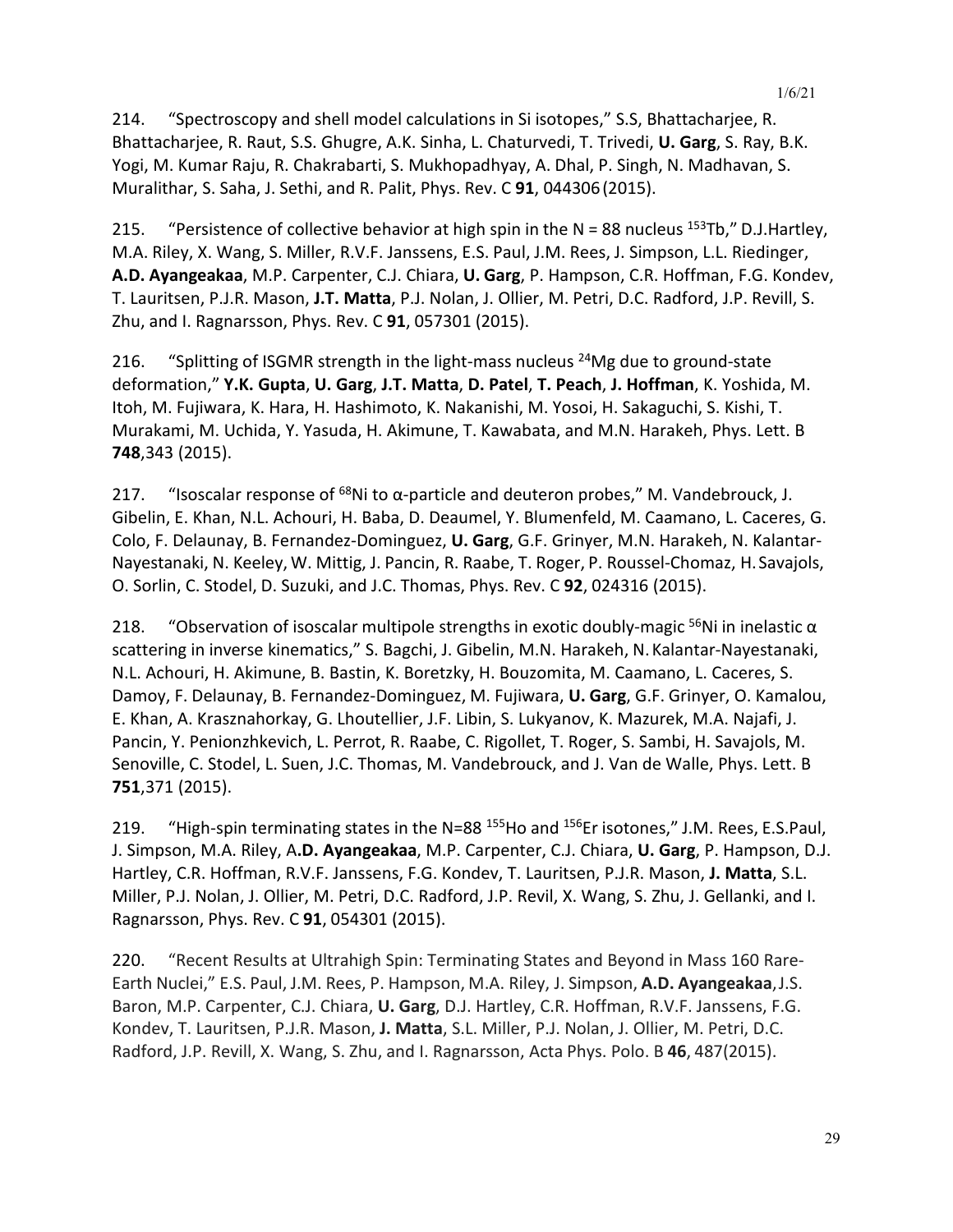221. "Spectroscopy of the Low-lying States Near the High Spin Isomer in<sup>108</sup>Ag," J. Sethi, R. Palit, J.J. Carroll, S. Karamian, S. Sahaa, S. Biswas, Z. Naikd T. Trivedi, M.S. Litz, P. Datta, S. Chattopadhyay, R. Donthi, **U. Garg**, S. Jadhav, and H.C. Jain, S. Acta Phys. Polo. B **46**, 703 (2015).

222. "Low-lying states near the  $I^{\pi}= 6^+$  isomer in  $^{108}$ Ag," J. Sethi, R. Palit, J.J. Carroll, S. Karamian, S. Saha, S. Biswas, Z. Naik, T. Trivedi, M.S. Litz, P. Datta, S. Chattopadhyay, R.Donthi, **U. Garg**, S. Jadhav, H.C. Jain, S. Kumar, D. Mehta, B.S. Naidu, G.H. Bhat, J.A. Sheikh, S. Sihotra, and P.M. Walker, J. Phys. G: Nucl. Part. Phys. **43,** 015103 (2016).

223. "Deformation effects on isoscalar giant resonances in 24Mg," **Y.K. Gupta, U. Garg, J. Hoffman, J. Matta, P.V. Madhusudhana Rao, D. Patel, T. Peach,** K. Yoshida, M. Itoh, M. Fujiwara, K. Hara, H. Hasimoto, K. Nakanishi, M. Yosio, H. Sakaguchi, S. Terashima, S. Kishi, T. Murakami, M. Uchida, Y. Yasuda, H. Akimune, T. Kawabata, and M.N. Harakeh, Phys. Rev. C **93**, 044324 (2016).

224. "In-beam spectroscopy of medium- and high-spin states in 133Ce," **A.D. Ayangeakaa**, **U. Garg**, C.M. Petrache, S. Guo, P.W. Zhao, **J.T. Matta**, **B.K. Nayak**, **D. Patel**, R.V.F. Janssens, M.P. Carpenter, C.J. Chiara, F.G. Kondev, T. Lauritsen, D. Seweryniak, S. Zhu, S.S. Ghugre, and R. Palit, Phys. Rev. C **93**, 054317 (2016).

225. "Triaxiality and exotic rotations at high spins in 134Ce," C.M. Petrache, S. Guo, **A.D. Ayangeakaa**, **U. Garg**, **J.T. Matta**, **B.K. Nayak**, **D. Patel**, M.P. Carpenter, C.J. Chiara, R.V.F. Janssens, F. G. Kondev, T. Lauritsen, D. Seweryniak, S. Zhu, S.S. Ghurgre, and R. Palit, Phys. Rev. C **93**, 064305 (2016).

226. "Effect of ground-state deformation on isoscalar giant resonances in 28Si," **T. Peach**, **U. Garg**, **Y.K. Gupta**, **J. Hoffman**, **J.T. Matta**, **D. Patel**, **P.V. Madhusudhana Rao**, K. Yoshida, M. Itoh, M. Fujiwara, K. Hara, H. Hashimoto, K. Nakanishi, M. Yosoi, H. Sakaguchi, S. Terashima, S. Kishi, T. Murakami, M. Uchida, Y. Yasuda, H. Akimune, T. Kawabata, M.N. Harakeh, and G. Colò, Phys. Rev. C **93**, 064325 (2016).

227. "Are there nuclear structure effects on the isoscalar giant monopole resonance and nuclear incompressibilty near A ~ 90?," **Y.K. Gupta**, **U. Garg**, **K.B. Howard**, **J.T. Matta, M. Senyigit**, M. Itoh, S. Ando, T. Aoki, A. Uchiyama, S. Adachi, M. Fujiwara, C. Iwamoto, A. Tamii, H. Akimune, M.N. Harakeh, and N. Kalantar-Nayestanaki, Phys. Lett. B **760**, 482(2016).

228. "The 2nd Notre Dame-Europe Symposium on Nuclear Science and Society (SNSS15)," **U. Garg**, Nuclear Physics News **26:2**, 34 (2016).

229. "Practicing DSAM in aberrant domain: use of multi-disciplinary techniques," S. Das, S. Samanta, R. Bhattacharjee, R. Raut, S.S. Ghugre, A.K. Sinha, **U. Garg**, R. Chakrabarti, S. Mukhopadhyay, N. Madhavan, S. Muralithar, R.P. Singh, J. Sethi, S. Saha, and R. Palit, Journal of Physics: Conference Series **755**, 012004 (2016).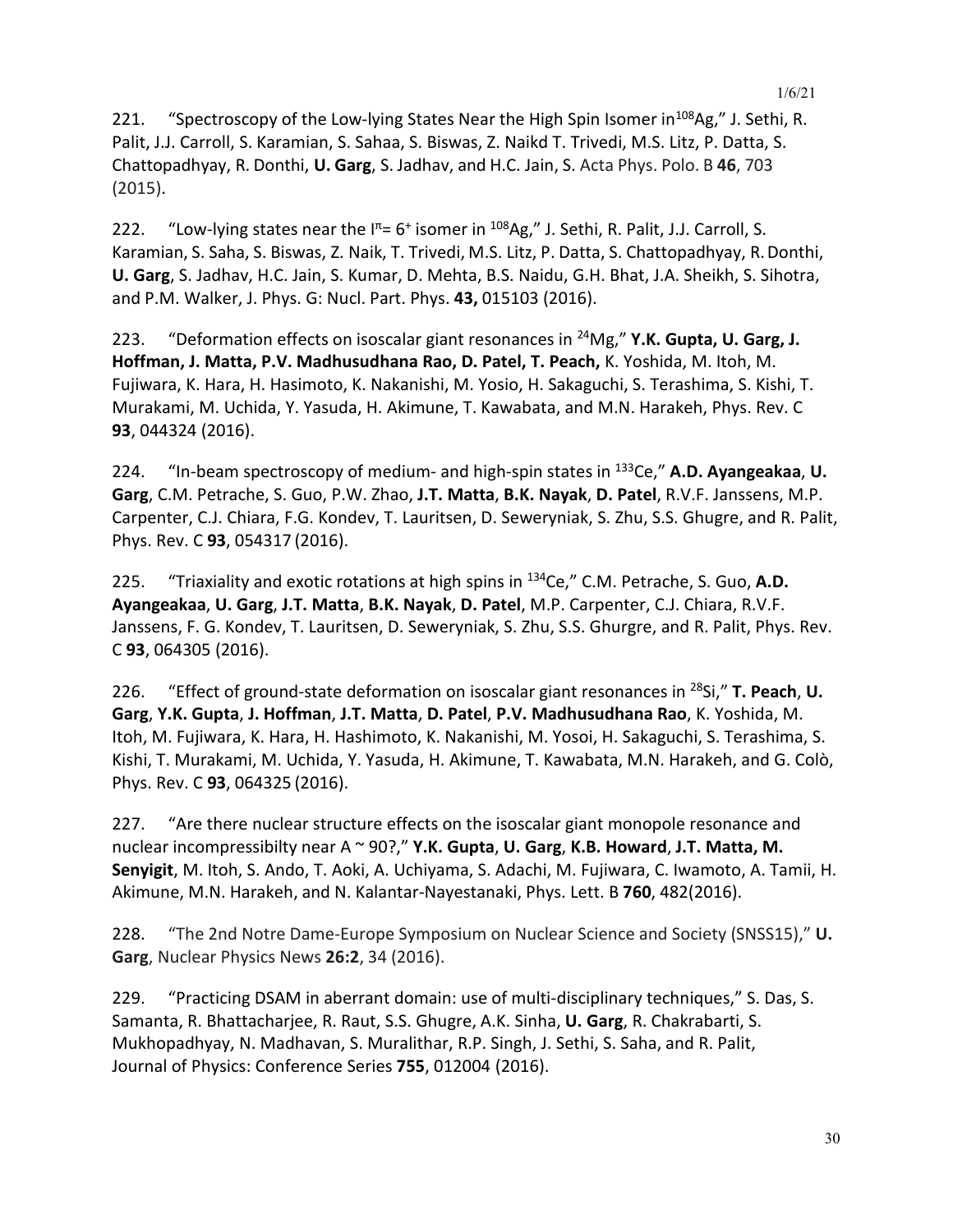231. "Extending the application of DSAM to atypical stopping media," S. Das, S. Samanta, R. Bhattacharjee, R. Raut, S.S. Ghugre, A.K. Sinha, **U. Garg**, R. Chakrabarti, S. Mukhopadhyay, A. Dhal, M. Kumar Raju, N. Madhavan, S. Muralithar, R.P. Singh, K. Suryanarayana, P.V. Madhusudhana Rao, R. Palit, S. Shah, and J. Sethi, Nucl. Instrum. Methods Phys. Res. A **841**, 17 (2017).

232. "First observation of rotational structures in <sup>168</sup>Re," D.J. Hartley, R.V.F. Janssens, L.L. Riedinger, M.A. Riley, X. Wang, S.L. Miller, **A.D. Ayangeakaa**, P.F. Bertone, M.P. Carpenter, C.J. Chiara, P. Chowdhury, **U. Garg**, G. Gurdal, S.S. Hota, F.G. Kondev, T. Lauritsen, W.C. Ma, **J. Matta**, E.A. McCutchan, S. Mukhopadhyay, E.E. Pedicini, J.R. Vanhoy, S. Zhu, Phys. Rev. C **94**, 054329 (2016).

233. "Triaxial-band structures, chirality, and magnetic rotation in <sup>133</sup>La, C.M. Petrache, Q.B. Chen, S. Guo, **A.D. Ayangeakaa, U. Garg, J.T. Matta, B.K. Nayak, D. Patel**, J. Meng, M.P. Carpenter, C.J. Chiara, R.V.F. Janssens, F.G. Kondev, T. Lauritsen, D. Seweryniak, S. Zhu, S.S. Ghugre, R. Palit, Phys. Rev. C **94**, 064309 (2016).

234. "Observation of the Isovector Giant Monopole Resonance via the  $^{28}Si(^{10}Be; ^{10}B*$  [1.74 MeV]) Reaction at 100 AMeV," M. Scott, R.G.T. Zegers, R. Almus, Sam M. Austin, D. Bazin, B.A. Brown, C. Campbell, A. Gade, M. Bowry, S. Gales, **U. Garg**, et al., Phys. Rev. Lett. **118**, 172501 (2017).

235. "High-spin states in <sup>133</sup>Cs and the shell model description," S. Biswas, R. Palit, J. Sethi, S. Saha, A. Raghav, **U. Garg**, Md. S.R. Laskar, F.S. Babra, Z. Naik, S. Sharma, A.Y. Deo, V.V.Parkar, B.S. Naidu, R. Donthi, S. Jadhav, H.C. Jain, P.K. Joshi, S. Sihotra, S. Kumar, D. Mehta, G. Mukherjee, A. Goswami, and P.C. Srivastava, Phys. Rev. C **95**, 064320 (2017).

236. "Band structures in <sup>101</sup>Pd," V. Singh, S. Sihotra, G.H. Bhat, J.A. Sheikh, M. Kaur, S. Kumar, K. Singh, J. Goswamy, S. Saha, J. Sethi, R. Palit, S.S. Malik, N. Singh, **U. Garg**, and D. Mehta, Phys. Rev. C **95**, 064312 (2017).

237. "Single-particle excitations in the level structure of  $^{64}$ Cu," S. Samanta, S. Das, R. Bhattacharjee, S. Chatterjee, R. Raut, S.S. Ghurge, A.K. Sinha, **U. Garg**, Neelam, N. Kumar, P. Jones, Md. Sazedur, R. Laskar, F.S. Babra, S. Biswas, S. Saha, P. Singh, and R. Palit, Phys. Rev. C **97**, 014319 (2018).

238. "Isoscalar giant monopole, dipole, and quadrupole resonances in 90,92Zr and 92Mo," **Y.K. Gupta**, **K.B. Howard**, **U. Garg**, **J.T. Matta**, **M. Senyigit**, M. Itoh, S. Ando, T. Aoki, A. Uchiyama, S. Adiachi, M. Fujiwara, C. Iwamoto, A. Tamii, H. Akimune, C. Cadono, Y. Matsuda, T. Nakahara, T. Furuno, T. Kawabata, M. Tsumura, M.N. Harakeh, and N. Kalantar-Nayestanaki, Phys. Rev. C **97**, 064323 (2018).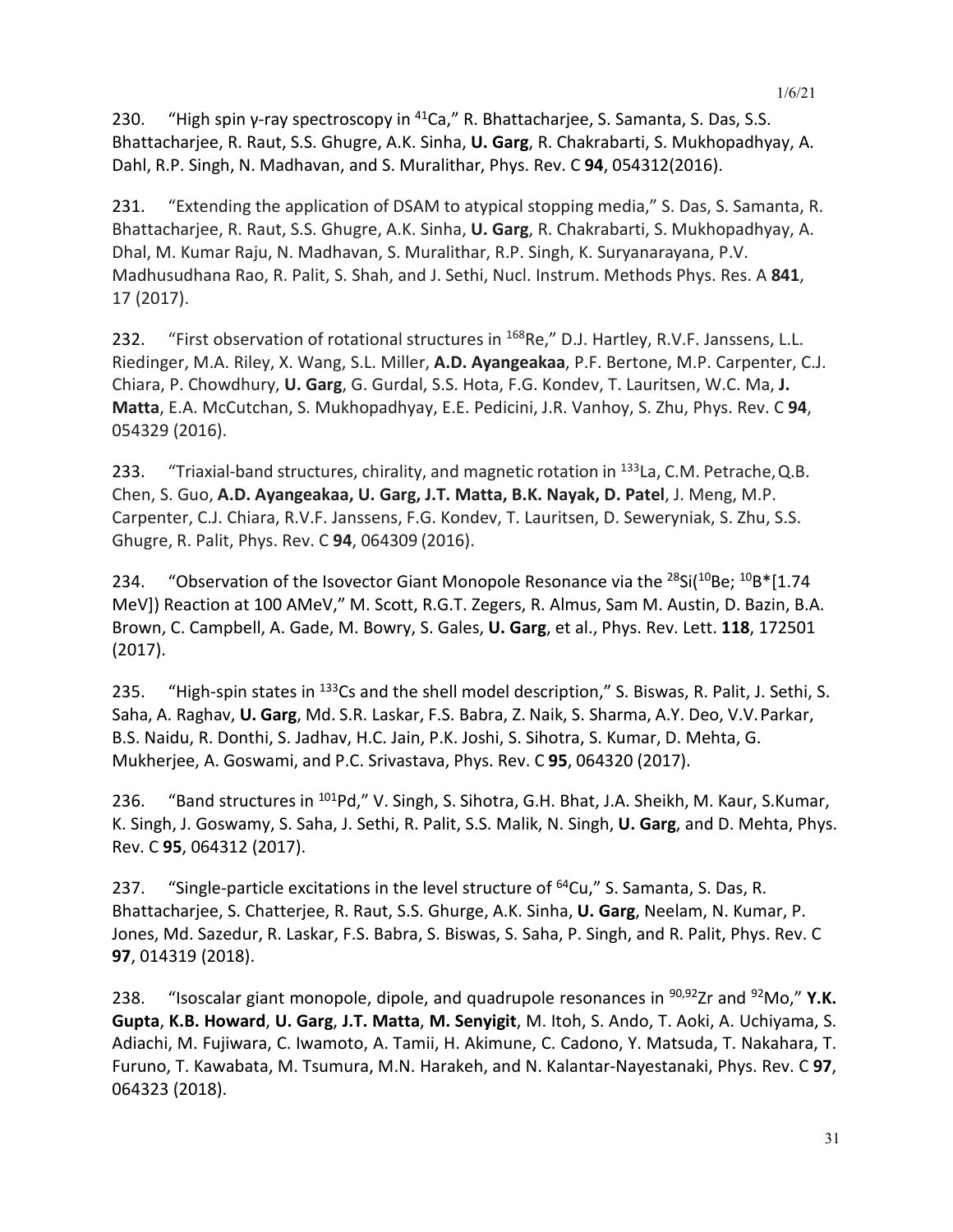240. "Possible onset of multifaceted excitation modes in <sup>29</sup>Al," H. Sultana, R.Bhattacharjee, A. Chakraborty, M.A. Khan, S.S. Bhattacharjee, R. Chakrabarti, S. Das, **U. Garg**, S.S. Ghugre, R. Palit, R. Raut, S. Saha, S. Samanta, J. Sethi, A.K. Sinha, and T. Trivedi, Phys. Rev. C **98**, 104330 (2018).

241. "The  $(^{6}Li, ^{6}Li* [3.56 \text{ MeV}])$  reaction at 100 MeV/u as a probe of the Gamow-Teller transition strengths in the inelastic scattering channel," C. Sullivan, R.G.T. Zegers, S. Noji,Sam M. Austin, J. Schmitt, N. Aoi, D. Bazin, M. Carpenter, J.J. Carroll, H. Fujita, **U. Garg**, G. Gey, C.J. Guess, T.H. Hoang, M.N. Harakeh, E. Hudson, N. Ichige, E. Ideguchi, A. Inoue, J. Isaak, C. Iwamoto, C. Kacir, T. Koike, N. Kobayashi, S. Lipschutz, M. Liu, P. von Neumann-Cosel, H.J. Ong, J. Pereira, M. Kumar Raju, A. Tamii, R. Titus, V. Werner, Y. Yamamoto, Y.D. Fang, J.C. Zamora, S. Zhu, and X. Zhou, Phys. Rev. C. **98**, 015804 (2018).

242. "Single particle configurations in <sup>61</sup>Ni," S. Samanta, S. Das, R. Bhattacharjee, S. Chatterjee, R. Raut, S. S. Ghugre, A.K. Sinha, **U. Garg**, Neelam, N. Kumar, P. Jones, Md. S.R. Laskar, F.S. Babra, S. Biswas, S. Saha, P. Singh, and R. Palit, Phys. Rev. C **99**, 014315(2019).

243. "Two-phonon wobbling in 135Pr," **N. Sensharma**, **U. Garg**, S. Zhu, A.D. Ayangeakaa, **S. Frauendorf**, **W. Li**, G.H. Bhat, J.A. Sheikh, M.P. Carpenter, Q.B. Chen, J.L. Cozzi, S.S. Ghugre, **Y.K. Gupta**, D.J. Hartley, **K.B. Howard**, R.V.F. Janssens, F.G. Kondev, **T.C. McMaken**, R. Palit, J.Sethi, D. Seweryniak, R.P. Singh, Physics Letters B 792, 170 (2019).

244. "Observation of rotation about the longest principal axis in  $^{89}Zr''$ , S. Saha, R. Palit, J. Sethi, S. Biswas, P. Singh, S. Nag, A.K. Singh, I. Ragnarsson, F.S. Babra, **U. Garg**, A. Goswami, E. Ideguchi, H.C. Jain, S. Kumar, Md. S.R. Laskar, G. Mukherjee. Z. Naik, and C.S. Palshetkar, Phys. Rev. C **99**, 054301 (2019).

245. "Backbending, seniority, and Pauli blocking of pairing correlations at high rotational frequencies in reapidly rotating nuclei," S.L. Miller, K.A. Villafana, M.A. Riley, J. Simpson, D.J. Hartley, E.S. Paul, **A.D. Ayangeakaa**, J.S. Baron, P.F. Bertone, A.J. Boston, M.P. Carpenter, J.J. Carroll, J. Cavey, C.J. Chiara, P. Chowdhury, **U. Garg**, S.S. Hota, E.G. Jackson, R.V.F. Janssens, F.G. Kondev, T. Lauritsen, M. Litz, W.C. Ma, **J. Matta**, E.A. McCutchan, S. Mukhopadhyay, P.J.Nolan, E.E. Pedicini, L.L. Riedinger, J.F. Sharpey-Schafer, J.R. Vanhoy, A. Volya, X. Wang, and S. Zhu, Phys. Rev. C **100**, 014302 (2019).

246. "Longitudinal wobbling in 133La," S. Biswas, R. Palit, **S. Frauendorf**, **U. Garg**, W. Li, G.H. Bhat, J.A. Sheikh, J. Sethi, S. Saha, Purnima Singh, D. Choudhury, J.T. Matta, **A.D.Ayangeakaa**, W.A. Dar, V. Singh, and S. Sihotra, Eur. Phys. J. A **55**, 159 (2019).

247. "Where we stand on structure dependence of ISGMR in the Zr-Mo region:Implications on K∞," **K.B. Howard**, **U. Garg**, Y.K. Gupta, and M.N. Harakeh, Eur. Phys. J. A **55**, 228 (2019).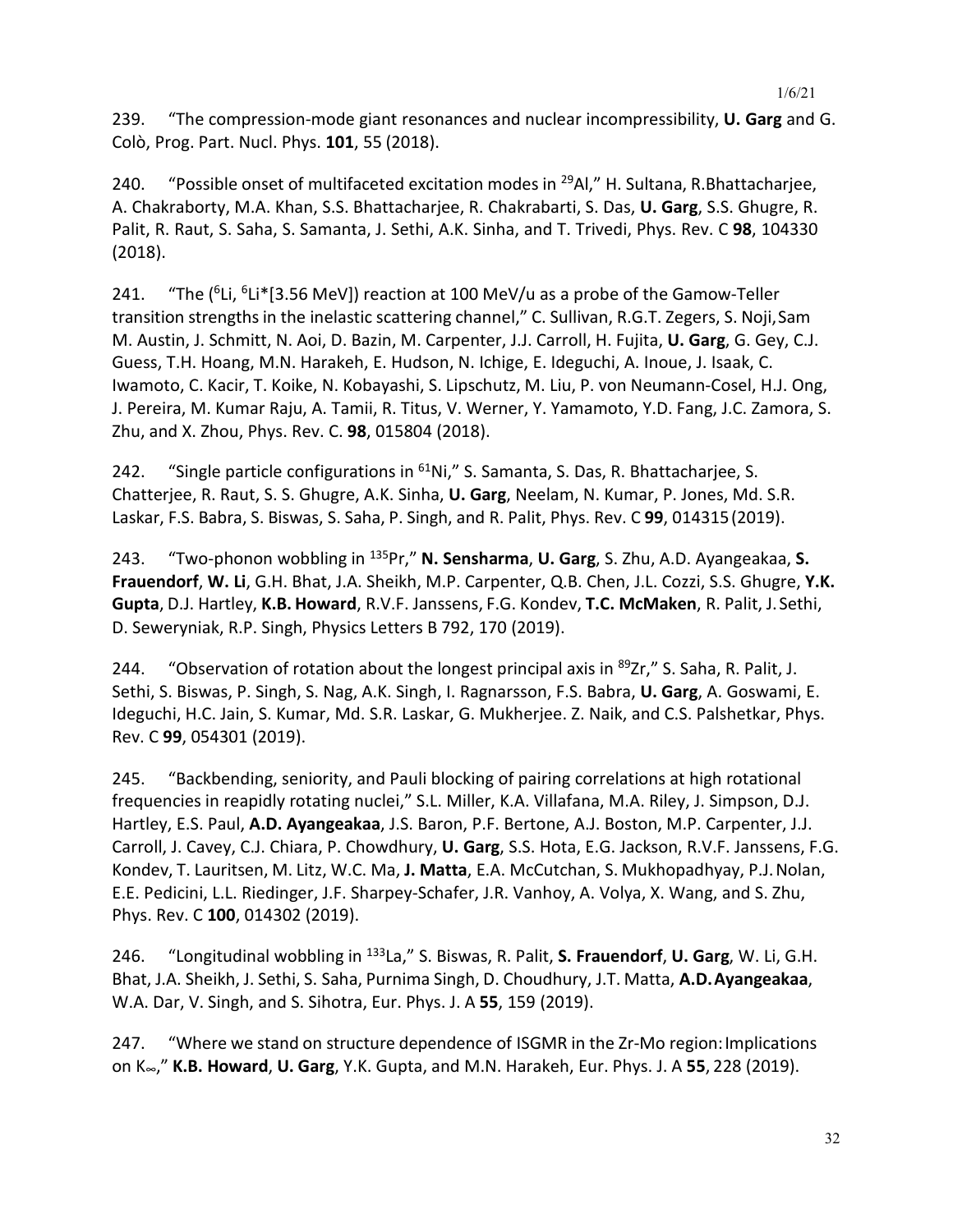248. "Investigation of a large change in deformation for the  $\gamma$ -soft nucleus  $^{136}$ Sm," F.S.Babra, R. Palit, S. Rajbanshi, S. Jehangir, B. Das, G.H. Bhat, J.A. Sheikh, S. Biswas, **U. Garg**, Md. S.R. Laskar, C. Palshetkar, S. Saha, J. Sethi, and P. Singh, Phys. Rev. C **100**, 054308 (2019).

249. "Compression-mode resonances in the calcium isotopes and implications for the asymmetry term in nuclear incompressibility," **K.B. Howard**, **U. Garg**, M. Itoh, H. Akimune, S. Bagchi, T. Doi, Y. Fujikawa, M. Fujiwara, T. Furuno, M.N. Harakeh, Y. Hijikata, K. Inaba, S.Ishida, N. Kalantar-Nayestanaki, T. Kawabata, S. Kawshima, K. Kitamura, N. Kobayashi, Y. Matsuda, A. Nakagawa, S. Nakamura, K. Nosaka, S. Okamoto, S. Ota, **S. Weyhmiller**, Z. Yang, Phys. Lett. B **801** (2020) 135185.

250. "Fragmentation of Single-Particle Strength around the Doubly Magic Nucleus <sup>132</sup>Sn and the Position of the Of<sub>5/2</sub> Proton-Hole State in <sup>131</sup>ln," V. Vaquero, A. Jungclaus, T. Aumann, J. Tscheuschner, E.V. Litvinova, J.A. Tostevin, H. Baba, D.S. Ahn, R. Avigo, K. Boretzky, A. Bracco, C. Caesar, F. Camera, S. Chen, V. Derya, P. Doornenbal, J. Endres, N. Fukuda, **U. Garg**, A. Giaz, M.N. Harakeh, M. Heil, A. Horvat, K. Ieki, N. Imai, N. Inabe, N. Kalantar-Nayestanaki, N. Kobayashi, Y. Kondo, S. Koyama, T. Kubo, I. Martel, M. Matsushita, B. Million, T. Motobayashi, T.Nakiamura, N. Nakatsuka, M. Nishimura, S. Nishimura, S. Ota, H. Otsu, T. Ozaki, M. Petri, R. Reifarth, J.L. Rodriguez-Sanchez, D. Rossi, A.T. Saito, H. Sakurai, D. Savran, H. Scheit, F. Schindler, P.Schrock, D. Semmler, Y. Shiga, M. Shikata, Y. Shimizu, H. Simon, D. Steppenbeck, H. Suzuki, T.Sumikama, D. Symochko, I. Syndikus, H. Takeda, S. Takeuchi, R. Taniuchi, Y. Togano, J. Tsubota, H. Wang, O. Wieland, K. Yoneda, J. Zenihiro, and A. Zilges, Phys. Rev. Lett. **124**, 022501 (2020).

251. "Longitudinal Wobbling Motion in 187Au," **N. Sensharma**, **U. Garg**, Q.B. Chen, **S. Frauendorf**, **D.P. Burdette**, **J.L. Cozzi**, **K.B. Howard**, S. Zhu, M.P. Carpenter, P. Copp, F.G. Kondev, T. Lauritsen, J. Li, D. Seweryniak, J. Wu, A.D. Ayangeakaa, D.J. Hartley, R.V.F.Janssens, A.M. Forney, W.B. Walters, S.S. Ghugre, and R. Palit, Phys. Rev. Lett **124**, 052501 (2020).

252. "Structure of the 11/2<sup>--</sup> isometric state in <sup>133</sup>La," Md. S.R. Laskar, R. Palit, S.N. Mishra, N. Shimizu, Y. Utsuno, E. Ideguchi, **U. Garg**, S. Biswas, F.S. Babra, R. Gala, C.S. Palshetkar, and Z. Naik, Phys. Rev. C **101**, 034315 (2020).

253. "Lifetime measurement and shell model description of negative parity states up to band-termination in 49V, " S. Mukhopadhyay, D.C. Biswas, L.S. Danu, R. Chakrabarti, **U.Garg**, S.K. Tandel, Y.K. Gupta, B.N. Joshi, G.K. Parjapati, B.V. John, S. Saha, J. Sethi, and R. Palit, Nucl. Phys. A **1000**, 121785 (2020).

254. "Determination of hexadecapole ( $\beta_4$ ) deformation of the light-mass nucleus <sup>24</sup>Mgusing quasi-elastic scattering measurements" **Y.K. Gupta**, B.K. Nayak, **U. Garg**, K. Hagino, **K.B. Howard**, **N. Sensharma**, **M. ¸Senyigit, W.P. Tan, P.D. O'Malley**, **M. Smith**, RamandeepGandhi, **T. Anderson, R.J. deBoer, B. Frentz, A. Gyurjinyan, O. Hall, M.R. Hall, J. Hu, E. Lamere, Q. Liu, A. Long, W. Lu, S. Lyons, K. Ostdiek, C. Seymour, M. Skulski,** and **B. Vande Kolk** Phys. Lett. B **806**,135473 (2020).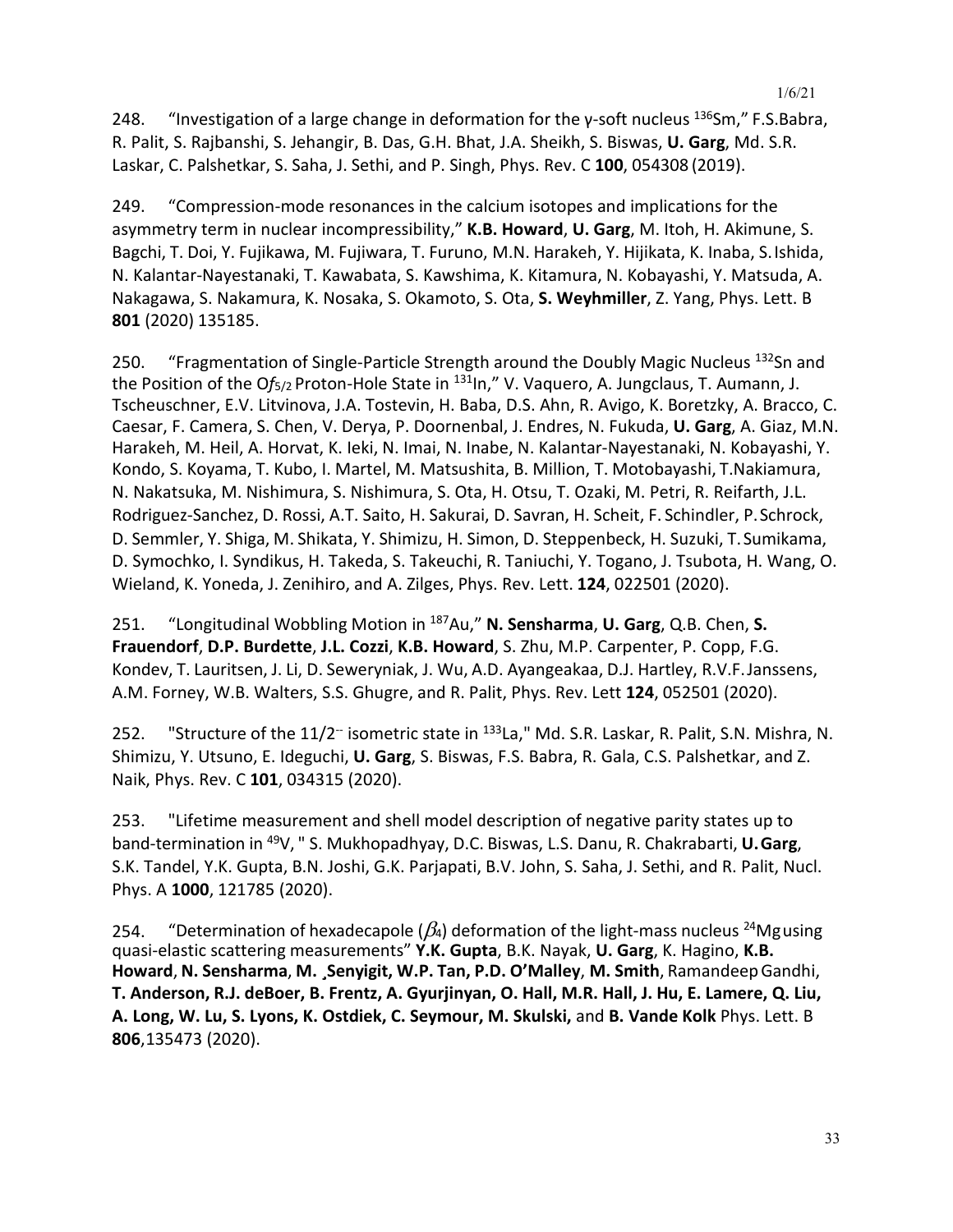255. "Reexamination of isoscalar giant resonances in <sup>12</sup>C and <sup>93</sup>Nb through <sup>6</sup>Li scattering" J.C. Zamora, C.Sullivan, R.G.T. Zegers, N. Aoi, L. Batail, D. Bazin, M. Carpenter, J.J. Carroll, I. Deloncle, Y.D. Fang, H. Fujita, **U. Garg**, G. Gey, C.J. Guess, M.N. Harakeh, T.H. Hoang, E.Hudson, N. Ichige, E. Ideguchi, A. Inoue, J. Isaak, C. Iwamoto, C. Kacir, N. Kobayashi, T. Koike, M. Kumar Raju, S. Lipshutz, M. Liu, P. von Neumann-Cosel, S. Noji, H.J. Ong, S. Péru, J. Pereira, J. Schmitt, A. Tamii, R. Titus, V. Werner, Y. Yamamoto, X. Zhou, and S. Zhu Phys. Rev. C **101**, 064609 (2020)

256. "Compressional-mode resonances in the molybdenum isotopes: Emergence of softness in open-shell nuclei near A = 90" **K.B. Howard**, **U.Garg**, M. Itoh, H. Akimune, M.Fujiwara, T. Furuno, **Y.K. Gupta**, M.N. Harakeh, K. Inaba, Y. Ishibashi, K. Karasudani, T.Kawabata, A. Kohda, Y. Matsuda, M. Murata, S. Nakamura, J. Okamoto, S. Ota, J. Piekarewicz, A. Sakaue, **M. Șenyiğit**, M. Tsumura, **Y. Yang** Phys. Lett. B **807**, 135608 (2020).

257. "Signature of a possible α-cluster state in *N* = *Z* doubly-magic 56Ni" S. Bagchi, H.Akimune, J. Gibelin, M.N. Harakeh, N. Kalantar-Nayestanaki, N.L. Achouri, B. Bastin, K. Boretzky, H. Bouzomita, M. Caamaño, L. Càceres, S. Damoy, F. Delaunay, B. Fernández-Domínguez, M. Fujiwara, **U. Garg**, G.F. Grinyer, O. Kamalou, E. Khan, A. Krasznahorkay, G. Lhoutellier, J.F. Libin, S. Lukyanov, K. Mazurek, M.A. Najafi, J. Pancin, Y. Penionzhkevich, L. Perrot, R. Raabe, C. Rigollet, T. Roger, S. Sambi, H. Savajols, M. Senoville, C. Stodel, L. Suen, J.C. Thomas, M. Vandebrouck, and J. Van de Walle, Eur. Phys. J. A **56**, 290 (2020).

258. "Evidence of antimagnetic rotational motion in <sup>103</sup>Pd" A. Sharma, R. Raut, S. Muralithar, R.P. Singh, S.S. Bhattacharjee, S. Das, S. Samanta, S.S. Ghugre, R. Palit, S. Jehangir, N. Rather, G.H. Bhat, J.A. Sheikh, S.S. Tiwary, Neelam, P.V. Madhusudhana Rao, **U. Garg**, and S.K. Dhiman, Phys. Rev. C **103**, 024324 (2020).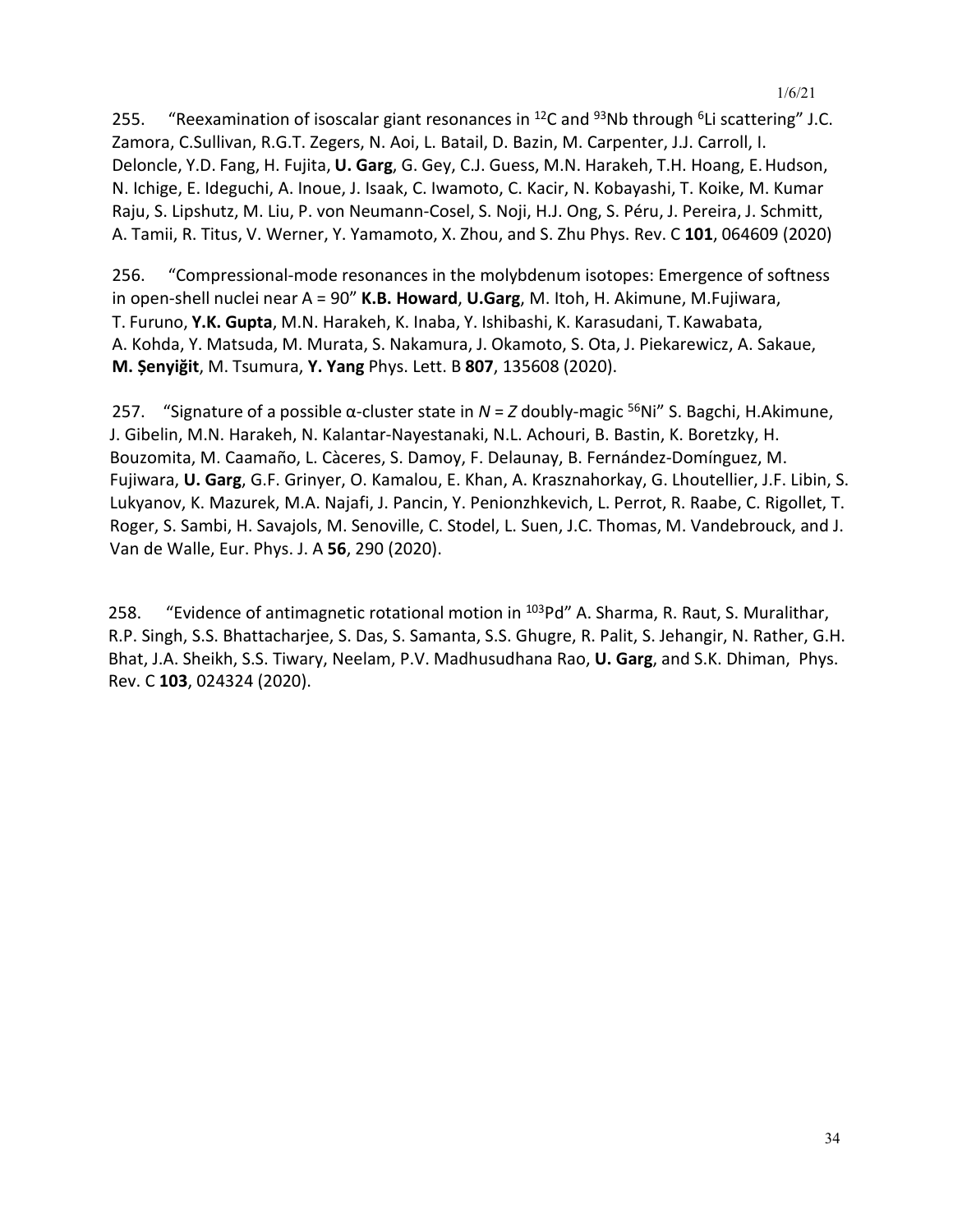### **Invited Presentations**

## AT NATIONAL AND INTERNATIONAL MEETINGS AND CONFERENCES:

- 1. "Excitation of Giant Resonances in 208Pb Using Inelastic 14N Scattering," International Conference on Nuclear Physics, Berkeley, CA, August 24-30, 1980.
- 2. "Mixing of the Giant Monopole and Giant Quadrupole Modes in the Transitional Nucleus 148Sm," International Summer School on Nuclear Structure, Dronten, Netherlands, August 16-28, 1982.
- 3. "The Proposed Notre Dame/Argonne BGO Sum-Energy/Multiplicity Spectrometer," Workshop on BGO Multi-Detector Spectrometer Systems, Notre Dame, July 15,1983.
- 4. "The ND/ANL BGO Sum-Energy/Multiplicity Spectrometer and Multi-Compton-Suppression Spectrometer System," ATLAS Facilities Workshop, Argonne, IL, November 8, 1983.
- 5. "Giant Resonances in <sup>90</sup>Zr Excited with 35 MeV/nucleon <sup>14</sup>N Ions," INS-RIKEN. International Symposium on Heavy-Ion Physics, Tokyo and Mt. Fuji, Japan, August 1984.[presented by D. H. Youngblood].
- 6. "Giant Resonances in 90Zr Using 35 MeV/A 14N Ions," International Conference on Nuclear Physics, Bombay, India, December 27-31,1984.
- 7. "Intruder States in Highly Neutron-Deficient Pt Nuclei: Evidence from Lifetime Measurements?" 10th Meeting of the American Chemical Society, Chicago, IL, September 8-13, 1985.
- 8. "Recent Results from the Notre Dame/Argonne BGO Array," ATLAS Users' Group Meeting, Washington, DC, April 28, 1986.
- 9. "Lifetime Measurements in the A=180 Region," ATLAS Open PAC Meeting and Workshop, Argonne, IL, October 3,1986.
- 10. "The Argonne/Notre Dame Gamma-Ray Facility," Gordon Research Conference on Nuclear Chemistry, June, 1987.
- 11. "Response Calculations for the Proposed Gamma-Ray Facility," Workshop on a National Gamma-Ray Facility, Oak Ridge, TN, November 19, 1987.
- 12. "Giant Resonances Using Heavy Ion Inelastic Scattering," International Symposium on Nuclear Physics, Oaxtepec, Mexico, January 4-7, 1988.
- 13. "When Nuclei Really Get Dizzy," Symposium on Nuclear Physics, Bombay, India, December 27-31, 1988.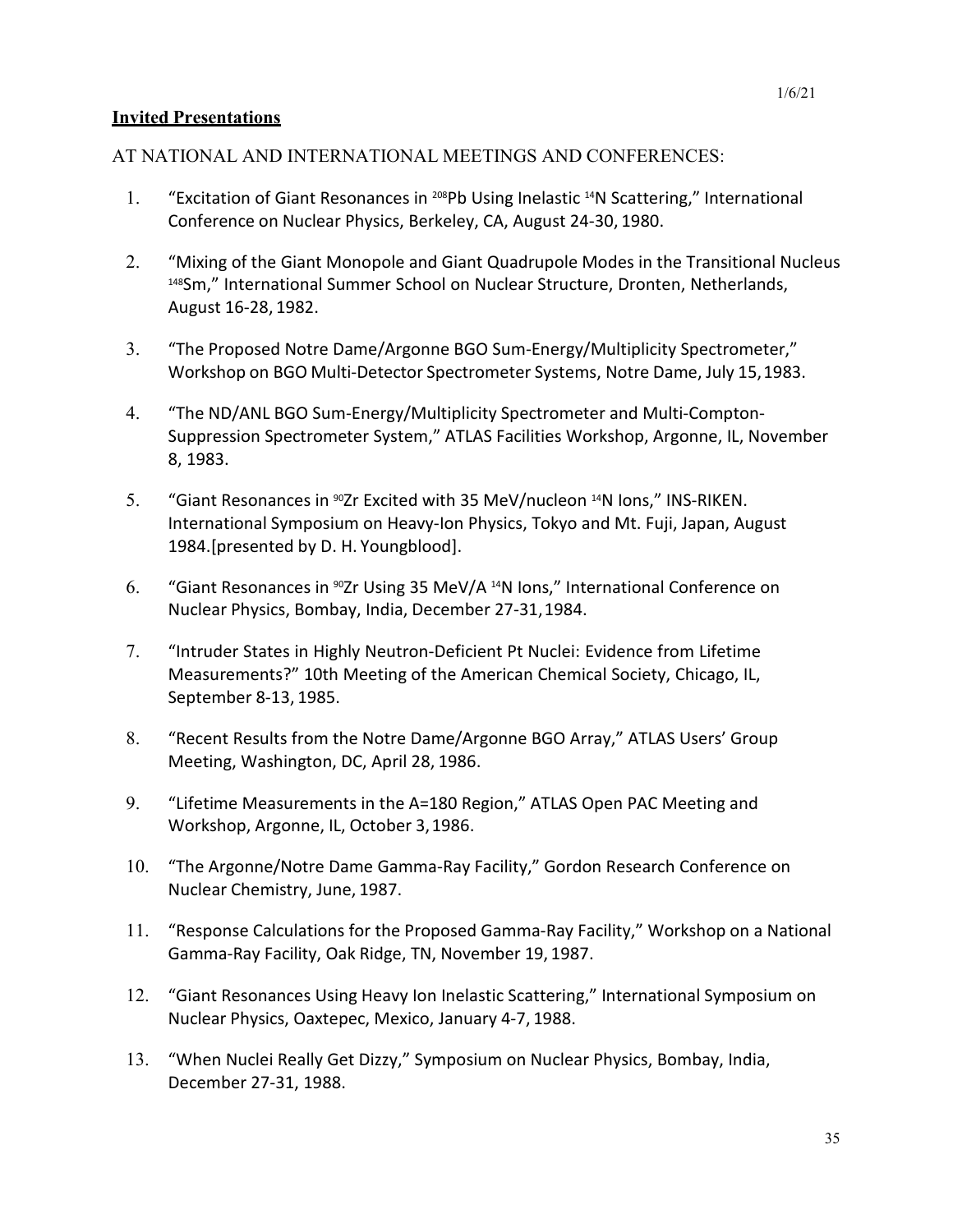- 14. "Giant Resonance Studies Using Inelastic Scattering of Medium-Energy <sup>14</sup>N Ions," Workshop on the Interface Between Nuclear Structure and Heavy-Ion Reaction Dynamics, Notre Dame, May 24-26, 1990.
- 15. "Superdeformation in the A = 190 Region," Symposium on Nuclear Physics, Madras, India, December 1-4,1990.
- 16. "Multiple Shapes in <sup>191</sup>Hg," Workshop-Symposium on Future Directions in Nuclear Physics with 4π Detection Systems of the New Generation, Strasbourg, France, March 4- 16, 1991.
- 17. "High Multipole Excitations via Heavy-Ion Inelastic Scattering," Workshop-Symposium on Future Directions in Nuclear Physics with 4π Detection Systems of the New Generation, Strasbourg, France, March 4-16, 1991.
- 18. "Exotic Shapes in Nuclei," ATLAS Open PAC Meeting and Workshop, Argonne, IL, December 6, 1991.
- 19. "Electromagnetic Properties of 181Ir: Evidence of β-stretching?" International Conference on Nuclear Structure at High Angular Momentum, Ottawa, Canada, May 18-21,1992.
- 20. "Spectroscopy of <sup>96</sup>Ru and <sup>98</sup>Ru: Structures of Varied Character at N  $\geq$  52,"ACS Symposium on Nuclear Shapes, Washington, DC, August 23-28,1992.
- 21. "Spectroscopy of  $96-98$ Ru: Possible Emergence of Collectivity at N  $\geq$  52," INS Symposium on Rapidly Rotating Nuclei, Tokyo, Japan, October 26-30, 1992.
- 22. "Superdeformation in the A=190 Region: Recent Results from the Argonne-Notre Dame Gamma-Ray Facility," Workshop on Nuclear Physics with Small Detector Arrays and Mass Analyzers, New Delhi, India, December 17-19,1992.
- 23. "Looking for the Isoscalar Giant Dipole Resonance in <sup>208</sup>Pb Inelastic  $\alpha$  Scattering at and near 0°," Gull Lake Nuclear Physics conference on Giant Resonances, Gull Lake, MI, August 17-21, 1993 [presented by B. Davis, graduate student].
- 24. "Lifetime Measurements Using a Plunger with Gamma-Ray Arrays," Symposium on Nuclear Structure Research with the New Arrays and Detectors, American Chemical Society, Chicago, IL, August 23-26, 1993.
- 25. "Evidence for the Isoscalar Giant Dipole Resonance in Inelastic Alpha Scattering at and near 0°," International Conference on Selected Topics in Nuclear Structure, Dubna, Russia, July 5-9, 1994.
- 26. "Evidence for the Isoscalar Giant Dipole Resonance in Inelastic Alpha Scattering at and near 0°," Symposium on Nuclear Structure and Reaction Dynamics - The Interface, Washington, DC, August 21-22, 1994.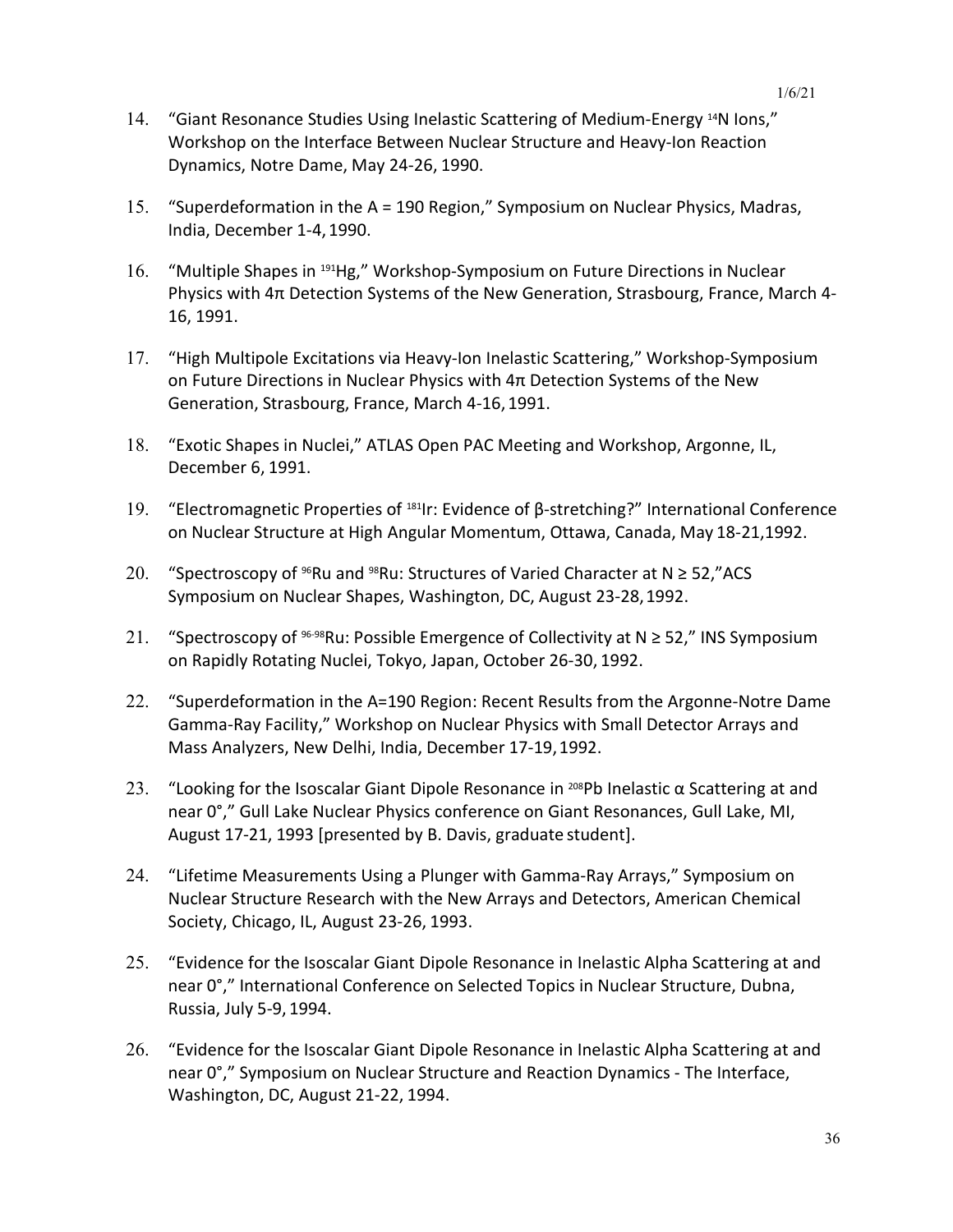- 27. "Evidence for the Isoscalar Giant Dipole Resonance in Inelastic Alpha Scattering at and near 0°," International Workshop on Physics with Recoil Separators and Detector Arrays, New Delhi, India, January 30-February 2, 1995.
- 28. "Evidence for the Isoscalar Giant Dipole Resonance in Inelastic Alpha Scattering at and near 0°," Groningen Giant Resonance Conference, Groningen, The Netherlands, June 28- July 1, 1995.
- 29. "Evidence for the Isoscalar Giant Dipole Resonance in Inelastic Alpha Scattering at and near 0°," International Conference on Nuclear Physics (INPC95), Beijing, China, August 21-26, 1995.
- 30. "Shell Model at Gammasphere: Studies in the A = 95 Region," Workshop on Gammasphere Physics, Berkeley, CA, December 1-2, 1995.
- 31. "Lifetime Measurements and Shape Coexistence: From Small Arrays to Gammasphere," International Nuclear Physics Symposium (INPS-95), Bombay, India, December 18-22, 1995.
- 32. "Isoscalar Giant Dipole Resonance in <sup>208</sup>Pb from Inelastic Alpha Scattering," ECT\* Workshop on Giant Resonances, Trento, Italy, December 9-20,1996.
- 33. "Description of Superdeformed Bands in Terms of Incremental Alignment: A New Empirical Tool in Superdeformation Studies," International Conference on Nuclear Structure and Related Topics, Dubna, Russia, September 9-13, 1997.
- 34. "The 'Other' Giant Dipole Resonance: Investigations of the Squeezing Mode," Fall Meeting, Division of Nuclear Physics, American Physical Society, Whistler, B.C., Canada, October 5-8, 1997.
- 35. "The Isoscalar Giant Dipole Resonance, the Nuclear Incompressibility and Effective Interactions," International Symposium on New Facet of Spin Giant Resonances in Nuclei, Tokyo, Japan, November 17-20, 1997.
- 36. "Incremental Alignment: A New Tool in Superdeformation Studies," Symposium on Nuclear Physics, Bangalore, India, December 26-30, 1997.
- 37. "The Isoscalar Giant Dipole Resonance: A Review," at Topical Conference on Giant Resonances, Varenna, Italy, May 11-16, 1998.
- 38. "Additivity of Incremental Alignment in the A~150 Superdeformed Region," 6<sup>th</sup> International Spring Seminar on Nuclear Physics: Highlights of Modern Nuclear Structure, S. Agata sui due Golfi, Italy, May 18-22,1998.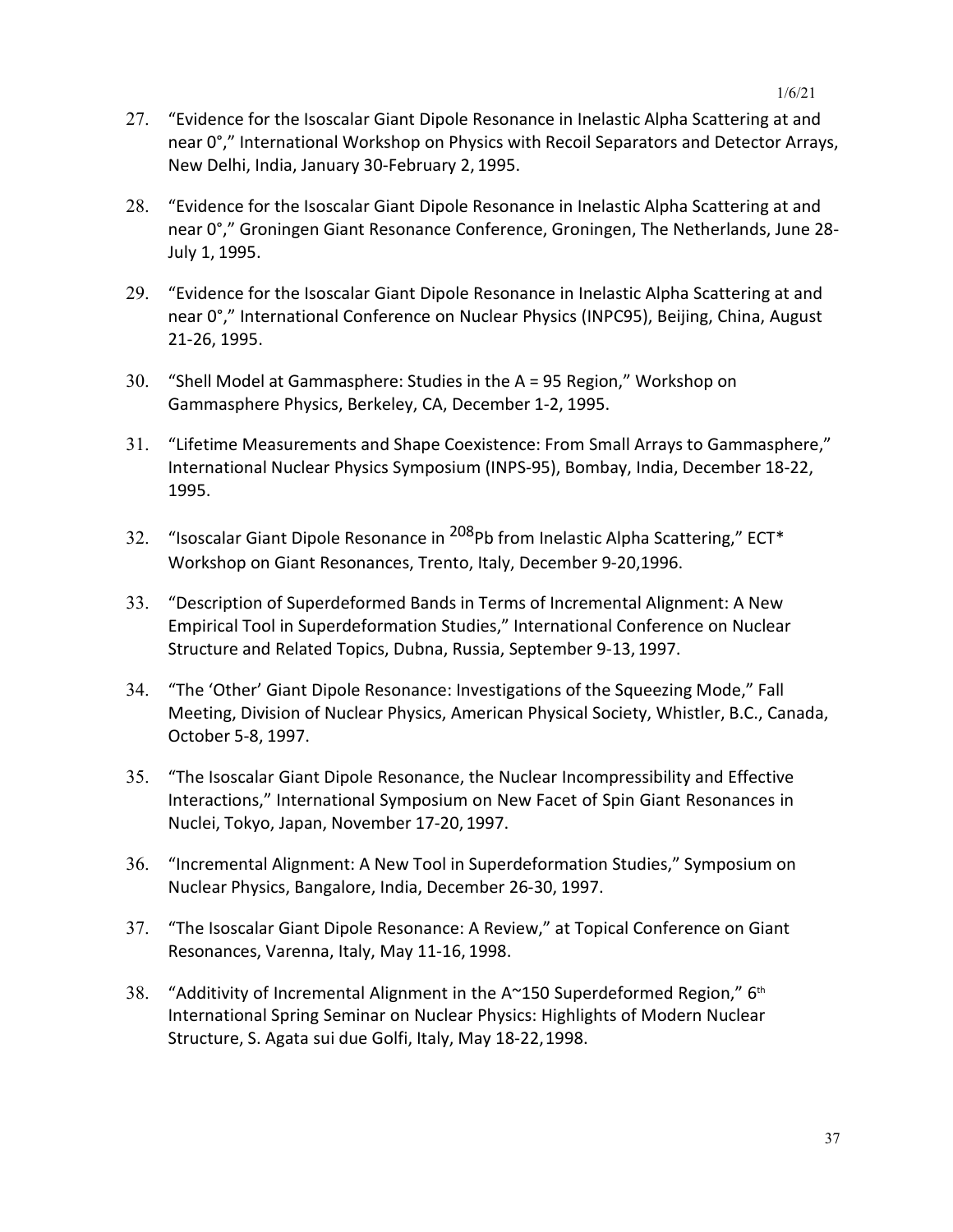- 39. "The Isoscalar Giant Dipole Resonance: What's New?" International Workshop on Collective Excitations in Fermi and Bose Systems, Serra Negra, Sao Paulo, Brazil, September 14-17, 1998.
- 40. "The Isoscalar Giant Dipole Resonance: Where We Stand?" RIKEN Symposium and Workshop on Selected Topics in Nuclear Collective Excitations, Saitama, Japan, March 20-24, 1999.
- 41. "The Isoscalar Giant Dipole Resonance and Nuclear Incompressibility", National Seminar on Nuclear Physics, Bhubaneswar, India, July 26-29, 1999.
- 42. "Isoscalar Giant Dipole Resonances and the Compressibility of Nuclear Matter", XXVI Mazurian Lakes School of Physics, Krzyze, Poland, September 1-11, 1999.
- 43. "Nuclear Incompressibility and the Isoscalar Giant Dipole Resonance," International Symposium on Exotic Nuclear Structures, Debrecen, Hungary, May 15-20,2000.
- 44. "The ISGDR: Most recent Results," Notre Dame Mini-Workshop on Nuclear Incompressibility, Notre Dame, IN, January 30-31, 2001.
- 45. "Concluding Remarks," Notre Dame Mini-Workshop on Nuclear Incompressibility, Notre Dame, IN, January 30-31, 2001.
- 46. "Isoscalar Giant Dipole Resonance in <sup>208</sup>Pb and Nuclear Incompressibility," International Conference on Nuclear Physics (INPC2001), Berkeley, CA, July 30-August 3, 2001.
- 47. "The ISGDR: Open Questions," Mini-Workshop on Isoscalar Giant Dipole Resonance, University of Milan, Milan, Italy, March 16,2002.
- 48. "Compressional-mode Giant Resonances from 400 MeV Alpha Scattering," ECT\* Workshop on Nuclear Collective Motion at Extreme Conditions, Trento, Italy, March 18- 28, 2002.
- 49. "Lifetime Measurements Using Large Arrays I," School-cum-Workshop on Computations in Investigations of High Spin States, Calcutta, India, September 28-October 2, 2002.
- 50. "Lifetime Measurements Using Large Arrays II," School-cum-Workshop on Computations in Investigations of High Spin States, Calcutta, India, September 28-October 2, 2002.
- 51. "Lifetime Measurements Using Large Arrays III," School-cum-Workshop on Computations in Investigations of High Spin States, Calcutta, India, September 28- October 2, 2002.
- 52. "The Isoscalar Giant Dipole Resonance: A Status Report," International Conference on Collective Motion in Nuclei under Extreme Conditions (COMEX1), Paris, France, June10- 13, 2003.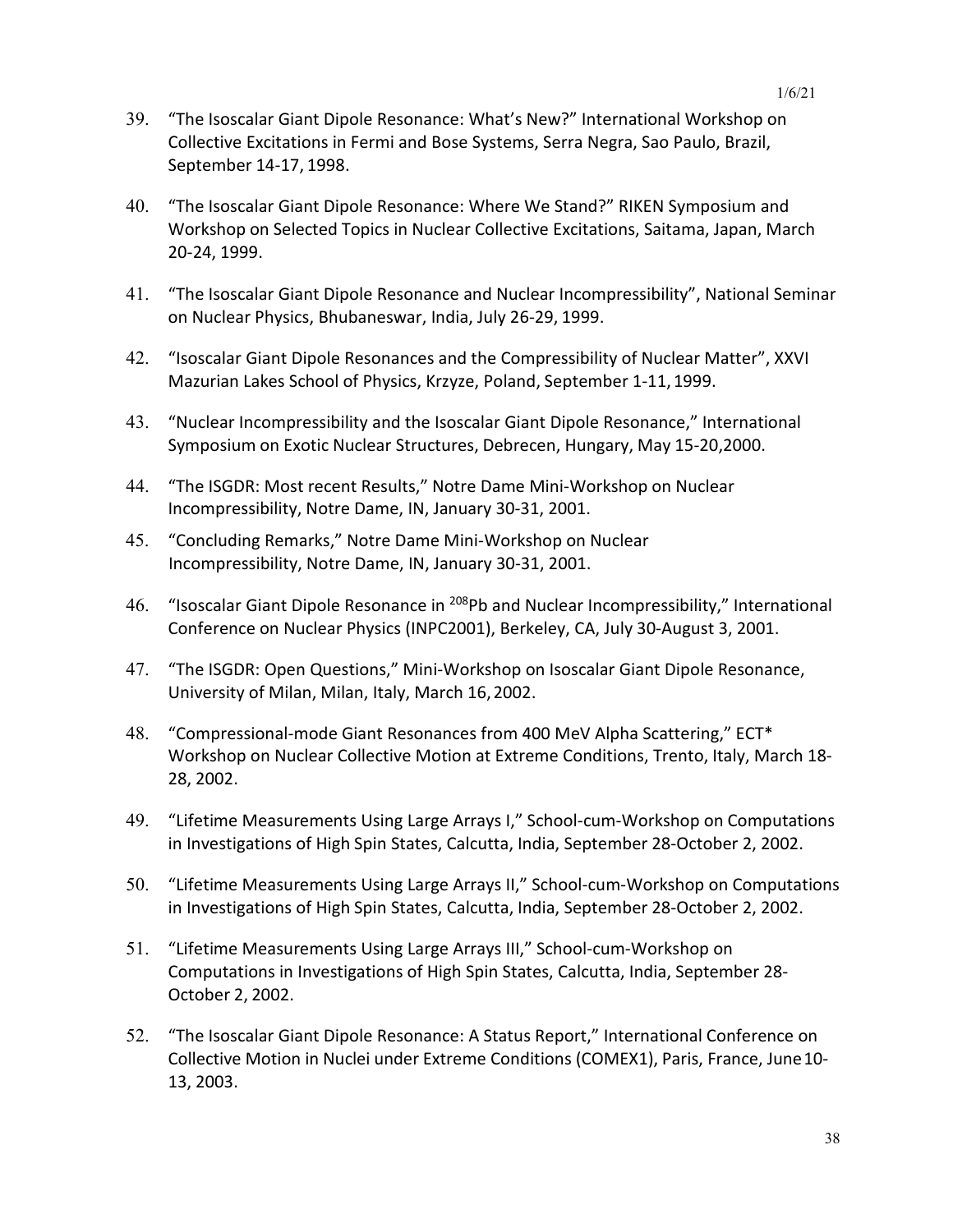- 53. "Current world status of experimental research on the isoscalar giant dipole resonance," ECT\* Workshop on Nuclear Response Under Extreme Conditions, Trento, Italy, October 20-24, 2003.
- 54. "Squeezing the Nucleus High Above Ripples and Tides," Fall Meeting of the Division of Nuclear Physics, American Physical Society, Tucson, AZ, October 29-November 1,2003.
- 55. "Nuclear Incompressibility from the Isoscalar Giant Dipole Resonance," ACS Symposium on Nuclear Equation of State used in Astrophysics Models, Philadelphia, August 25-26, 2004.
- 56. "How Far Can You Squeeze a Star? Experimental Determination of Nuclear Incompressibility," 2005 Joint Annual Conference of the National Society of Black Physicists and the National Society of Hispanic Physicists, Orlando, FL, February 16-19, 2005.
- 57. "Triaxial Superdeformed Bands in <sup>163</sup>Tm," RIKEN RIBF International Workshop on Collective Motions in Unstable Nuclei – Experiments vs. Theories, Saitama, Japan, May 24-26, 2005.
- 58. "Triaxial Superdeformed Bands in <sup>163</sup>Tm," Indo-US Workshop on Physics with Energetic Heavy Ions and Rare Isotopes: Towards a Common Ground Between US and Indian Scientists, Chandigarh, India, October 16-19, 2005.
- 59. "Giant Monopole Resonances in the Sn isotopes: Why are the Tins so fluffy?" COMEX2, 2nd International Conference on Collective Motion in Nuclei under Extreme Conditions, Sankt Goar, Germany, June 20-23, 2006.
- 60. "Nuclear Incompressibility from the Compressional-mode Giant Resonances," In Heaven and on Earth 2006: The Nuclear Equation of State in Astrophysics, Montreal, Canada, July 5-7, 2006.
- 61. "Compressional-mode Giant Resonances and the Symmetry-term in Nuclear Incompressibility," APS-DNP Long Range Plan Town Meeting on Nuclear Astrophysics, Study of Nuclei, Chicago, IL, January 19-21, 2007.
- 62. "The Giant Monopole Resonance in the  $112-124$ Sn Isotopes and the Symmetry Energy Term in Nuclear Incompressibility," International Nuclear Physics Conference (INPC2007), Tokyo, Japan, June 3-8, 2007.
- 63. "GMR and Kτ," ECT\* Workshop on Exotic Modes of Excitation from Nuclear Structure to Astrophysics, Trento, Italy, October 8-12, 2007.
- 64. "TPC Applications to Compressional-mode Giant Resonances," TPC Workshop, National Superconducting Cyclotron Laboratory, East Lansing, MI, December 6-7,2007.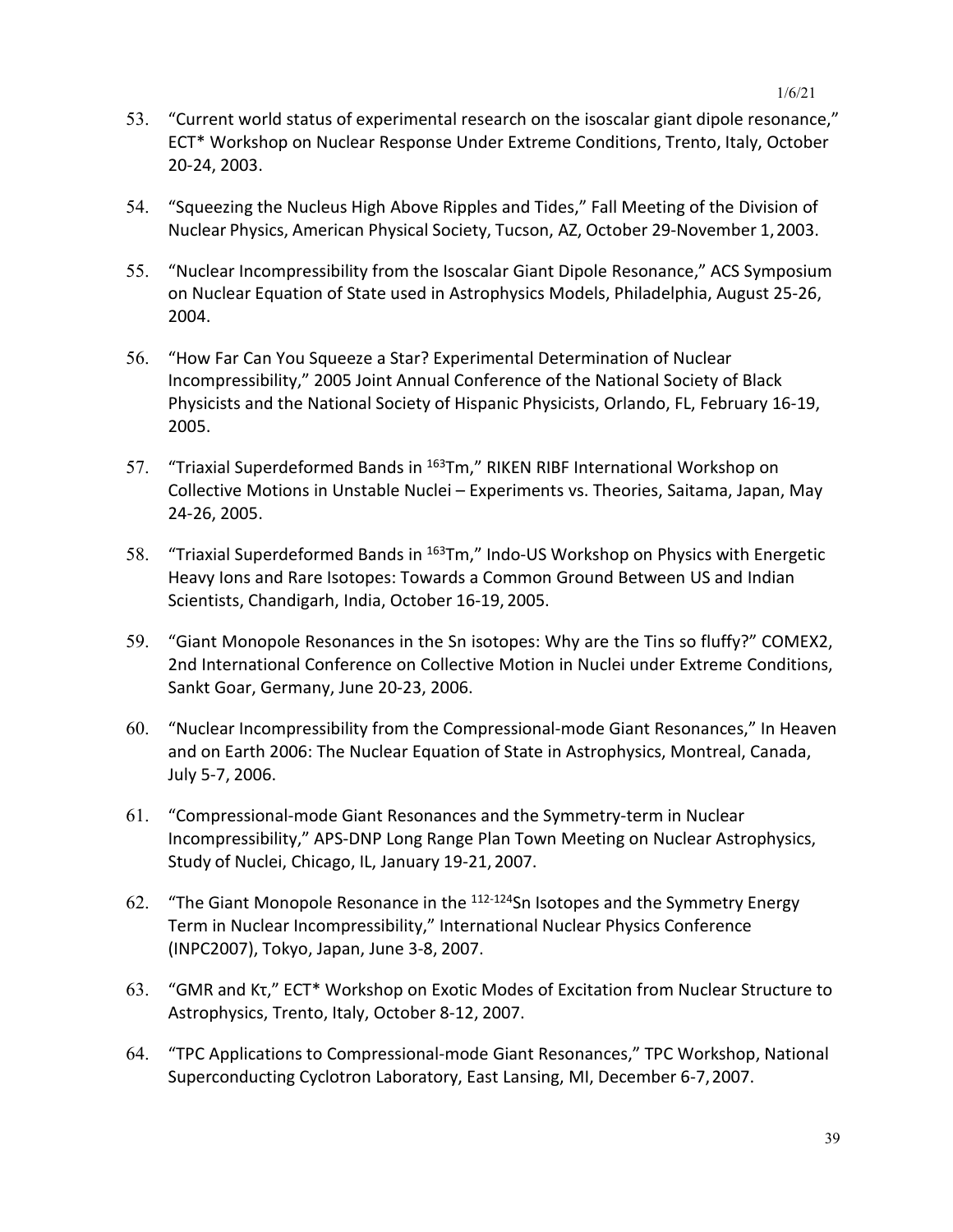- 65. "Nuclear Incompressibility and Symmetry Energy—Now and with Exotic Beams," TORIJIN-EFES-NSCL Joint Workshop on Future Prospects for Spectroscopy and Direct Reactions, East Lansing, MI, February 26-28,2008.
- 66. "The symmetry term of nuclear incompressibility via the giant monopole resonance," Gordon Research Conference on Nuclear Chemistry, Colby-Sawyer College, New London, NH, June 15-20, 2008.
- 67. "Nuclear Incompressibility and Symmetry Energy from the Compressional Mode Giant Resonances," 5<sup>th</sup> ANL/MSU/JINA/INT FRIB Workshop on Bulk Nuclear Properties, East Lansing, MI, November 19-22, 2008.
- 68. "Nuclear Incompressibility and Symmetry Energy: A Status Report," DAE Symposium on Nuclear Physics, Roorkee, India, December 22-26,2008.
- 69. "Nuclear incompressibility and the asymmetry term: an experimental review," COMEX3: The 3rd International Conference on Collective Motion in Nuclei under Extreme Conditions, Mackinac Island, MI, June 2-5, 2009.
- 69. "K∞, , Kτ, and the "Fluffy" Tins: An Update," International Conference on Nuclear Structure and Related Topics (NSRT09), Dubna, Russia, June 30 – July 4, 2009.
- 70. "Exotic Quantal Rotation Nuclei: Chirality and tidal waves," School-cum-Workshop on Nuclear Yrast and Near Yrast Spectroscopy, Roorkee, India, October 26-30, 2009.
- 71. "Nuclear Physics Is Fun: A Conversation with Graduate Students," School-cum-Workshop on Nuclear Yrast and Near Yrast Spectroscopy, Roorkee, India, October 26-30, 2009.
- 72. "Concluding Remarks on the Feasibility of Measuring Superdeformed Bandheads,"RCNP Mini Workshop on Hunting Super Deformed States in Light Nuclei, Osaka, Japan, December 17, 2009.
- 73. "GMR Measurements for EOS Investigations with the AT-TPC System," FRIB Equipment Workshop, East Lansing, MI, February 20-22,2010.
- 74. "GMR in the Sn and Cd isotopes:  $K_{\infty}$ , K<sub>T</sub>, and the MEM Effect," ECT\* Workshop on Reactions and Nucleon Properties in Rare Isotopes, Trento, Italy, April 6-10,2010.
- 75. "Concluding Remarks," Summary Talk at the International Symposium on Nuclear Symmetry Energy, Wako, Japan, July 26-28, 2010.
- 76. "Nuclear Incompressibility and Symmetry Term from Compression-mode Giant Resonances," Zakopane Conference on Nuclear Physics: Extremes of the Nuclear Landscape, Zakopane, Poland, August 30-September 5, 2010.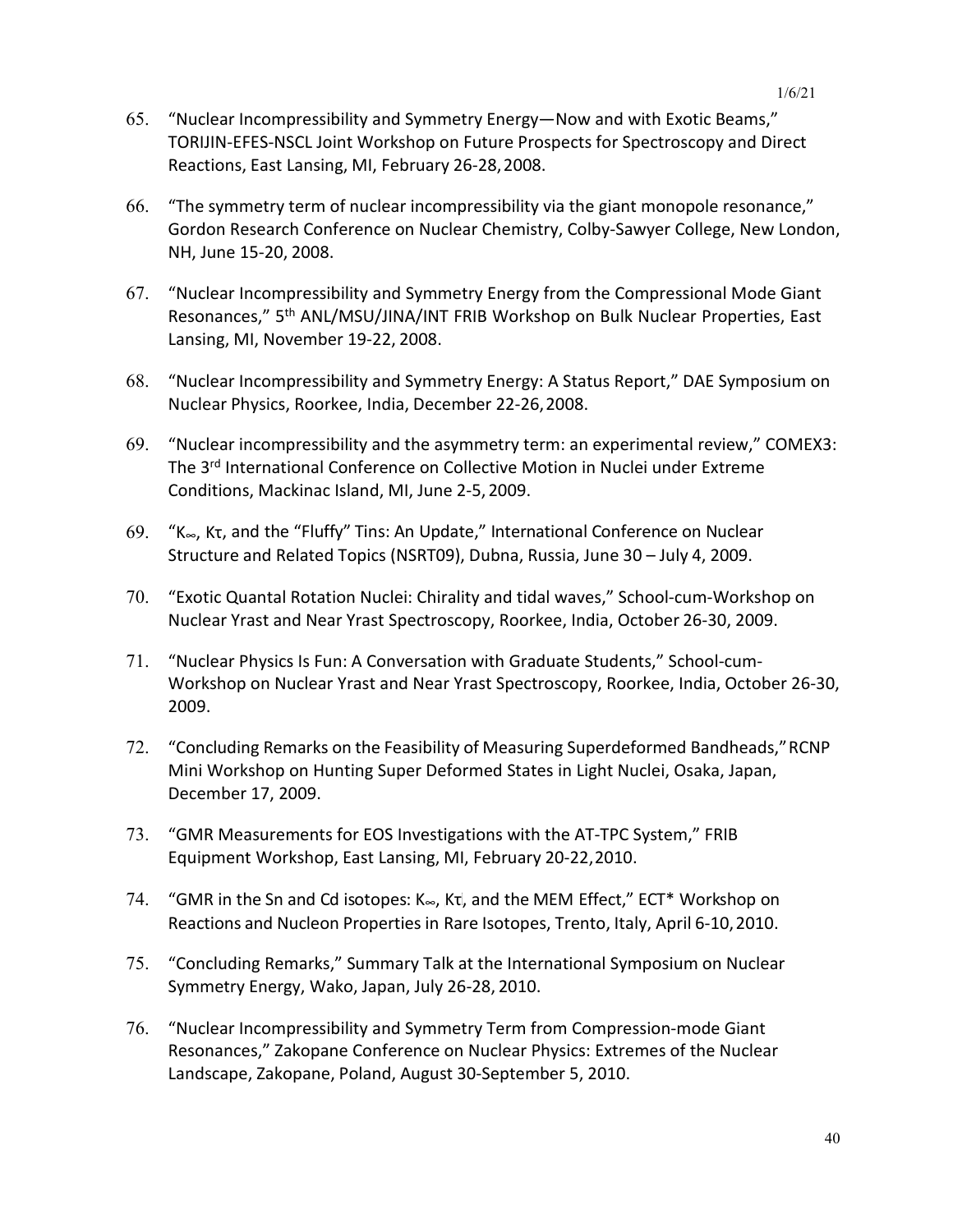- 77. "REU@ND: "Experience Over A Quarter Century," 2010 SACNAS National Conference, Anaheim, CA, September 30-October 3, 2010.
- 78. "The Argonne-Notre Dame Gamma Ray Facility: Recollections of a Wonderful Collaboration, Instrument, and Time," ATLAS 25th Anniversary Celebration, Argonne, IL, October 22-23, 2010.
- 79. "REU at Notre Dame: 'Experience' over a Quarter Century," APS April Meeting 2011, Anaheim, CA, April 30-May 3, 2011.
- 80. "The Atomic Nucleus and the Stars," Keynote Address, Annual GSU Research Conference, Governors State University, University Park, IL, June 10, 2011.
- 81. "Constraints on the EOS from Isoscalar Giant Modes," Gordon Research Conferenceon Nuclear Chemistry, New London, NH, June 12-17,2011.
- 82. "The Asymmetry Term in Nuclear Incompressibility from Investigations of the Giant Monopole Resonance in the Sn and Cd Isotopes," YKIS2011: Symposium on Frontier Issues in Physics of Exotic Nuclei, Kyoto, Japan, October 11-15,2011.
- 83. "Investigation of the Giant Monopole Resonances in the Sn and Cd Isotopes, the Asymmetry Term of Nuclear Incompressibility, and the "softness" of the Sn and Cd Nuclei," International Symposium on Physics of Unstable Nuclei 2011 (ISPUN11), Hanoi, Vietnam, November 23-28, 2011.
- 84. "Investigations of the Isoscalar Giant Monopole Resonance in the Sn and Cd isotopes and the "Softness" of the Sn and Cd Nuclei," DAE Symposium on Nuclear Physics, Visakhapatnam, India, December 26-30,2011.
- 85. "Main Issues with Small-Angle Inelastic Scattering Measurements at RIKEN," Keynote talk , RIKEN Mini Workshop on Small-Angle Measurements, RIKEN, Japan, April 4,2012.
- 86. "Laboratory Constraints on Symmetry Energy from Giant Resonance Measurements," Nuclear Astrophysics Town Meeting, Detroit, MI, October 8-10, 2012.
- 87. "Nuclear Incompressibility and the Incompressible (Sorry, Incomparable!) Harakeh," Symposium to Honor Muhsin Harakeh and Herbert Löhner, Groningen, The Netherlands, November 30, 2012.
- 88. "Exotic Quantal Rotation in Nuclei," Delhi University Visitors Day Symposium, Delhi, India, March 2, 2013.
- 89. "How (not) to make a bad presentation," Students Session, INGA National Workshop, Mumbai, India, March 10, 2013.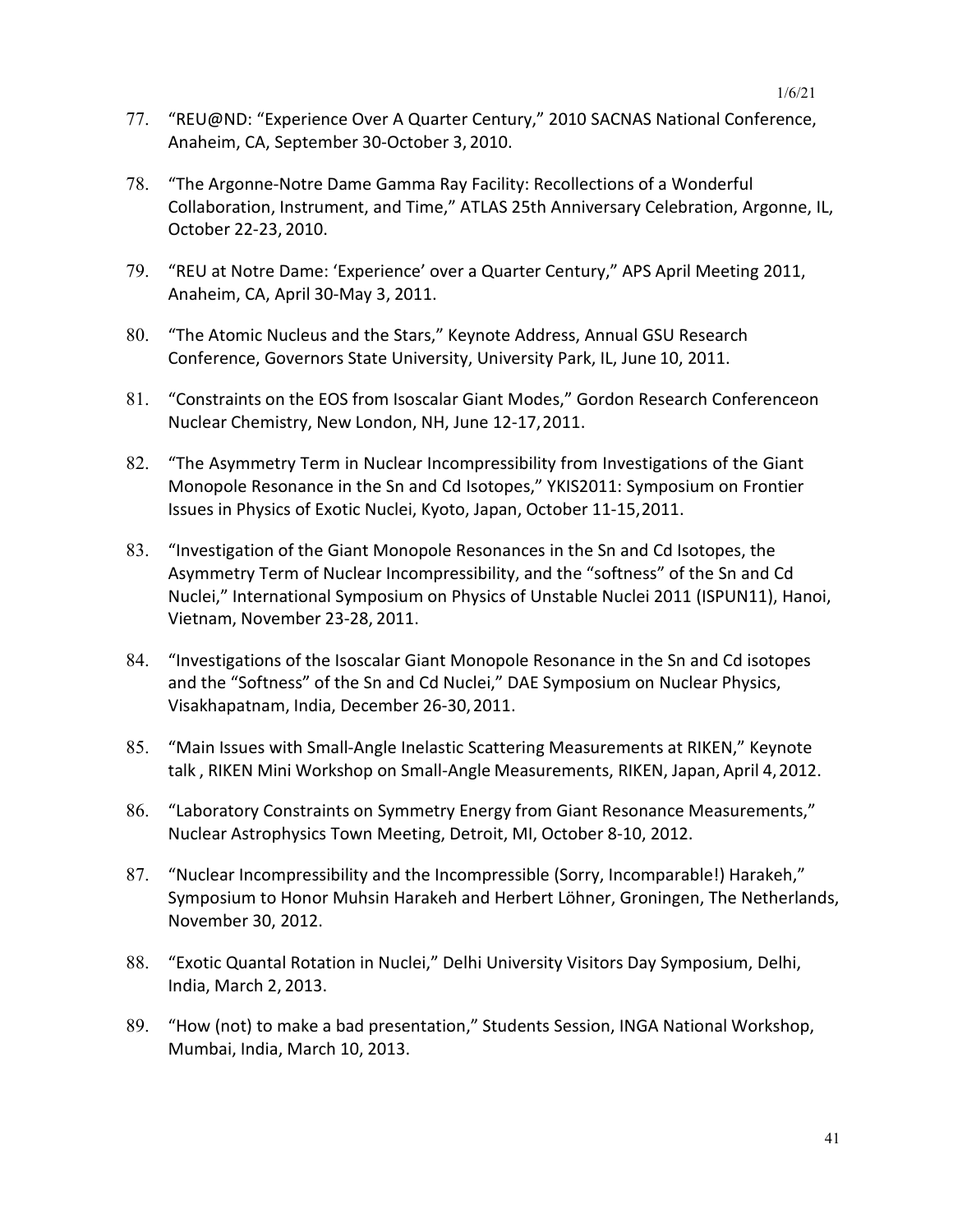- 90. "The Asymmetry Term in Nuclear Incompressibility from the Giant Monopole Resonances," NuSYM13, the 3rd International Symposium on Nuclear Symmetry Energy, East Lansing, July 22-26, 2013.
- 91. "Role of Pure Sciences and Liberal Arts in a Modern Engineering Education," National Education Summit, Gandhinagar, India, January 10-11,2014.
- 92. "Transverse Wobbling in Nuclei," 11th International Spring Seminar on Nuclear Physics, Ischia, Italy, May 12-16,2014.
- 93. "REU@Notre Dame: A Template for REU Programs at ARUNA Laboratories," 2014 ARUNA Workshop, Notre Dame, June 12-13,2014.
- 94. "Giant Monopole Resonance Studies with HRS," HRS Workshop, East Lansing, July 11, 2014.
- 95. "Outreach Efforts at ARUNA Laboratories," Town Meeting on Educationand Innovation, Michigan State University, East Lansing, August 6-8, 2014.
- 96. "Exotic Quantal Rotation in Nuclei I: Tidal Waves and Octupole Condensation," DST-SERC School on Nuclear Structure at High Angular Momentum and Isospin, Mumbai, October 5-25, 2014.
- 97. "Exotic Quantal Rotation in Nuclei II: Transverse Wobbling," DST-SERC School on Nuclear Structure at High Angular Momentum and Isospin, Mumbai, October 5-25,2014.
- 98. "Nuclear Incompressibility and "Fluffiness" of Open-shell Nuclei," Conference on Recent Trends in Nuclear Structure and its Implication in Astrophysics 2016, Puri, India, January 4-8, 2016.
- 99. "K $\approx$  and K<sub>t</sub> from the Giant Monopole Resonance," NSKINS2016, Program on Neutron Skins of Nuclei, Mainz Institute for Theoretical Physics, Mainz, Germany, May 17-27, 2016.
- 100. "Exotic Vibrations in Nuclei," SERC School on Modern Microscopic Approaches in Nuclear Physics, University of Kashmir, Srinagar, India, May 23,2016.
- 101. "Exotic Quantal Rotation in Nuclei," SERC School on Modern Microscopic Approaches in Nuclear Physics, University of Kashmir, Srinagar, India, May 24,2016.
- 102. "Tidal Waves in Nuclei," SERC School on Modern Microscopic Approaches in Nuclear Physics, University of Kashmir, Srinagar, India, May 25,2016.
- 103. "Are there Nuclear Structure Effects on the Isoscalar Giant Monopole Resonance and the Nuclear Incompressibility?" Nuclear Structure 2016 Conference (NS2016), Knoxville, TN, July 24-29, 2016.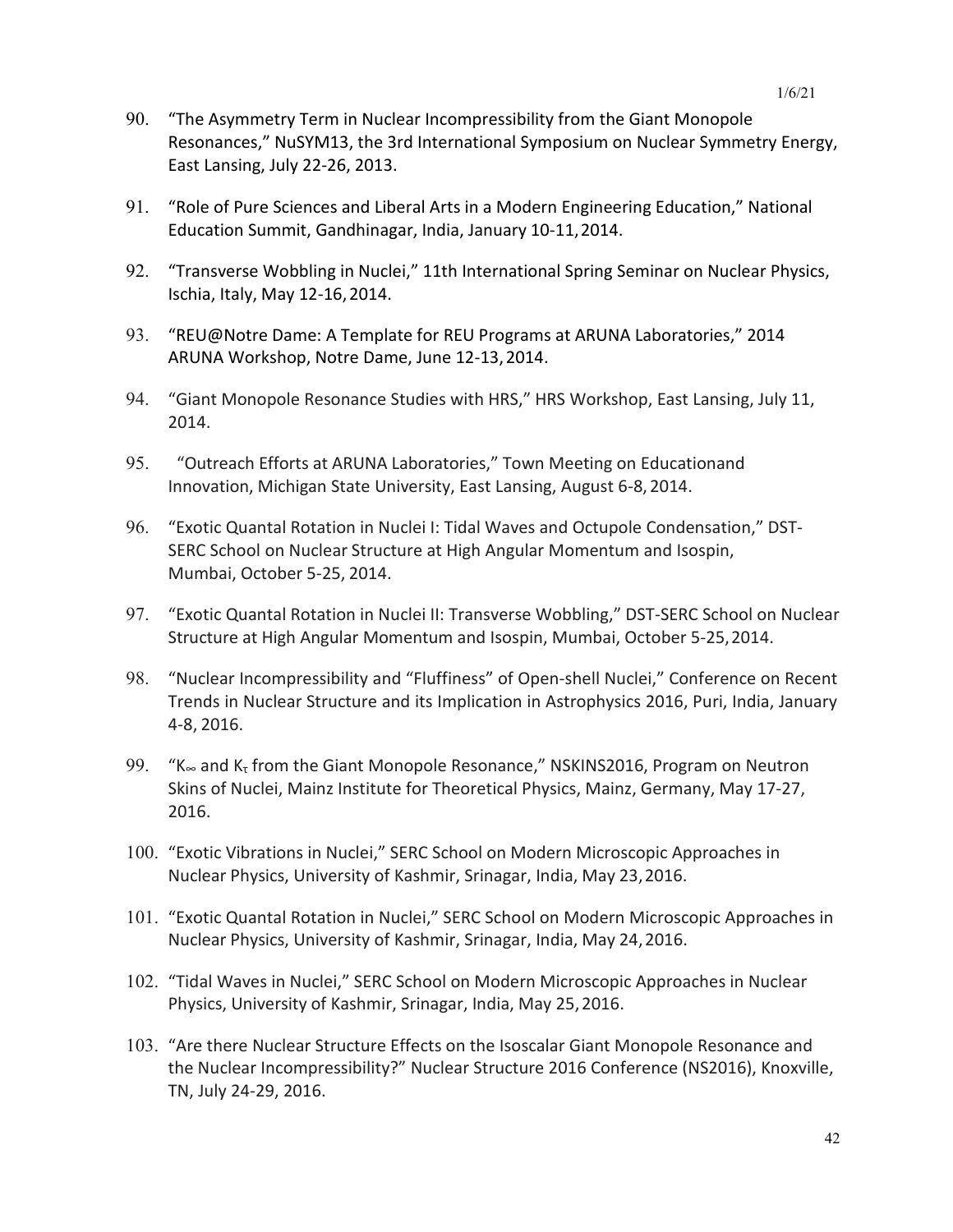- 104. "Spinning Triaxial Nuclei Wobble: Sometimes Transverse, At Others Longitudinal," SPIN '16, 22nd International Spin Symposium, Urbana-Champaign, IL, September 25-30,2016.
- 105. "Transverse and Longitudinal Wobbling in Nuclei," CUSTIPEN-IMP-PKU Workshop on Physics of Exotic Nuclei, Huizhou, China, December 12-15, 2016.
- 106. "Nuclear Incompressibility: How Far Can You Squeeze a Star," Jingshi Nuclear Science and Technology Forum, Beijing Normal University, Beijing, China, December 16,2016.
- 107. "Nuclear Structure Effects on Nuclear Incompressibility," International Conference on Nuclear Physics with Energetic Heavy Ion Beams, Chandigarh, India, March 15-18,2017.
- 108. "High Spin States and Exotic Quantal Rotation in Nuclei I: Methods of Gamma-ray Spectroscopy," 16th CNS International Summer School, University of Tokyo, Wako Campus, Japan, August 23, 2017.
- 109. "High Spin States and Exotic Quantal Rotation in Nuclei II: Magnetic Rotation, Chirality, and Tidal Waves in Nuclei," 16th CNS International Summer School, University of Tokyo, Wako Campus, Japan, August 24, 2017.
- 110. "High Spin States and Exotic Quantal Rotation in Nuclei III: Wobbling and Octupole Condensation in Nuclei," 16th CNS International Summer School, University of Tokyo, Wako Campus, Japan, August 25, 2017.
- 111. "Compression-mode Giant Resonaces in Nuclei, Nuclear Incompressibility, and the Asymmetry Term," 2nd China-US-RIB Meeting on Physics of Nuclei and Hadrons, Beijing, China, October 15-18, 2017.
- 112. "Nuclear Structure Effects on Nuclear Incompressibility," 41<sup>st</sup> Symposium on Nuclear Physics, Cocoyoc, Mexico, January 8-11, 2018.
- 113. "Wobbling Motion in Nuclei," Frontiers in Gamma Ray Spectroscopy, FIG18, Mumbai, India, March 12-14, 2018.
- 114. "The Helping Hand of the India Association of Notre Dame for Fulbright Fellows from South Asia," Panel Discussion, Pedagogy Across Borders: An Interdisciplinary Symposium, Notre Dame, May 5, 2018.
- 115. "Nuclear Incompressibility: Does it depend on Nuclear Structure?" Jingshi Nuclear Science Forum, Beijing Normal University, Beijing, China, June 6,2018.
- 116. "Experimental Nuclear Physics at Notre Dame," Notre Dame-China Symposium on Exotic Nuclear Structures, Beijing, China, June 7-8, 2018.
- 117. "Chirality and Wobbling in the Same Nucleus," Notre Dame-China Symposium on Exotic Nuclear Structures, Beijing, China, June 7-8, 2018.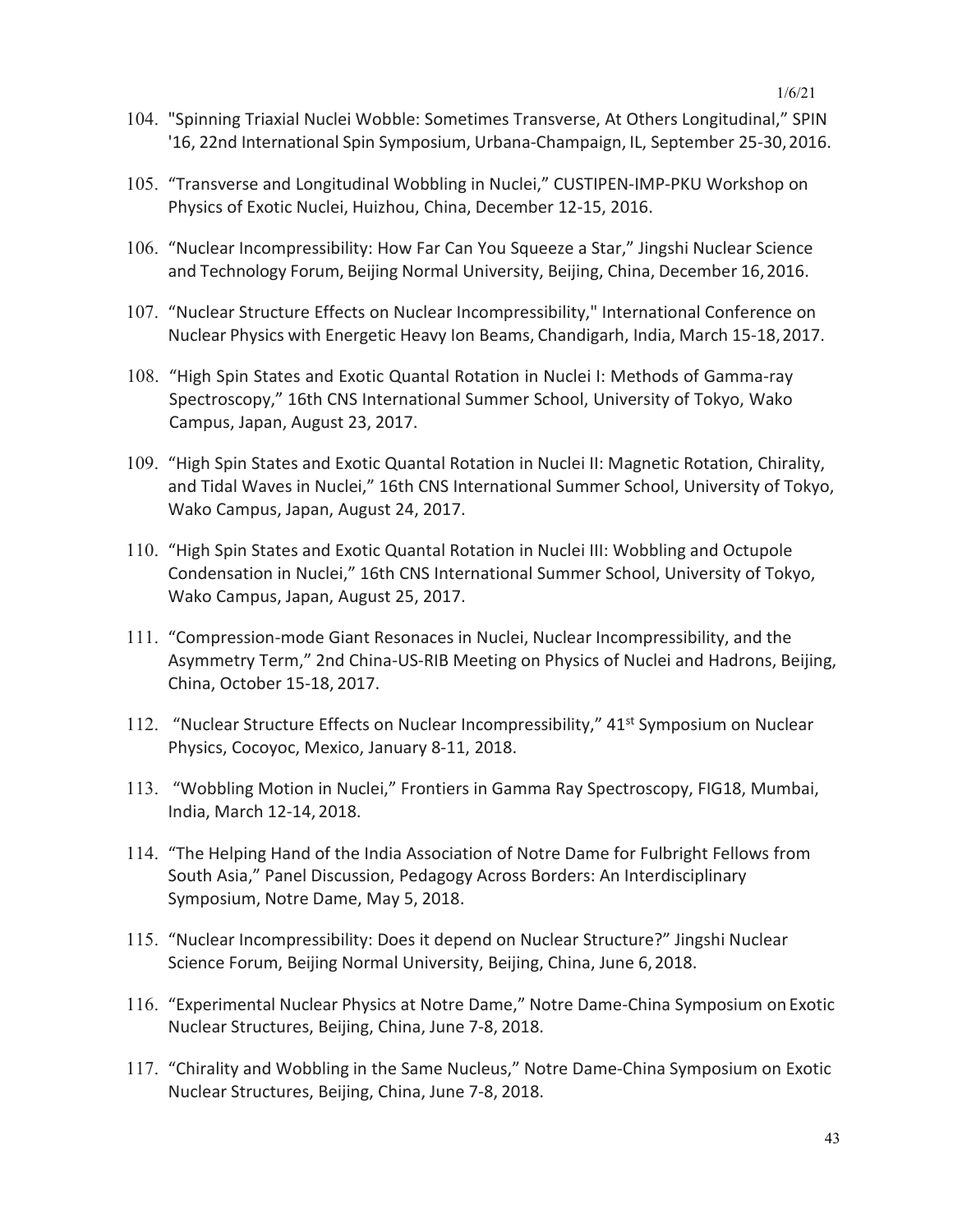- 118. "Experimental Probes for The Equation of State: The Isoscalar Giant Monopole Resonance, and Electric Dipole Polarizability," Workshop on Experimental Studies of Neutron-Rich Matter, Detroit, June 28,2018.
- 119. "Concluding Remarks," Nuclear Structure 2018 Conference (NS2018), East Lansing, MI, August 5-10, 2018.
- 120. "How to Write a Scientific Paper Well?" Webinar, International Nuclear Theory Group, May 3, 2019.
- 121. "Wobblers and Chiral Wobblers: An Update," ND-PKU Mini Symposium on Nuclear Chirality and Wobbling, Peking University, Beijing, China, July 8, 2019.
- 122. "Chirality, Wobbling, and Chiral Wobblers," 64th DAE-BRNS Symposium on Nuclear Physics, Lucknow, India, December 23-27, 2019.
- 123. "Nuclear Incompressibility: How Collective Excitiation Modes of a Nucleus Characterize Astrophysical Processes," The Third Area Symposium, Innovative Area Gravitational Wave Phyiscs and Astronomy: Gensis, Konan University, Kobe, Japan, February 10-12, 2020.
- 124. "Nuclear incompressibility: Why are the "off-shell" nuclei fluffy?," Web Symposium on Contemporary Topics in Nuclear Physics, Mumbai, India, June 24-27,2020.
- 125. "GMR in Stable (and some Unstable) Nuclei: What's New?," GDR-RESANET: GMR Workshop, Orsay, France, November 25-26, 2020.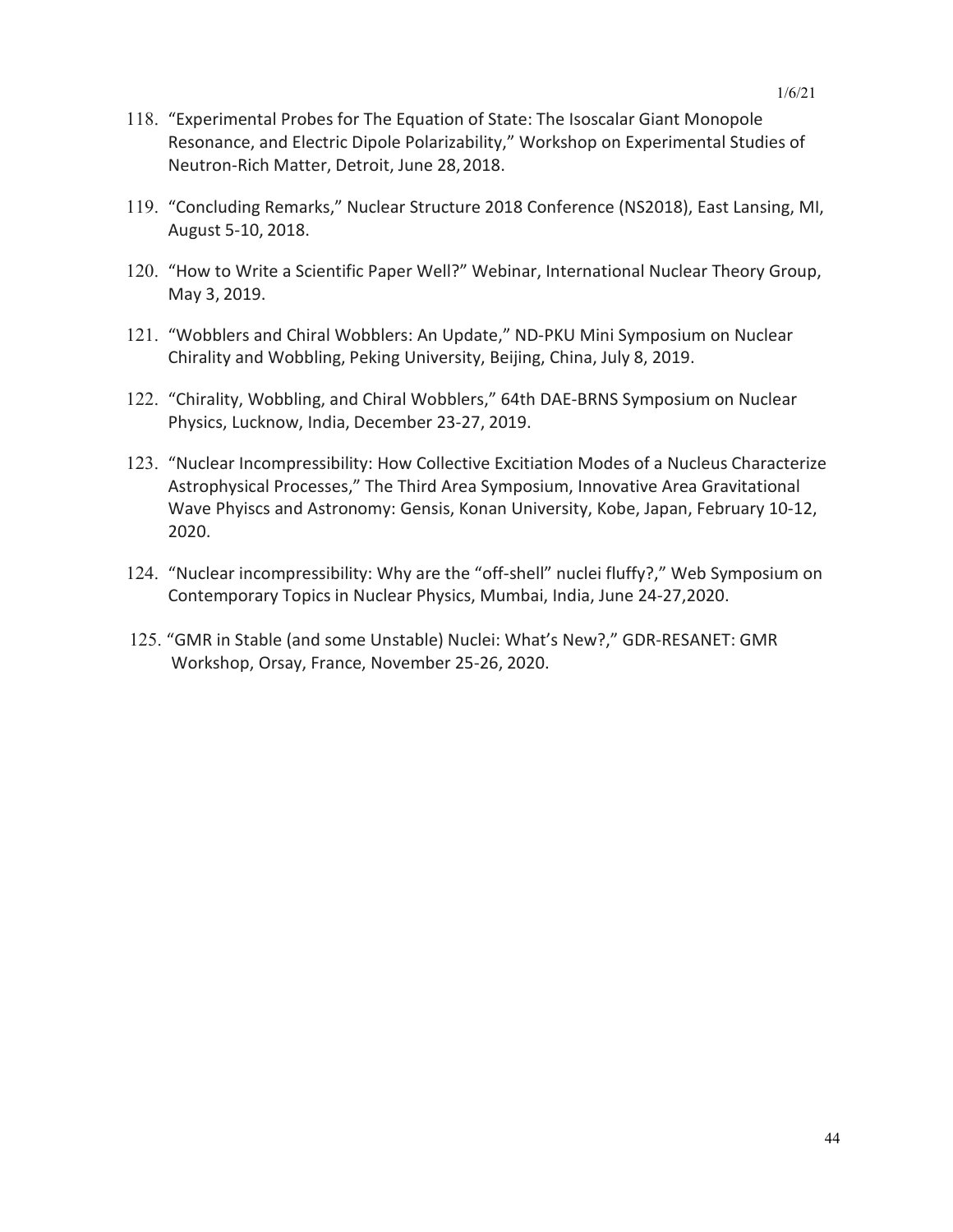## INVITED SEMINARS/COLLOQUIA:

- 1. "Collective Properties of Odd-Mass Cesium Nuclei," Texas A&M University, March 28, 1978.
- 2. "Collective Properties of the Odd-Mass Cs Nuclei," Schlumberger-Doll Research Center, Ridgefield, CT, June 10, 1979.
- 3. "Investigations on the Giant Monopole Resonance via Inelastic  $\alpha$ -Scattering," Bhabha Atomic Research Center, Trombay, India, March 11, 1980.
- 4. "Collective Properties of the Z > 50 Transitional Nuclei," Tata Institute of Fundamental Research, Bombay, India, March 12, 1980.
- 5. "Methods of In-Beam γ-ray Spectroscopy and Nuclear Structure Physics," Government Postgraduate College, Ajmer, India, March 31, 1980.
- 6. "Giant Monopole Resonance Studies via Inelastic α-Scattering," Variable Energy Cyclotron Laboratory, Calcutta, India, April 8, 1980.
- 7. "Investigations on the Giant Monopole Resonance using Inelastic  $\alpha$ -Scattering," Los Alamos Scientific Laboratory, August 7, 1980.
- 8. "The Giant Monopole Resonance: What's New?," Brookhaven National Laboratory, November 10, 1980.
- 9. "The Giant Monopole Resonance: What's New?," M.P.I., Heidelberg, West Germany, June 16, 1981.
- 10. "The Giant Monopole Resonance: What's New?," Univ. of Notre Dame, September 10, 1981.
- 11. "Collective Properties of the Z > 50 Transitional Nuclei," Bell Telephone Laboratories, September 14, 1981.
- 12. "Nuclear Incompressibility," Manchester College, North Manchester, IN, May 1,1985.
- 13. "The Notre Dame/Argonne BGO Detector System," Bhabha Atomic Research Center, Trombay, India, June, 1985.
- 14. "Physics with Large Detector Arrays," Bhabha Atomic Research Center, Trombay, India, June, 1985.
- 15. "Giant Resonances Using Heavy-Ion Inelastic Scattering," Bhabha Atomic Research Center, Trombay, India, June, 1985.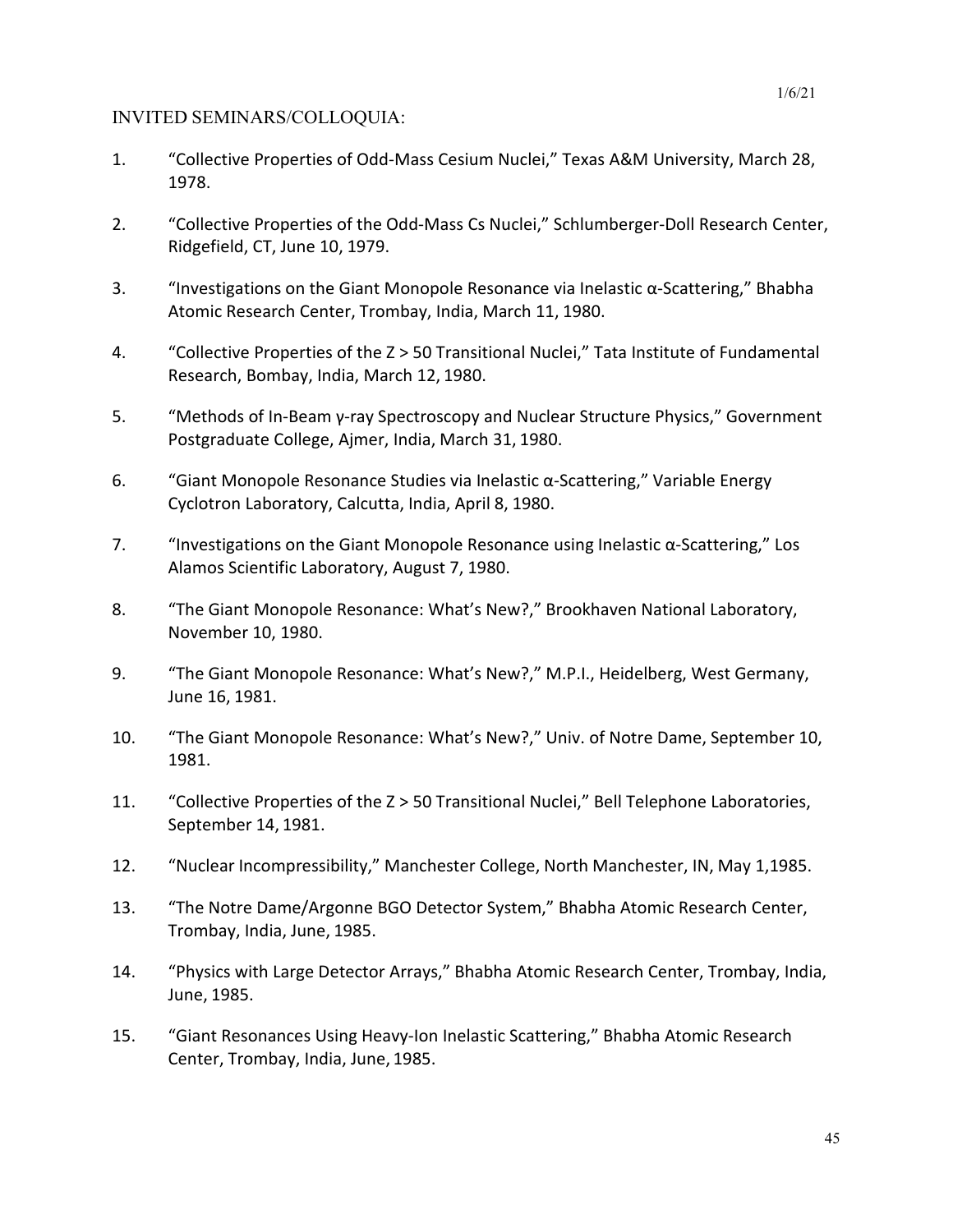- 16. "The Notre Dame/Argonne BGO Detector System," Tata Institute of Fundamental Research, Bombay, India, July 2, 1985.
- 17. "Giant Resonances Using Inelastic Scattering of Heavy Ions," Indian Institute of Technology, Kanpur, India, July 8, 1985.
- 18. "The Notre Dame/Argonne BGO Detector System for γ ray Spectroscopy,"Indian Institute of Technology, Kanpur, India, July 9, 1985.
- 19. "The Notre Dame/Argonne BGO Detector System," Texas A&M University, October25, 1985.
- 20. "Concepts in the Design of a BGO Detector Array," Nuclear Sciences Centre, New Delhi, India, December 18, 1986.
- 21. "The Notre Dame/Argonne BGO Detector System," Panjab University, Chandigarh, India, December 23, 1986.
- 22. "Recent Results from the Notre Dame/Argonne BGO Detector Array," Bhabha Atomic Research Centre, Bombay, India, January 15, 1987.
- 23. "Nuclear Structure Studies Near and Above the Yrast Line," National Superconducting Cyclotron Laboratory, East Lansing, MI, July 8, 1987.
- 24. "Giant Resonance Studies Using Heavy Ions," Chalk River Nuclear Laboratories, Chalk River, Canada, June 9, 1988.
- 25. "When Nuclei Really Get Dizzy," Vrije Universiteit, Amsterdam, The Netherlands, November 22, 1988.
- 26. "Giant Resonance Studies Using Heavy Ion Beams," Kernphysik Versneller Institut, Groningen, The Netherlands, November 29,1988.
- 27. "Nuclear Physics at Notre Dame," Lohia College, Churu, India, January 2,1989.
- 28. "When Nuclei Really Get Dizzy," Universität Köln, Köln, West Germany, May 9,1989.
- 29. "When Nuclei Really Get Dizzy," KFA, Jülich, West Germany, May 11,1989.
- 30. "Giant Resonance Studies with Medium-Energy Heavy Ions," IPN, Orsay, France, June 14, 1989.
- 31. "Giant Resonances with Heavy Ions," GANIL, Caen, France, June 15,1989.
- 32. "When Nuclei Really Get Dizzy," Warsaw University, Warsaw, July 6, 1989.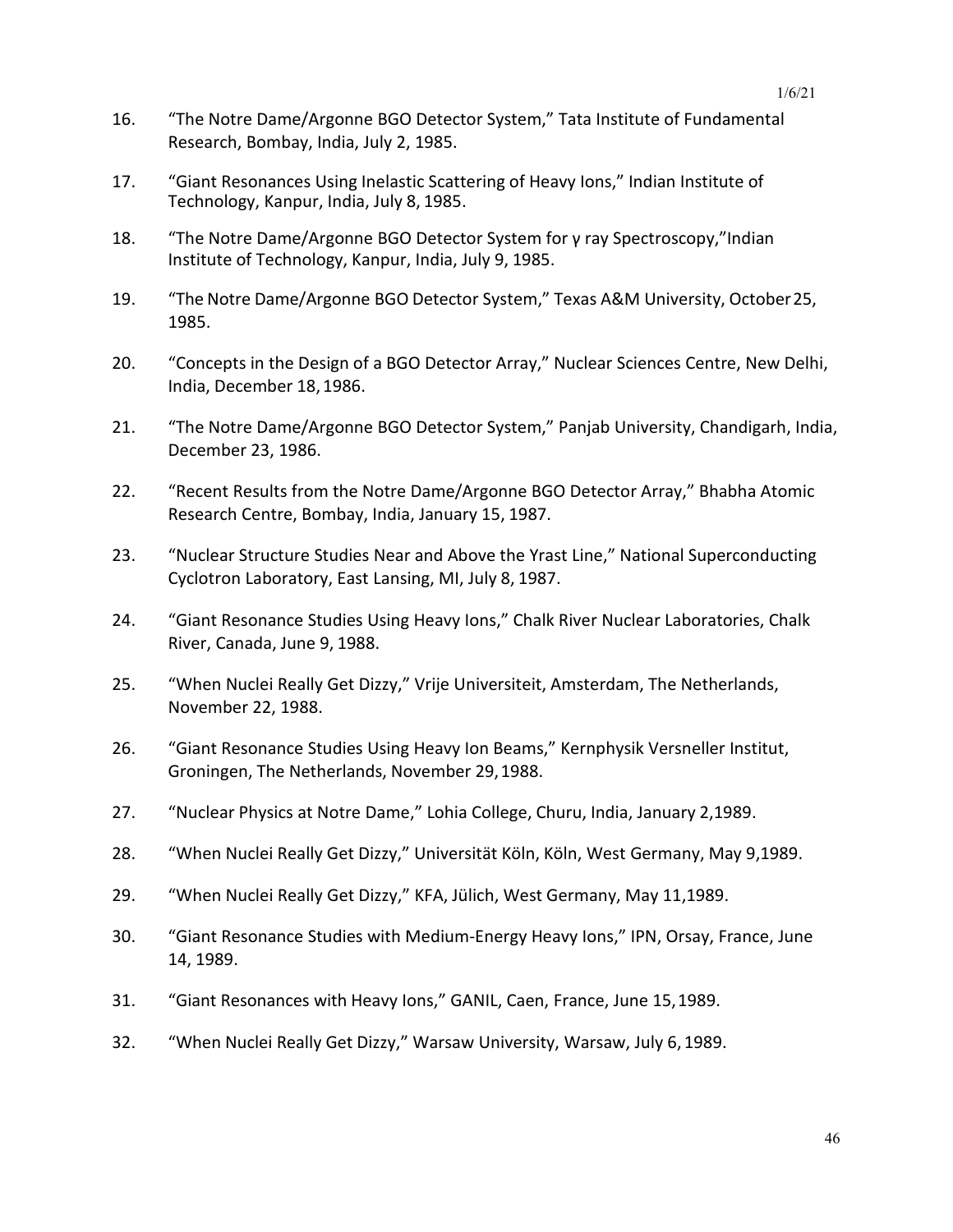- 33. "Giant Resonances with Medium-Energy Heavy Ions," Universität Tübingen, Tübingen, West Germany, July 12, 1989.
- 34. "Electromagnetic Excitations in Peripheral Heavy Ion Collisions," GSI, Darmstadt, West Germany, July 14, 1989.
- 35. "Giant Resonance Studies Using Medium-Energy Heavy Ions," NIKHEF-K, Amsterdam, The Netherlands, July 27,1989.
- 36. "Discovery of Superdeformation in Nuclei," Drexel University, Philadelphia, PA, February 13, 1990.
- 37. "Superdeformation in Nuclei," Arts and Science Committee of the Benjamin Franklin Institute, Philadelphia, PA, February 14, 1990.
- 38. "Superdeformation in Nuclei," University of Michigan, Ann Arbor, March 22, 1990.
- 39. "Superdeformation in the A=190 Region," Tata Institute of Fundamental Research, Bombay, India, December 7, 1990.
- 40. "Multitude of Shapes in <sup>191</sup>Hg," Bhabha Atomic Research Center, Bombay, India, December 14, 1990.
- 41. "Superdeformation in Nuclei," Nuclear Science Center, New Delhi, India, December 21, 1990.
- 42. "Superdeformation in the A-190 Region: What's New?" Accelerator Laboratory, University of Helsinki, Finland, March 15, 1991.
- 43. "Spectroscopy in a New Region of Superdeformation," Jyväskylä University, Finland, March 20, 1991.
- 44. "Spectroscopy in a New Region of Superdeformation," Institut für Kernphysikden Universität zu Köln, Germany, March 22, 1991.
- 45. "γ-ray Spectroscopic studies with the Argonne-Notre Dame Gamma-ray Facility," Nuclear Science Center, New Delhi, India, January 9, 1992.
- 46. "From Single-particle to Superdeformed: A Multitude of Shapes in 191Hg," Cyclotron Institute, Texas A&M University, College Station, TX, May 5,1992.
- 47. "From Single-Particle to Superdeformed: A Multitude of Shapes in <sup>191</sup>Hg and <sup>193</sup>Tl," State University of New York, Stony Brook, NY, August 19, 1992.
- 48. "Giant Resonance Studies with Medium-Energy Heavy Ions," Research Center forNucler Physics, Osaka, Japan, October 21, 1992.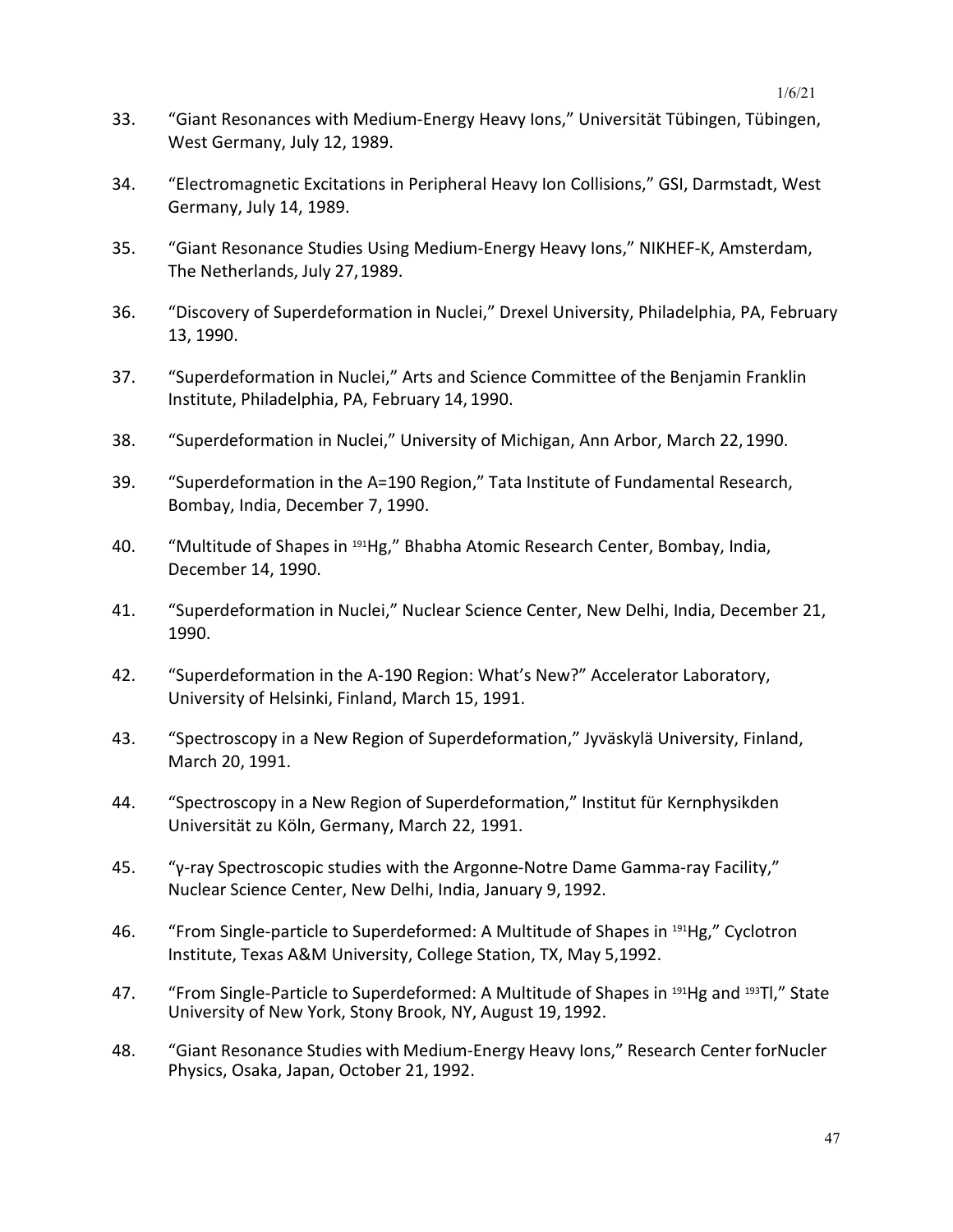- 49. "From Single-particle to Superdeformed: A Multitude of Shapes in Hg-Tl Nuclei," Kyoto University, Kyoto, Japan, October 22, 1992.
- 50. "Gamma-Ray Arrays: Where Do We Go from Here?" Nuclear Science Centre, New Delhi, India, December 19, 1992.
- 51. "Lifetime Measurements Using a Plunger with Gamma-ray Detector Arrays," Nuclear Science Centre, New Delhi, India, January 7, 1994.
- 52. "Lifetime Measurements and Shape Coexistence in Nuclei," PanjabUniversity, Chandigarh, India, January 18, 1994.
- 53. "Lifetime Measurements and Shape Coexistence in Nuclei," Lawrence Livermore National Laboratory, Livermore, CA, March 1, 1994.
- 54. "Lifetime Measurements and Shape Coexistence in Nuclei," Argonne National Laboratory, Argonne, IL, March 28, 1994.
- 55. "Lifetime Measurements and Shape Coexistence in Nuclei," VanderbiltUniversity, Nashville, TN, April 1, 1994.
- 56. "Lifetime Measurements and Shape Coexistence in Nuclei," University ofTennessee, Knoxville, TN, May 11, 1994.
- 57. "Evidence for the Isoscalar Giant Dipole Resonance in Inelastic Alpha Scattering at and near 0°," Russian Research Centre-Kurchatov Institute, Moscow, Russia, July 11,1994.
- 58. "Evidence for the Isoscalar Giant Dipole Resonance in Inelastic Alpha Scattering at and near 0°," Soltan Institute of Nuclear Studies, Swierk, Poland, July 12, 1994.
- 59. "There is More Than One Giant Dipole Resonance: Evidence for the ISOSCALAR Giant Dipole Mode," GSI, Darmstadt, Germany, January 26, 1995.
- 60. "There is More Than One Giant Dipole Resonance: Evidence for the ISOSCALAR Giant Dipole Mode," Institut für Kernphysik den, Universität zu Köln, Köln, Germany, January 27, 1995.
- 61. "Lifetime Measurements and the Shape Coexistence Phenomenon," Tsinghua University, Beijing, China, August 18, 1995.
- 62. "There is more than one Giant Dipole Resonance: Evidence for the ISOSCALAR Giant Dipole Mode," Centre de Recherches Nucléaires, Strasbourg, France, September 13, 1996.
- 63. "Incremental Alignment: A New Empirical Tool in Superdeformation Studies," A.I. Ioffe Institute of the Russian Academy of Sciences, St. Petersburg, Russia, September 17, 1997.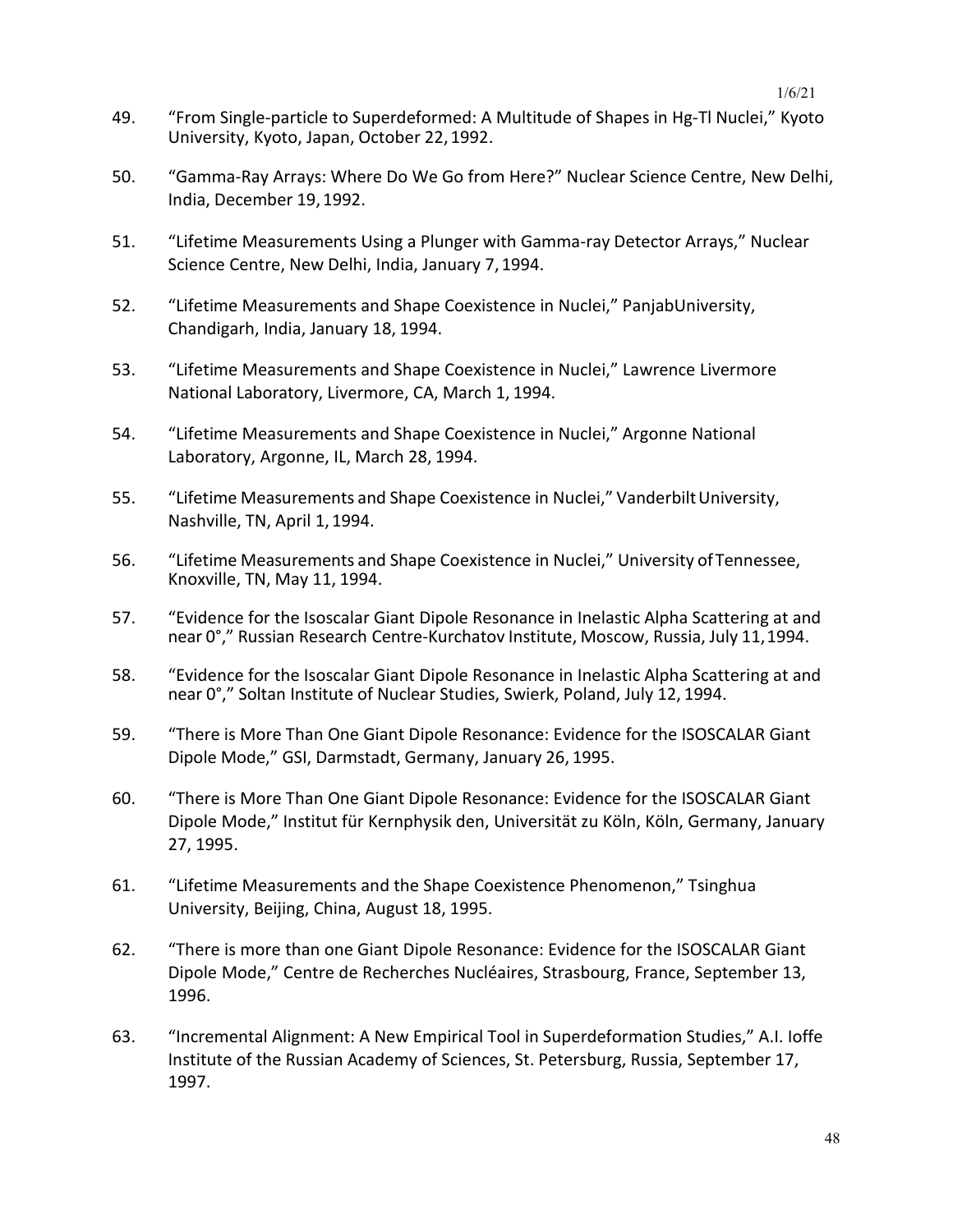- 64. "Description of Superdeformed Bands in Terms of Incremental Alignments and Predictions of New Superdeformed Bands in the A=150 Region," University of Helsinki, Helsinki, Finland, September 19, 1997.
- 65. "The Isoscalar Giant Dipole Resonance," Institut für Kernphysik, Münster University, Münster, Germany, September 24, 1997.
- 66. "Description of Superdeformed Bands in terms of Incremental Alignments," Nuclear Science Center, New Delhi, India, January 7, 1998.
- 67. "The Isoscalar Giant Dipole Resonance and Nuclear Incompressibility," Inter University Consortium for DAE Facilities, Calcutta, India, January 9,1998.
- 68. "The Isoscalar Giant Dipole Resonance and Nuclear Incompressibility," Argonne National Laboratory, Argonne, IL, January 26, 1998.
- 69. "The Isoscalar Giant Dipole Resonance," National Superconducting Cyclotron Laboratory, East Lansing, MI, October 21, 1998.
- 70. "The Isoscalar Giant Dipole Resonance and Nuclear Incompressibility," Bhabha Atomic Research Centre, Bombay, India, January 8, 1999.
- 71. "Clovers, Clusters and Hybrids: Gamma Ray Spectroscopy in the Near Future," Nuclear Science Center, New Delhi, India, February 6,1999.
- 72. "The Isoscalar Giant Dipole Resonance and Nuclear Incompressibility," Florida State University, Tallahassee, FL, March 12, 1999.
- 73. "Incremental Alignments: A New Tool in the Study of Superdeformed Nuclei," Japan Atomic Energy Research Institute, Ibaraki, Japan, March 19,1999.
- 74. "Lifetime Measurements Using Doppler Shift Methods," University of Tennessee, Knoxville, TN, June 2, 1999.
- 75. "The Isoscalar Giant Dipole Resonance and Nuclear Incompressibility," Oak Ridge National Laboratory, Oak Ridge, TN, June 3, 1999.
- 76. "Nuclear Incompressibility", Inter-University Consortium for DAE Facilities, Calcutta, India, August 6, 1999.
- 77. "The Isoscalar Giant Dipole Resonance and its Role in the Nuclear Compressibility", Saha Institute for Nuclear Physics, Calcutta, India, August 6, 1999.
- 78. "Incremental Alignments in Superdeformed Nuclei," RIKEN, Saitama, Japan, March 24, 2000.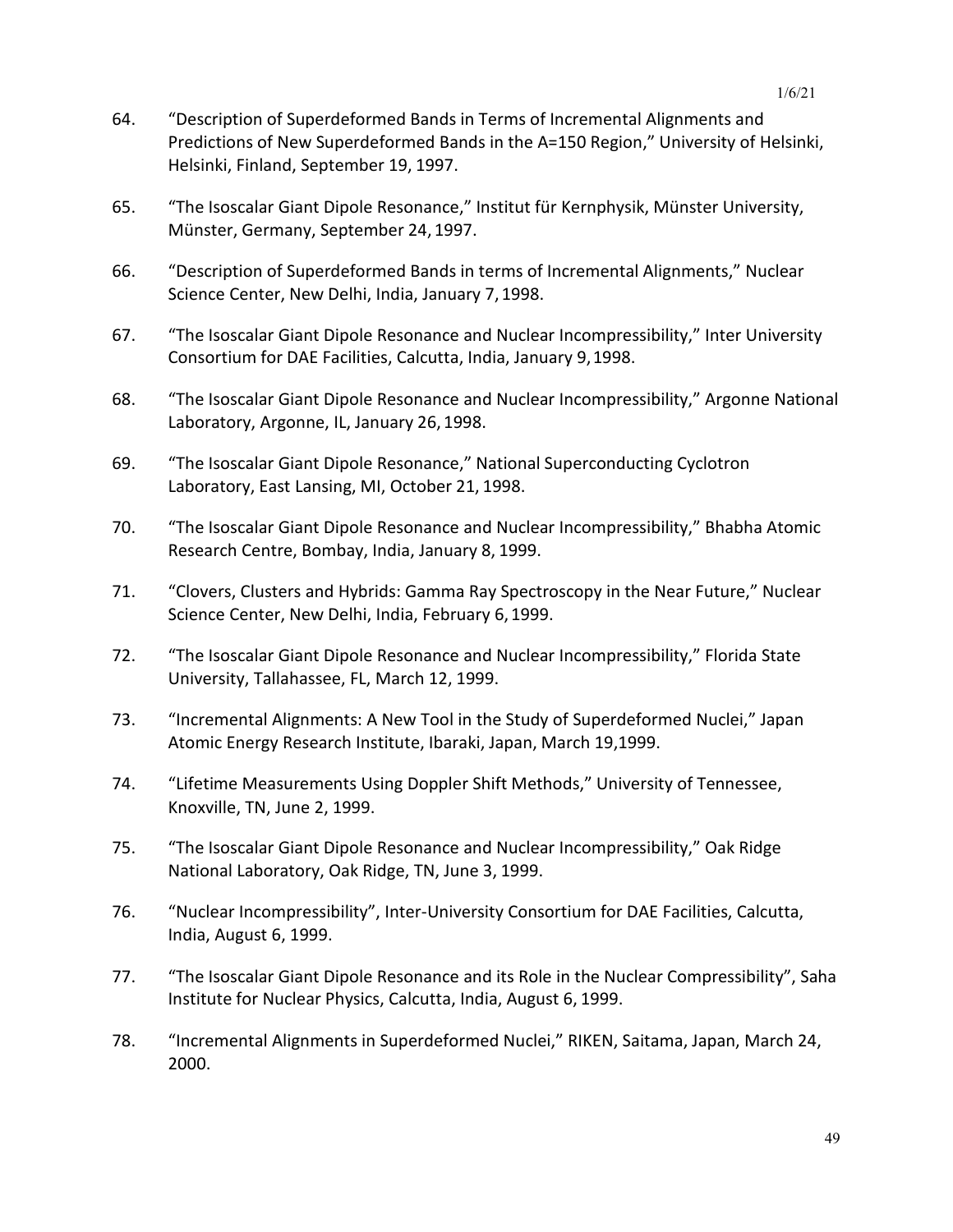- 79. "Lifetime Measurements Using the RDM Technique: From Small Arrays to Gammasphere," Japan Atomic Energy Research Institute, Tokai, Japan, March 25,2000.
- 80. "Lifetime Measurements with Small and Large Detector Arrays," IUCDAEF-Calcutta Centre, Calcutta, India, June 27, 2000.
- 81. "Lifetime Measurements in Exotic Nuclei with Evaporation-Residue Tagging," Nuclear Science Centre, New Delhi, India, July 3, 2000.
- 82. "Giant Resonances and Nuclear Incompressibility," Ball State University, Muncie, IN, February 7, 2002.
- 83. "Compressional-mode Giant Resonances and Nuclear Incompressibility," RIKEN, Saitama, Japan, February 22, 2002.
- 84. "The Low-energy L=1 Strength: Toroidal, Squeezing or Vortex?" at the Joint Institute for Nuclear Research, Dubna, Russia, August 14,2002.
- 85. "Compressional-mode Giant Resonances and Nuclear Incompressibility," Argonne National Laboratory, Argonne, IL, November 18, 2002.
- 86. "Exotic quantal rotation in nuclei," Bhabha Atomic Research Center, Mumbai, India, October 7, 2003.
- 87. "Nuclear Incompressibility," Mumbai University, Mumbai, India, October 8,2003.
- 88. "Exotic quantal rotation in nuclei," Tata Institute of Fundamental Research, Mumbai, India, October 15, 2003.
- 89. "Squeezing the nucleusto get the nuclear incompressibility," Bhabha AtomicResearch Center, Mumbai, India, October 17,2003.
- 90. "Nuclear Incompressibility from the Squeezing Mode," Saha Institute of Nuclear Physics, Kolkata, India, December 19, 2003.
- 91. "Exotic Quantal Rotation in Nuclei," Inter University Center for DAE Facilities, Kolkata, India, December 22, 2003.
- 92. "Squeezing the Nucleus to Get the Nuclear Incompressibility," Institute of Physics, Bhubaneswar, India, January 7, 2004.
- 93. "Exotic Quantal Rotation in Nuclei," Nuclear Science Centre, New Delhi, India,February 26, 2004.
- 94. "Squeezing the Nucleus to get the Nuclear Incompressibility," Triangle Universities Nuclear Laboratory, Duke University, Durham, NC, April 29,2004.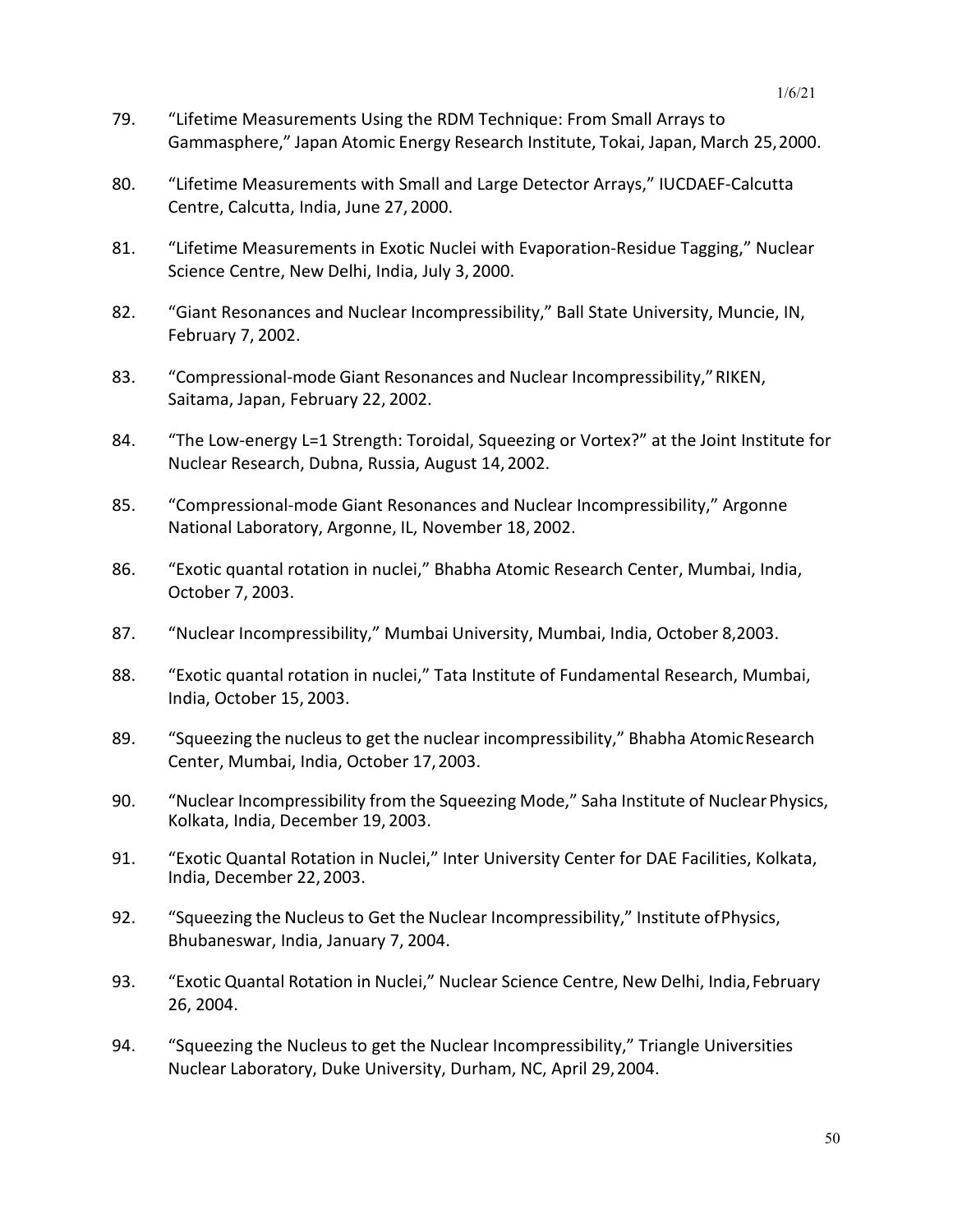- 95. "Nuclear Incompressibility and the Compressional-Mode Giant Resonances," Washington University, St. Louis, MO, August 10,2004.
- 96. "The Nuclear Equation of State," Inter-University Center, Kolkata, India, October 20, 2004.
- 97. "How far can you squeeze a star? Experimental Determination of Nuclear Incompressibility," Physics and Astronomy Colloquium, San Diego State University, November 19, 2004.
- 98. "Experimental Determination of Nuclear Incompressibility," Physics Department Colloquium, Panjab University, Chandigarh, India, January 28, 2005.
- 99. "How Far Can You Squeeze a Star?" Physics Department Colloquium, Clark Atlanta University, Atlanta, GA, February 11, 2005.
- 100. "Squeezing the Nucleus to Get Nuclear Incompressibility," TRIUMF, Vancouver, Canada, May 12, 2005.
- 101. "How Far Can You Squeeze a Star? Experimental Determination of Nuclear Incompressibility," Hampton, University, Hampton, VA, February 2,2006.
- 102. "How Far Can You Squeeze a Star? Experimental Determination of Nuclear Incompressibility," University of Richmond, Richmond, VA, February 3,2006.
- 103. "Nuclear Incompressibility from the Compressional-mode Giant Resonances," University of Cologne, Germany, June 19, 2006.
- 104. "Giant Resonances and Nuclear Incompressibility: An Update," Aizu University, Aizu, Japan, August 11, 2006.
- 105. "TSD Bands in <sup>163</sup>Tm: Wobbling vs. Particle Excitations," Inter University Accelerator Center, New Delhi, December 22,2006.
- 106. "TSD Bands in 163Tm: Wobbling vs. Particle Excitations," Bhabha Atomic Research Center, Mumbai, January 9,2007.
- 107. "Nuclear Incompressibility: How Far Can You Squeeze a Star?" Colloquium, Florida International University, Miami, FL, January 26, 2007.
- 108. "Nuclear Incompressibility, Symmetry Energy, and Neutron Stars," Tata Institute of Fundamental Research, Mumbai, India, February 7, 2007.
- 109. "Nuclear Incompressibility, Symmetry Energy and Neutron Stars," Nuclear Physics Colloquium, Research Center for Nuclear Physics, Osaka University, Osaka, Japan, March 9, 2007.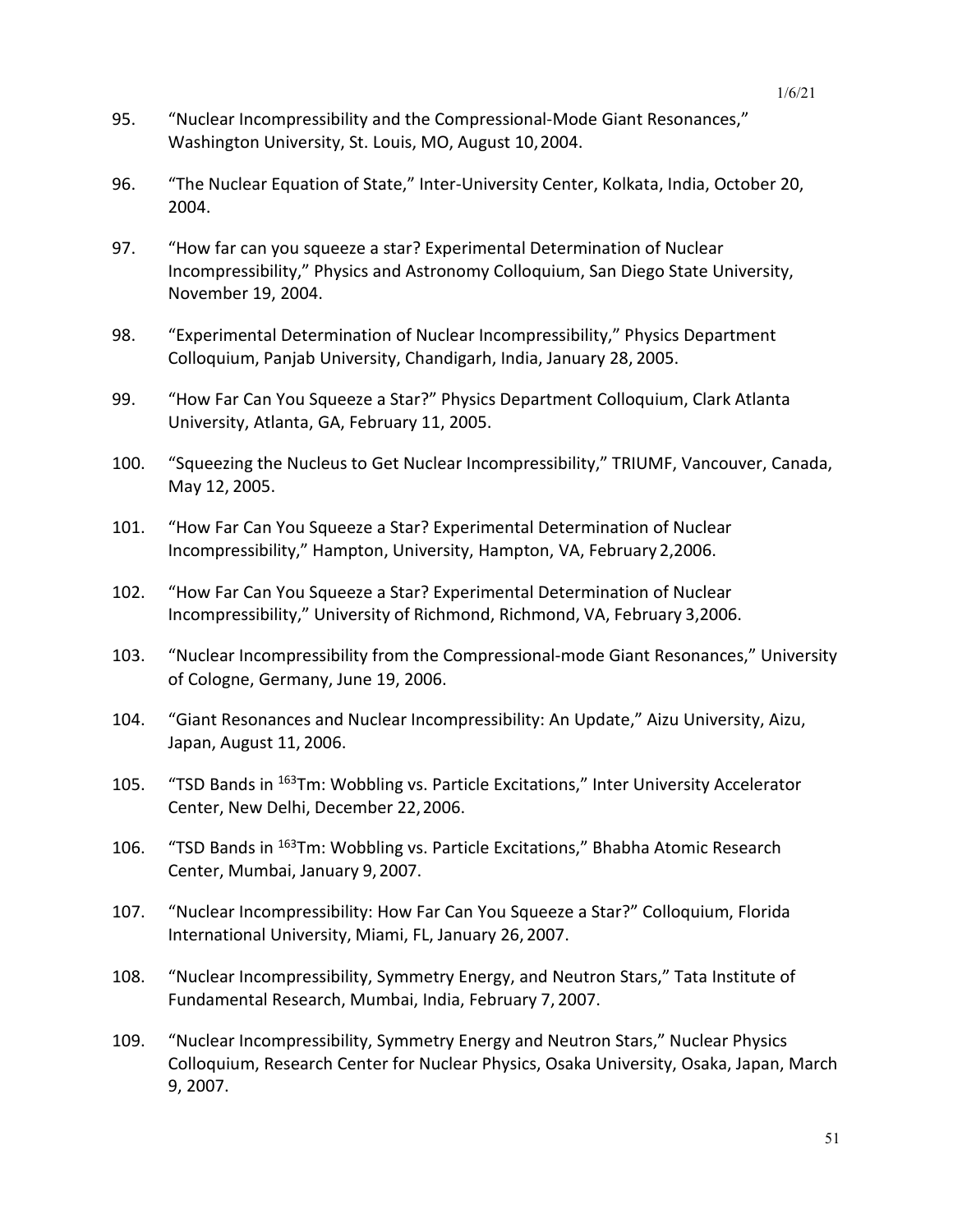- 110. "Exotic Quantal Rotation in Nuclei: An experimental Report," Yukawa Institute for Theoretical Physics, Kyoto University, Kyoto, Japan, July 20, 2007.
- 111. "Exotic Quantal Rotation: Chirality and Octupole Condensation," Physics Group Colloquium, Bhabha Atomic Research Center, Trombay, India, January 11,2008.
- 112. "Nuclear Incompressibility and the Stars," Dungar College, Bikaner, India, January 17, 2008.
- 113. "Exotic Quantal Rotation in Nuclei," Colloquium, Inter University Accelerator Center, New Delhi, India, January 18, 2008.
- 114. "Nuclear Incompressibility: How far can you squeeze a star," Colloquium, Florida A&M University, February 14, 2008.
- 115. "Nuclear Incompressibility, Symmetry Energy, and Neutron Stars," JPS Seminar, Physics Department, Osaka University, Osaka, Japan, May 28, 2008.
- 116. "Exotic Quantal Rotation: Wobbling, Chirality and Octupole Condensations," Colloquium, UGC-DAE Consortium for Science Research, Kolkata, India, July 21,2008.
- 117. "2009 Nuclear Incompressibility: How Far Can You Squeeze a Star?" Hampton University, Hampton, VA, February 6, 2009.
- 118. "Exotic Quantal Rotation in Nuclei," Osaka University, Osaka, Japan, May 27,2009.
- 119. "Nuclear Incompressibility, Symmetry Energy, and the MEM Effect from measurements of compression-mode giant resonances," Michigan State University, East Lansing, MI, September 28, 2009.
- 120. "Nuclear Incompressibility: How Far Can You Squeeze a Star?" St. Mary's University of Texas, San Antonio, TX, February 26, 2010.
- 121. "Physics Is Fun: A Conversation about Research in Physics," University of Dallas, TX, March 1, 2010.
- 122. "Nuclear Incompressibility, Symmetry Energy, and Neutron Stars," Institute for Nuclear Physics and Nuclear Engineering (IFIN-HH), Bucharest, Romania, June 28,2010.
- 123. "Nuclear Incompressibility, Symmetry Energy, and Neutron Stars," Colloquium, Physics Department, Tohoku University, Sendai, Japan, July 30, 2010.
- 124. "Nuclear Incompressibility, Symmetry Energy, and Superfluidity," Institut de Physique Nucleaire (IPN), Orsay, France, September 6, 2010.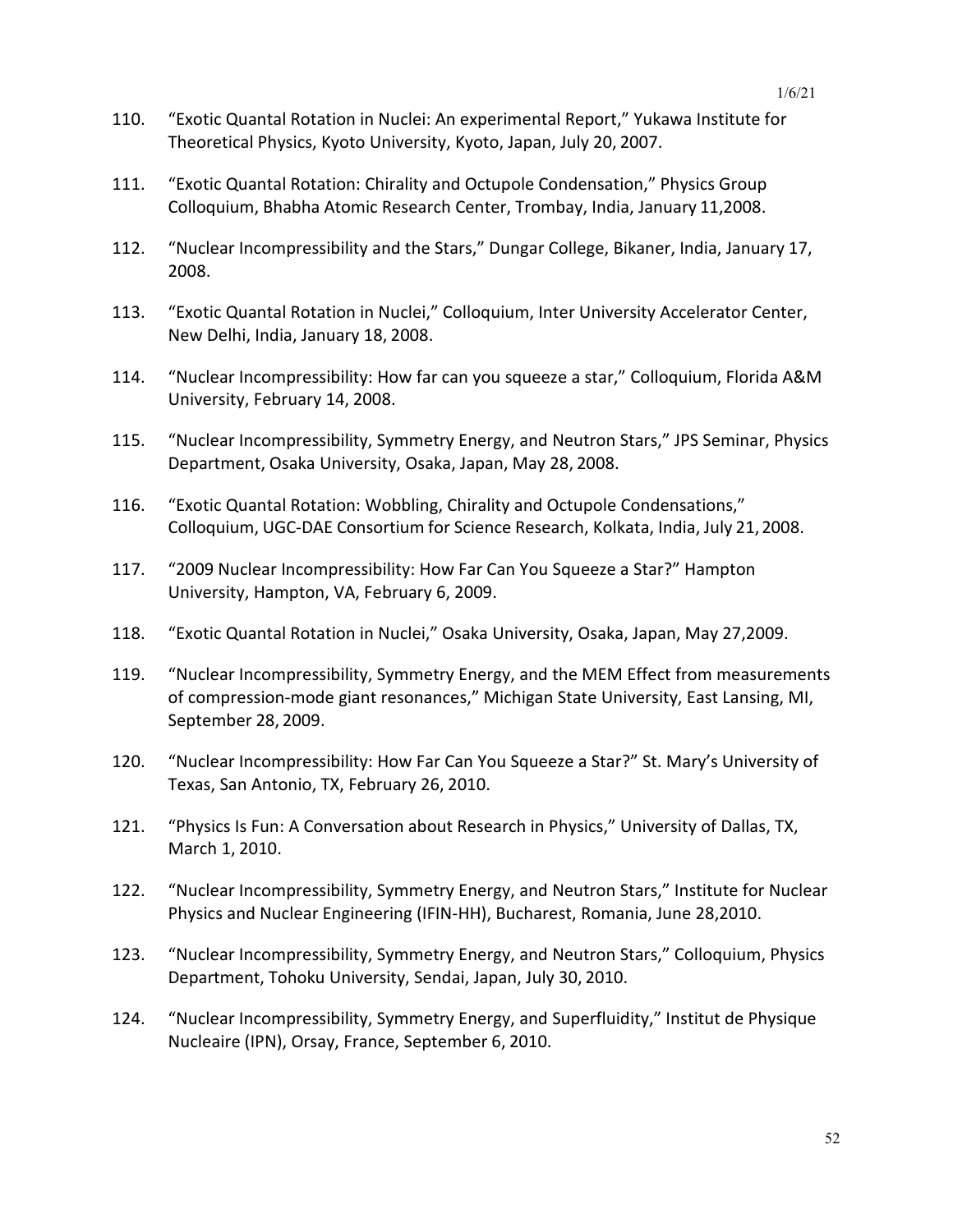- 125. "Nuclear Incompressibility, the Asymmetry Term, and the MEM Effect," Texas A&M University, Commerce, TX, December 9, 2010.
- 126. "REU@Notre Dame: 'Experience' over a Quarter Century," Physics and Astronomy Colloquium, Texas A&M University, Commerce, TX, December 9,2010.
- 127. "Nuclear Incompressibility, the Asymmetry Term, and Neutron Stars," Inter University Accelerator Center, New Delhi, India, March 14,2011.
- 128. "Nuclear Incompressibility and the Asymmetry Term from Measurements of the Giant Monopole Resonance," Ernest O. Lawrence Berkeley National Laboratory, Berkeley, CA, July 18, 2011.
- 129. "Nuclear Incompressibility and the Asymmetry Term from Measurements of the Giant Monopole Resonance," Institut fur Kernphysik, Universitat zu Koeln, Koeln, Germany, September 30, 2011.
- 130. "Nuclear Incompressibility and the Asymmetry Term from Measurements of the Giant Monopole Resonance," Stony Brook University, Stony Brook, NY, October 21,2011.
- 131. Nuclear Incompressibility, the Asymmetry Term, and the MEM Effect," Universität Wein, Vienna, Austria, November 3, 2011.
- 132. "Nuclear Incompressibility, the Asymmetry Term, and the MEM Effect," University of Surrey, Guildford, UK, November 7 2011.
- 133. "Nuclear Incompressibility, the Asymmetry Term, and the MEM Effect," York University of York, York, November 9, 2011.
- 134. "Nuclear Incompressibility, the Asymmetry Term, and the MEM Effect," University of Manchester, Manchester, November 10, 2011.
- 135. "Nuclear Incompressibility, the Asymmetry Term, and the MEM Effect," University of Birmingham, Birmingham, November 11, 2011.
- 136. "Nuclear Incompressibility, the Asymmetry Term, and the MEM Effect," ISOLDE, CERN, Geneva, November 16,2011.
- 137. "Nuclear Incompressibility, Symmetry Energy, and Neutron Stars," Hanoi National University for Education, Hanoi, Vietnam, November 28,2011.
- 138. "Nuclear Incompressibility, the Asymmetry Term, and the MEM Effect," Institute for Particle and Nuclear Physics, Charles University, Prague, Czech Republic, December 5, 2011.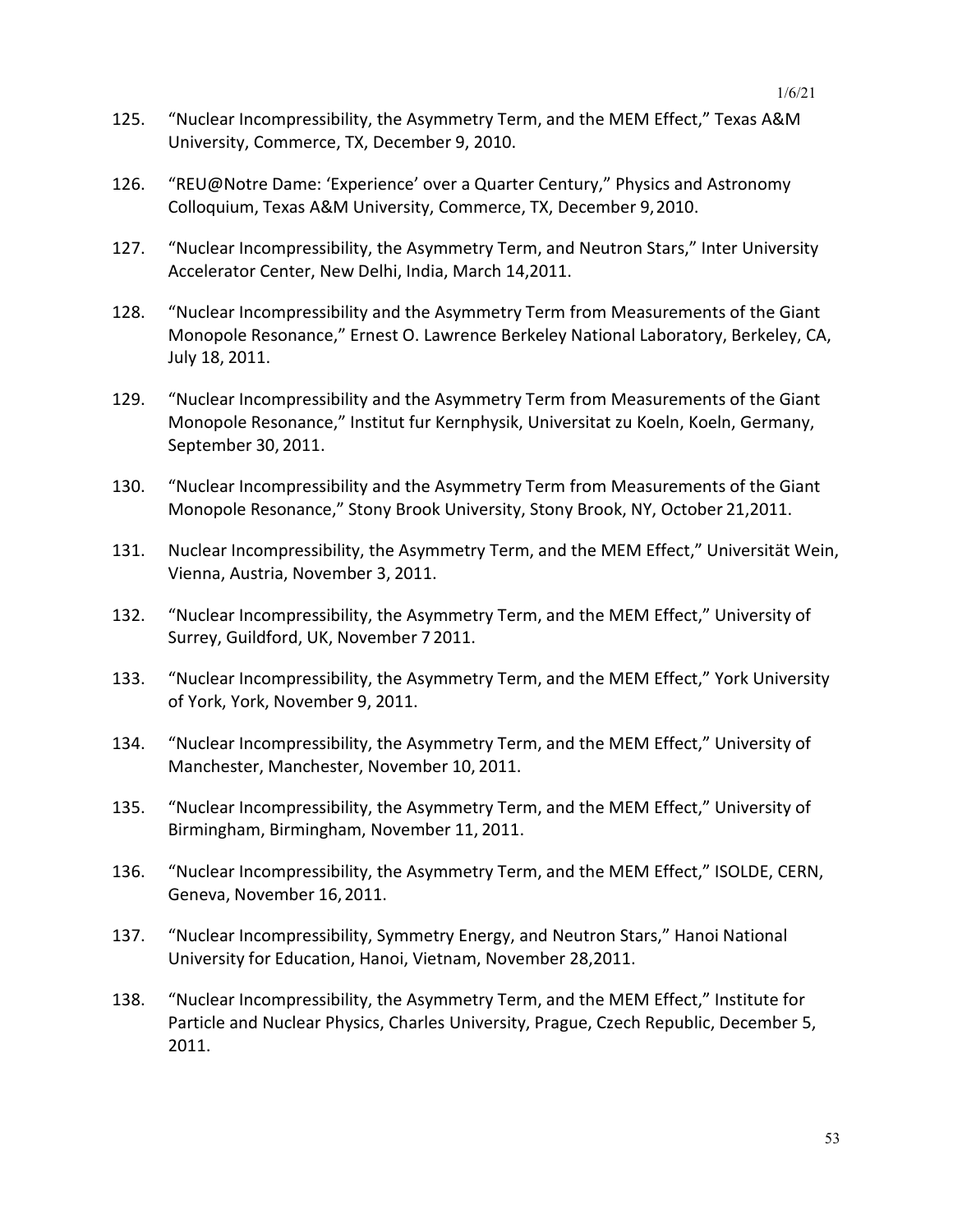- 139. "Nuclear Incompressibility, the Asymmetry Term, and the MEM Effect," NuStar Seminar, GSI, Darmstadt, Germany, December 7, 2011.
- 140. "Nuclear Incompressibility, the Asymmetry Term, and the MEM Effect," University of Catania, Catania, Italy, December 9, 2011.
- 141. "From the Atomic Nucleus to the Stars," Institute Lecture, Indian Institute of Technology, Gandhinagar, India, January 11, 2012.
- 142. "From the Atomic Nucleus to the Stars," Colloquium, UGC-DAE Consortium for Scientific Research, Kolkata, India, January 24, 2012.
- 143. "Nuclear Incompressibility, the Asymmetry Term, and the MEM Effect," Saha Institute of Nuclear Physics, Kolkata, India, January 25, 2012.
- 144. "Nuclear Incompressibility, the Asymmetry Term, and the MEM Effect," Institute Colloquium, Tata Institute of Fundamental Research, Mumbai, India, February 15,2012.
- 145. "Nuclear Incompressibility: How Far Can You Squeeze the Stars," Colloquium, Delhi University, Delhi, India, February 22, 2012.
- 146. "Nuclear Incompressibility, the Asymmetry Term, and the MEM Effect," Kyushu University, Fukuoka, Japan, March 21, 2012.
- 147. "Nuclear Incompressibility, the Asymmetry Term, and the MEM Effect," RIKEN, Saitama, Japan, April 4, 2012.
- 148. "Nuclear Incompressibility, the Asymmetry Term, and the MEM Effect," China Institute of Atomic Energy, Beijing, China, April 20, 2012.
- 149. "Nuclear Incompressibility, the Asymmetry Term, and the MEM Effect," Tsinghua University, Beijing, China, April 24, 2012.
- 150. "Exotic Quantal Rotation I: Chirality and Wobbling," Seminar Series, State Key Laboratory of Nuclear Physics and Technology, Peking University, Beijing, China, April 25, 2012.
- 151. "Exotic Quantal Rotation II: Octupole Condensation and Tidal Waves," SeminarSeries, State Key Laboratory of Nuclear Physics and Technology, Peking University, Beijing, China, April 26, 2012.
- 152. "Nuclear Incompressibility, the Asymmetry Term, and the MEM Effect," Institute of Nuclear and Particle Physics, Astronomy and Cosmology, Shanghai Jiaotong University, Shanghai, China, April 27, 2012.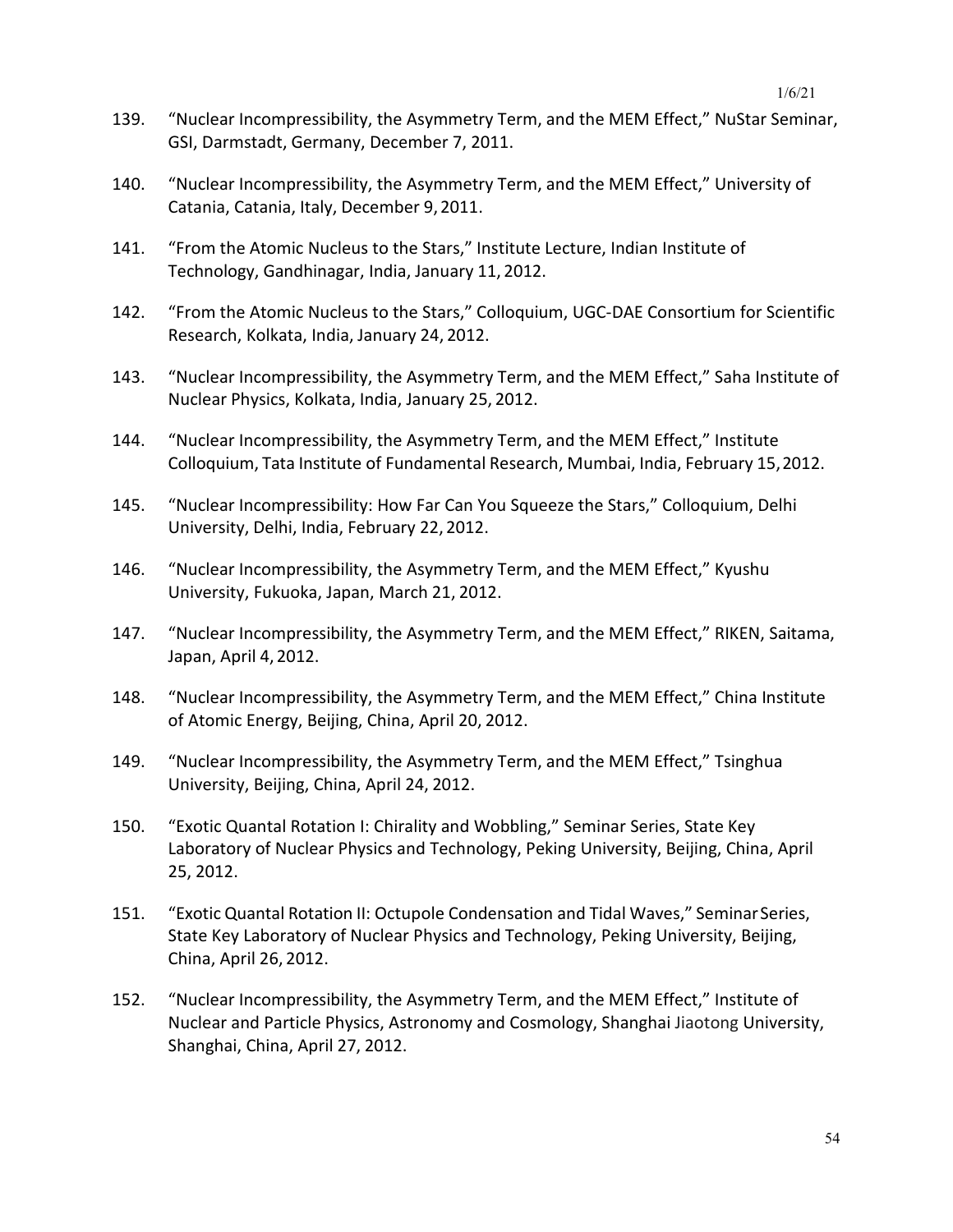- 153. "Nuclear Incompressibility, the Asymmetry Term, and the MEM Effect," Shanghai Institute of Applied Physics (SINAP), Chinese Academy of Sciences, Shanghai, China, April 28, 2012.
- 154. "Nuclear Incompressibility: How Far Can You Squeeze a Star," Joint Seminar, Astronomy and Modern Physics, University of Science and Technology of China, Hefei, China, May 3, 2012.
- 155. "Nuclear Incompressibility: How Far Can You Squeeze a Star," Seminar Series, State Key Laboratory of Nuclear Physics and Technology, Peking University, Beijing, China, May 9, 2012.
- 156. "Exotic Quantal Rotation in Nuclei," Institute of Modern Physics, Chinese Academy of Sciences, Lanzhou, China, May 10, 2012.
- 157. "Nuclear Incompressibility, the Asymmetry Term, and the MEM Effect," Institute of Modern Physics, Chinese Academy of Sciences, Lanzhou, China, May 11,2012.
- 158. "Nuclear Incompressibility: How Far Can You Squeeze a Star," Colloquium, Xi'an Jiaotong University, Xi'an, China, May 14, 2012.
- 159. "The Asymmetry Term in Nuclear Incompressibility and the MEM Effect," Seminar Series, State Key Laboratory of Nuclear Physics and Technology, Peking University, Beijing, China, May 16, 2012.
- 160. "Exotic Quantal Rotation in Nuclei," Inter University Accelerator Center, New Delhi, India, October 17, 2012.
- 161. "Nuclear Incompressibility, the Asymmetry Term, and the MEM Effect," Physics Group Colloquium, Bhabha Atomic Research Center, Mumbai, March 12,2013.
- 162. "Nuclear Incompressibility, the Asymmetry Term and the MEM Effect," Washington University in St. Louis, St. Louis, MO, March 29,2013.
- 163. "Nuclear Incompressibility, the Asymmetry Term and the MEM Effect," Ohio University, Athens, OH, April 1, 2013.
- 164. "Physics Has a Very Wide Reach: Career Opportunities for Physics Majors,"REU Seminar, Texas A&M University, Commerce, TX, August 5,2013.
- 165. "REU@ND: 'Experience' over 27 Years," School of Science, Xi'an Jiaotong University, Xi'an, China, October 22, 2013.
- 166. "Physics at Notre Dame: Wide Ranging opportunities, Wonderful Time," School of Science, Xi'an Jiaotong University, Xi'an, China, October 23, 2013.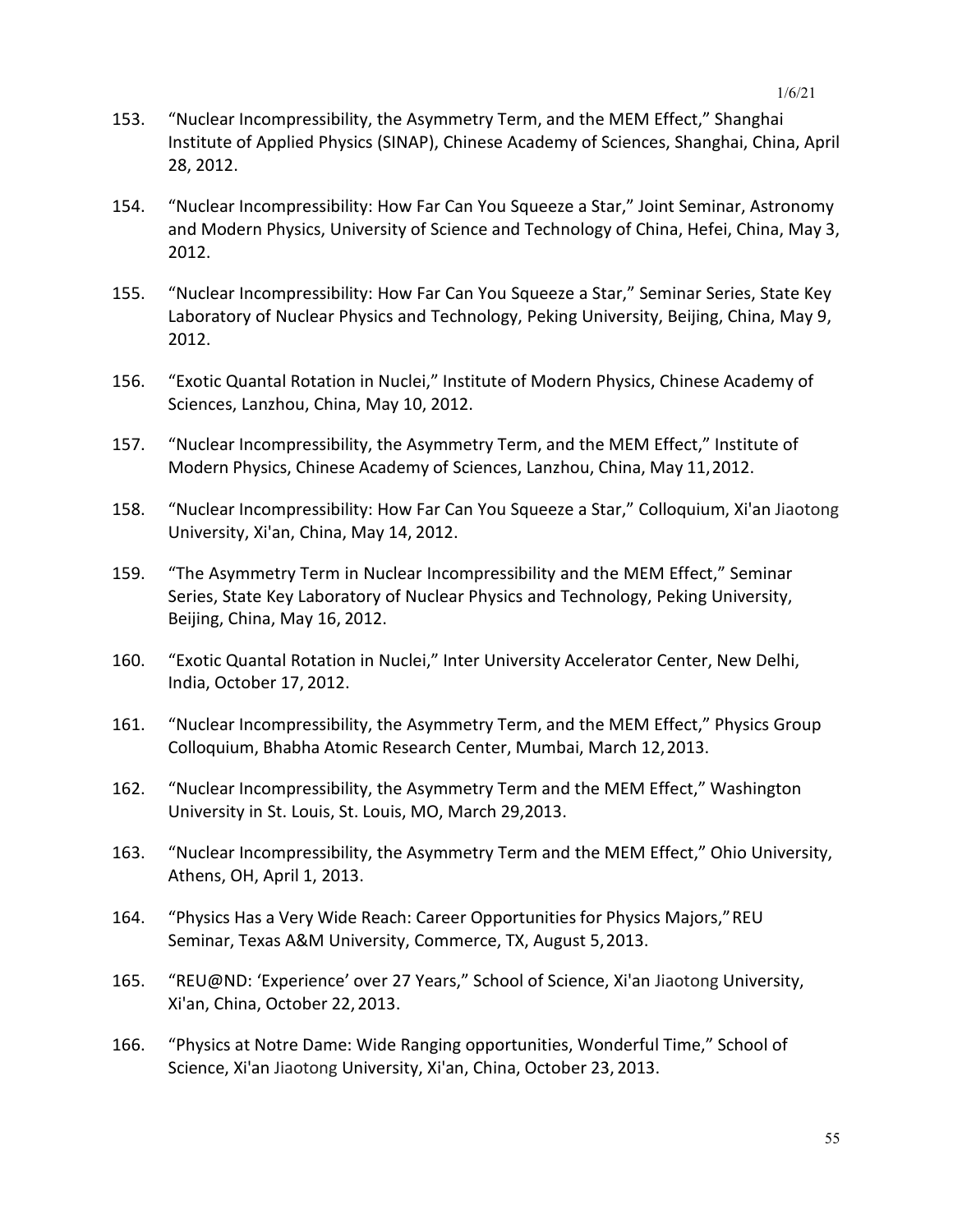- 167. "Transverse Wobbling and Tidal Waves/d-boson Condensation in Nuclei," School of Physics, Peking University, Beijing, China, October 25, 2013.
- 168. "Physics at Notre Dame: Wide Ranging opportunities, Wonderful Time,"Physics Department, Peking University, Beijing, China, October 25,2013.
- 169. "Nuclear Incompressibility: How Far Can You Squeeze a Star," Inter University Accelerator Center, New Delhi, January 3,2014.
- 170. "Transverse Wobbling and Tidal Waves in Nuclei," Colloquium, UGC-DAE Consortium for Scientific Research, Kolkata, India, January 6, 2014.
- 171. "Transverse Wobbling and Tidal Waves in Nuclei," Tata Institute of Fundamental Research, Mumbai, India, January 9, 2014.
- 172. "Symmetry Energy from the Giant Resonances," Tata Institute of Fundamental Research, Mumbai, India, January 13, 2014.
- 173. "Nuclear Incompressibility and the Asymmetry Term," Physics Division Seminar, Oak Ridge National Laboratory, Oak Ridge, TN, May 1, 2014.
- 174. "Transverse Wobbling in Nuclei," Colloquium, Inter university Accelerator Center, New Delhi, India, December 13, 2014.
- 175. "Transverse Wobbling in Nuclei," State Key Laboratory for Nuclear Physics and Technology, Peking University, Beijing, China, March 11, 2015.
- 176. "Physics at Notre Dame: Wide Ranging opportunities, Wonderful Time," Undergraduate Seminar, Peking University, Beijing, China, March 11,2015.
- 177. "Nuclear Incompressibility and Symmetry Energy," Colloquium, Beijing Normal University, Beijing, China, March 22, 2015.
- 178. "Nuclear Incompressibility: How Far Can You Squeeze A Star?" Colloquium, Tsinghua University, Beijing, China, March 12, 2015.
- 179. "Nuclear Incompressibility and Symmetry Energy: What Is New?" Tokyo Institute of Technology, Tokyo, Japan, July 21, 2015.
- 180. "Exotic Quantal Rotation in Nuclei," CNS/RIBF Seminar, RIKEN, Japan, July 22,2015.
- 181. "GAMMA: A journey from Ge(Li)s to Gretina," UGC-DAE Consortium for Science Research, Kolkata Center, Kolkata, India, August 7, 2015.
- 182. "Physics is Fun, Research is Even More," Series of lectures to undergraduate students, Indian Institute of Technology, Gandhinagar, India, August 10-12, 2015.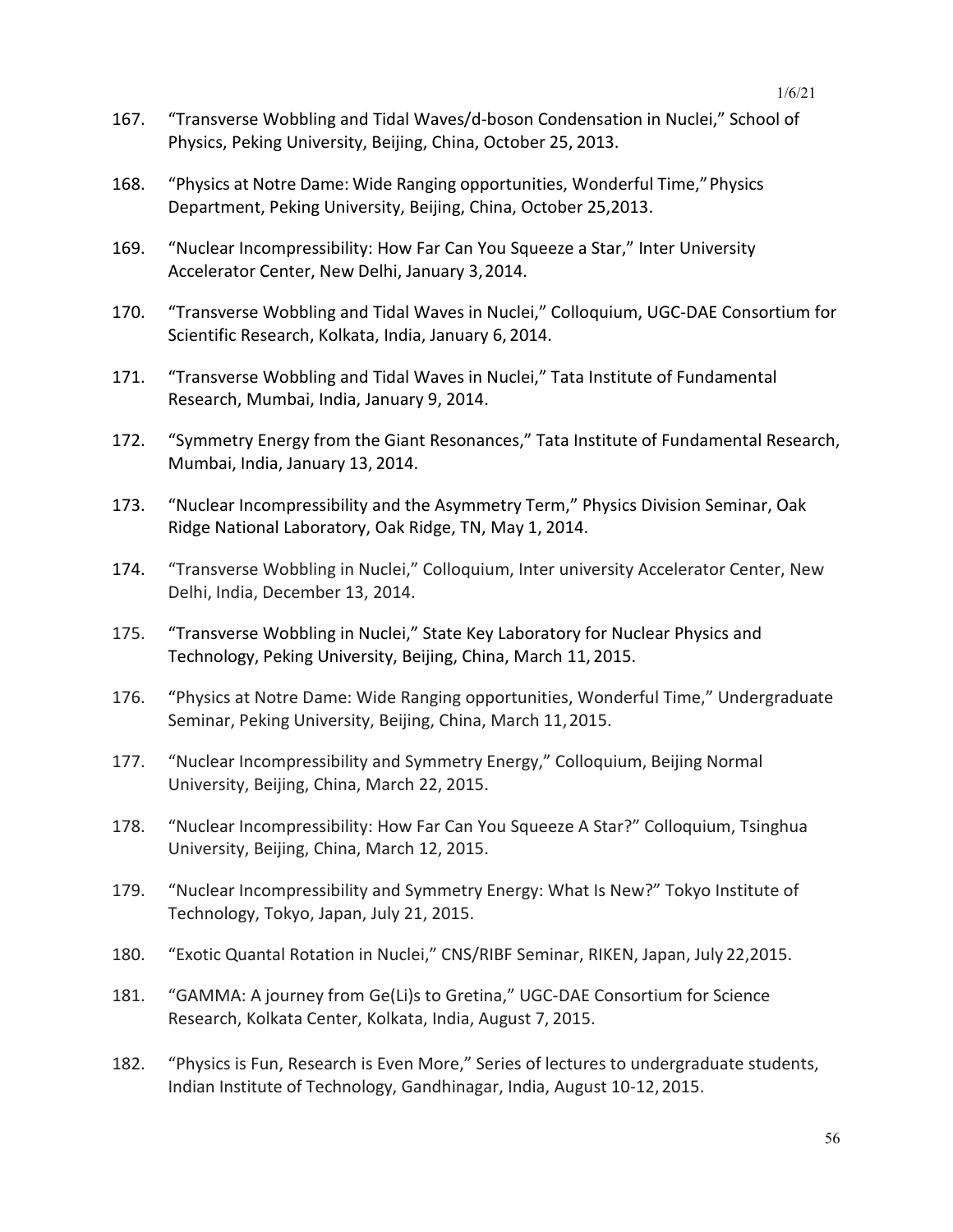- 183. "The Nuclear Incompressibility: How Far Can One Squeeze a Nucleus," Physics Colloquium, Indian Institute of Technology, Gandhinagar, India, August 12, 2015.
- 184. "Making of Classics; Mughal-e-Azam and Sholay," Institute Public Lecture, Indian Institute of Technology, Gandhinagar, India, August 18,2015.
- 185. "Nuclear Incompressibility, the Asymmetry Term, and the Fluffiness of the Off-Shell Nuclei," Institute Colloquium, KVI-CART, Groningen, The Netherlands, September 25, 2015.
- 186. "Nuclear Incompressibility, the Asymmetry Term, and the Fluffiness of the Off-Shell Nuclei," IPN-Orsay, Orsay, France, October 1, 2015.
- 187. "Nuclear Incompressibility, the Asymmetry Term, and the Fluffiness of the Off-Shell Nuclei," University of York, York, UK, October 30, 2015.
- 188. "Nuclear Incompressibility, the Asymmetry Term, and the Fluffiness of the Off-Shell Nuclei," University of Birmingham, Birmingham, UK, November 18,2015.
- 189. "Exotic Quantal Rotation in Nuclei," Liverpool-Daresbury Joint Seminar,Universityof Liverpool, Liverpool, UK, December 2, 2015.
- 190. "Exotic Quantal Rotation in Nuclei," University of Surrey, Guildford, UK, December 4, 2015.
- 191. "Nuclear Incompressibility and Fluffiness of Open-Shell Nuclei," State Key Laboratory for Nuclear Physics and Technology, Peking University, Beijing, China, March 8,2016.
- 192. "Nuclear Incompressibility, the Asymmetry Term, and Fluffiness of Open-Shell Nuclei," Institute of Theoretical Physics, Chinese Academy of Sciences, Beijing, China, March 10, 2016.
- 193. "Exotic Quantal Rotation in Nuclei," Tsinghua University, Beijing, China, March 11,2016.
- 194. "Nuclear Physics is Fundamental, Far-reaching, and Fun," Inter University Accelerator Center, New Delhi, India, May 27, 2016.
- 195. "Nuclear Incompressibility, the Asymmetry Term, and Fluffiness of Open-Shell Nuclei," Cyclotron Institute, Texas A&M University, College Station, TX, July 21, 2016.
- 196. "Physics Is Fun: Wide-ranging Opportunities, Wonderful Time," REU Distinguished Lecture, Texas A&M University, Commerce, TX, July 22, 2016.
- 197. "Nuclear Incompressibility and the Asymmetry Term," Texas A&M University, Commerce, TX, July 22, 2016.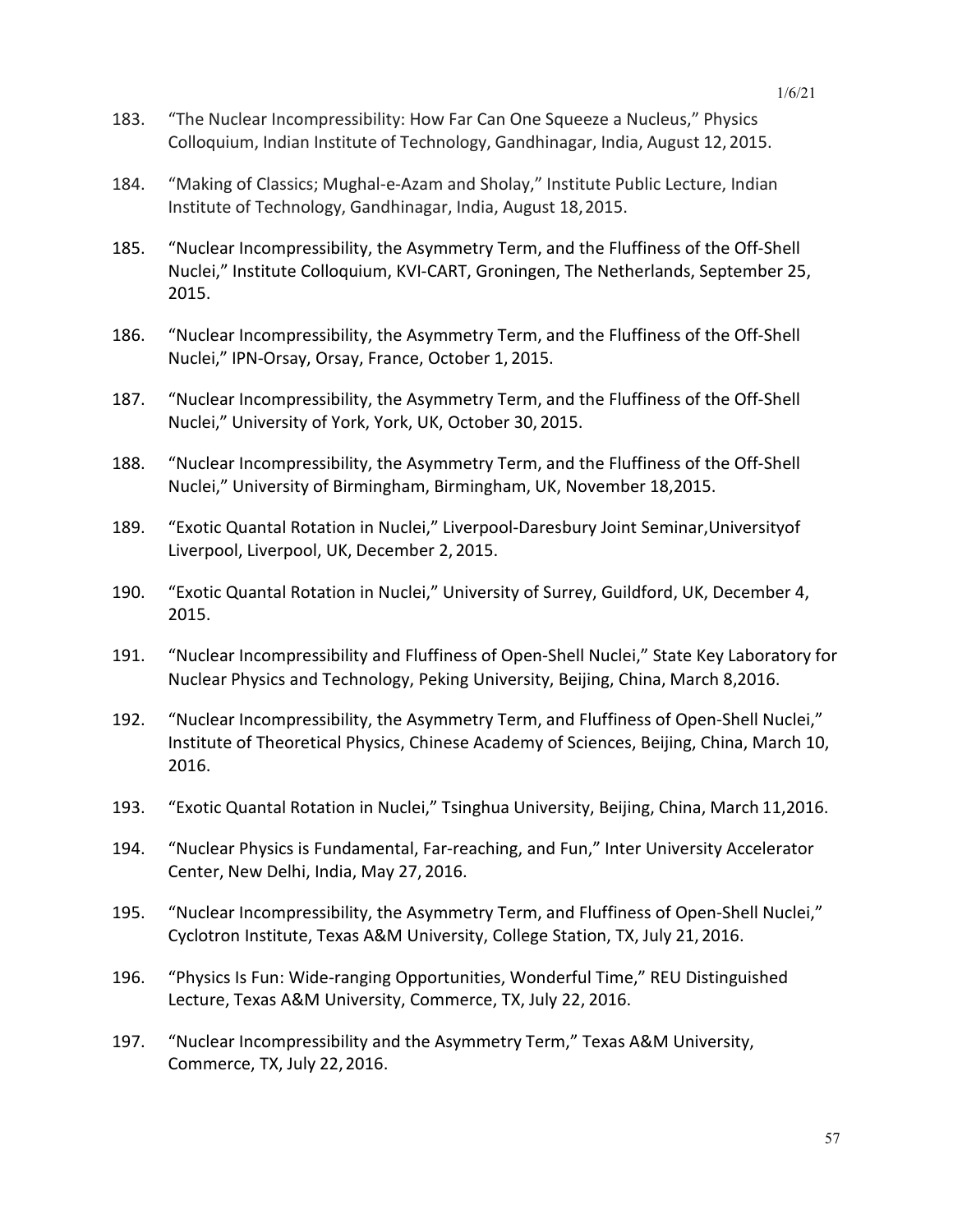- 198. "Physics at Notre Dame: Wide-ranging Opportunities, Wonderful Time," Peking University, Beijing, China, December 10, 2016.
- 199. "Wobbling and Other Exotic Quantal Rotation in Atomic Nuclei," Panjab University, Chandigarh, India, December 20, 2016.
- 200. "Transverse and Longitudinal Wobbling in Atomic Nuclei," State Key Laboratory for Nuclear Physics and Technology, Peking University, Beijing, China, December 25,2016.
- 201. "From Ge(Li) to Gretina: Gamma-ray Spectroscopy Over 40 years," Tata Institute of Fundamental Research, Mumbai, India, January 6, 2017.
- 202. "Nuclear Structure Effects on the Isoscalar Giant Monopole Resonance and Nuclear Incompressibility," Tata Institute of Fundamental Research, Mumbai, India, January 11, 2017.
- 203. "Exotic Quantal Rotation in Nuclei," Physics Group Colloquium, Bhabha Atomic Research Center, Mumbai, India, January 20,2017.
- 204. "REU@ND: 'Experience' Over 30 Years," Xi'an Jiaotong University, Xi'an, China, April 13, 2017.
- 205. "Physics at Notre Dame: Wide-ranging Opportunities, Wonderful Time," Xi'an Jiaotong University, Xi'an, China, April 14, 2017.
- 206. "Nuclear Structure Effeects on the Isoscalar Giant Monopole Resonance and Nuclear Incompressibility," State Key Laboratory for Nuclear Physics and Technology, Peking University, Beijing, China, April 17, 2017.
- 207. "Physics Research at Notre Dame: Wide-ranging Opportunities, Wonderful Time, and (mostly) Fun," Xi'an Jiaotong University, Xi'an, China, October 12,2017.
- 208. "Compression-mode Giant Resonances in Nuclei," State Key Laboratory for Nuclear Physics and Technology, Peking University, Beijing, China, October 13,2017.
- 209. "Nuclear Incompressibility: How Far Can You Squeeze A Star," Institute Colloquium, UGC-DAE CSR, Kolkata Center, Kolkata, India, November 13, 2017.
- 210. "Nuclear Structure Effects on the Isoscalar Giant Monopole Resonance and Nuclear Incompressibility," Inter University Accelerator Center, New Delhi, India, November 17, 2017.
- 211. "Reaching Towards Stars Using Ion Accelerators," Tata Institute of Fundamental Research, Mumbai, India, November 24, 2017.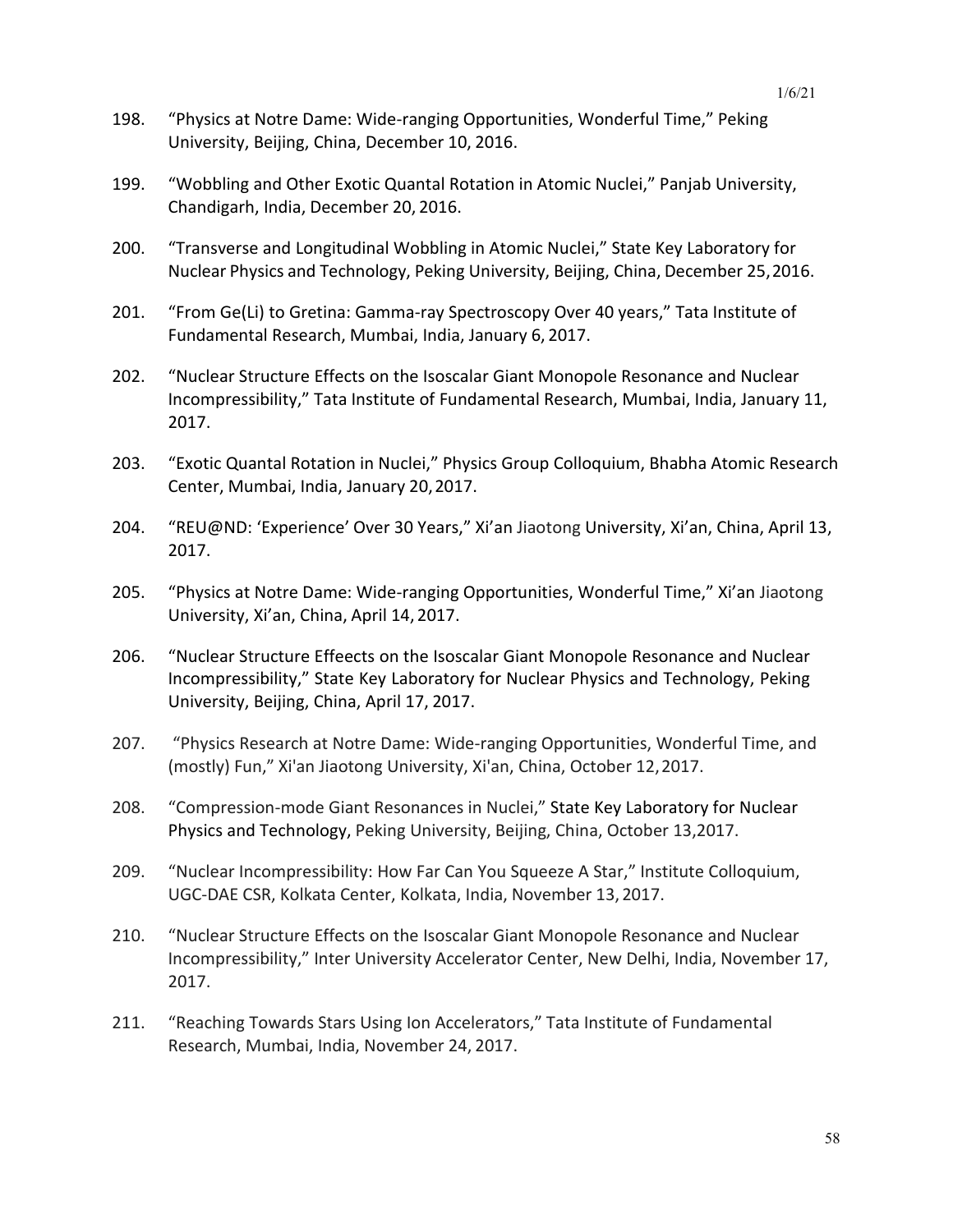- 212. "New Global Outlook at the University of Notre Dame: Perspectives of a Peripatetic Physicist," School of Liberal Arts and Humanities, Jindal Global University, Rai, India, March 8, 2018.
- 213. "The Atomic Nucleus and the Stars," University Colloquium, The Maharaja Sayajirao University of Baroda, Vadodara, India, March 16,2018.
- 214. "Nuclear Incompressibility: Does It Depend on Nuclear Structure?" Joint FRIB/NSCL Nuclear Seminar, Michigan State University, East Lansing, MI, April 4,2018.
- 215. "Exotic Quantal Rotation in Nuclei: Tidal Waves, Wobbling and Chiral Wobblers," Shandong University, Weihai, China, June 4, 2018.
- 216. "Chirality, Wobbling, and Chiral Wobblers," State Key Laboratory for Nuclear Physics and Technology, Peking University, Beijing, China, June 6, 2018.
- 217. "The Compression-Mode Giant Resonances and Nuclear Incompressibility: What's New?" State Key Laboratory for Nuclear Physics and Technology, Peking University, Beijing, China, June 9, 2018.
- 218. "Chirality, Wobbling, and Chiral Wobblers," Center for Energy Research, Hungarian Academy of Sciences, Budapest, September 14, 2018.
- 219. "Nuclear Incompressibility: Does It Depend on Nuclear Structure?" ATOMKI, Debrecen, Hungary, September 17, 2018.
- 220. "Chirality, Wobbling, and Chiral Wobblers," The University of Manchester, Manchester, UK, September 19, 2018.
- 221. "Chirality, Wobbling, and Chiral Wobblers," KTH, Stockholm, Sweden, October 5,2018.
- 222. "Nuclear Incompressibility: Does It Depend on Nuclear Structure?" University of Surrey, Guildford, UK, October 10, 2018.
- 223. "Chirality, Wobbling, and Chiral Wobblers," York University, York, UK, October 26,2018.
- 224. "Nuclear Incompressibility: Does it Depend on Nuclear Structure?" Institut de Physique Nucléaire, Orsay, France, November 16,2018.
- 225. "Nuclear Incompressibility: How Collective Excitation Modes Characterize Astrophysical Processes," CEA Centre de Saclay, Saclay, France, November 26, 2018.
- 226. "Chirality, Wobbling, and Chiral Wobblers," University of Liverpool, Liverpool, UK, November 28, 2018.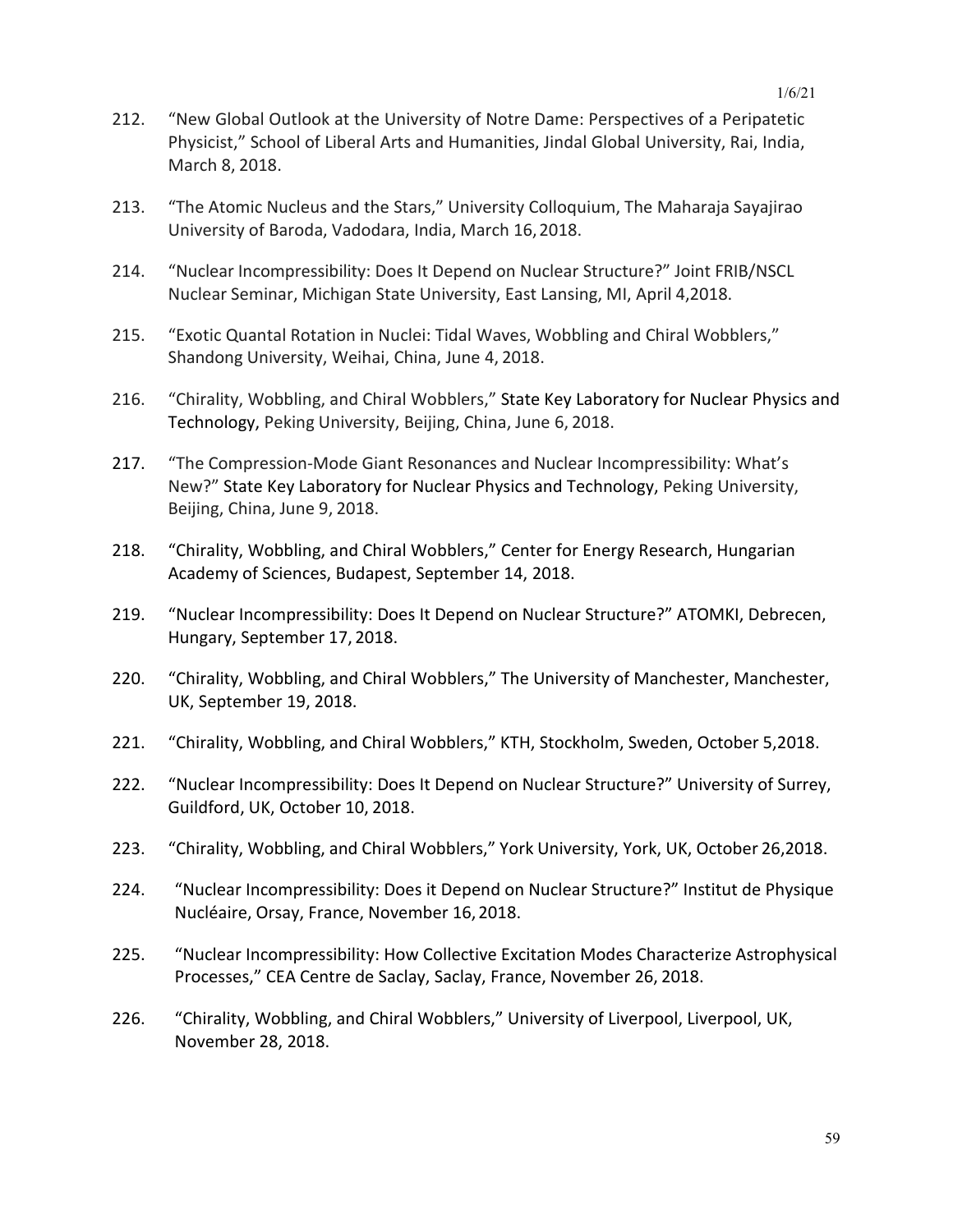- 227. "Chirality, Wobbling, and Chiral Wobblers," University of Padua, Padua, Italy, December 3, 2018.
- 228. "Exotic Quantal Rotation in Nuclei: Tidal waves and Chirality," Tata Institute of Fundamental Research, Mumbai, India, December 18, 2018.
- 229. "Exotic Quantal Rotation in Nuclei: Wobbling Motion," Tata Institute of Fundamental Research, Mumbai, India, December 20, 2018.
- 230. "Nuclear Incompressibility: How Collective Excitation Modes Characterize Astrophysical Processes," Institute Clloquium, Saha Institute of Nuclear Physics, Kolkata, India, December 24, 2018.
- 231. "Conversations: Nuclear Incompressibility and the Giant Monopole Resonance," Tata Institute of Fundamental Research, Mumbai, India, January 4,2019.
- 232. "Nuclear Incompressibility and the "Fluffiness" of Open-shell Nuclei," Tata Institute of Fundamental Research, Mumbai, India, January 9, 2019.
- 233. "From Atomic Nuclei to Stars, and Nuclear Incompressibility," BITS-Pilani, Goa, January 12, 2019.
- 234. "Gamma: A Journey from Ge(Li) to Gretina," UGC-DAE Consortium for Scientific Research, Indore, India, January 28, 2019.
- 235. "Nuclear Incompressibility: How Collective Excitation Modes of a Nucleus Characterize Astrophysical Processes?" Physics and Astronomy Colloquium, San Diego State University, San Diego, February 8, 2019.
- 236. "How to Write a Scientific Paper Well?" Peking University, Beijing, China, March 9, 2019.
- 237. "Wobbling and Chirality in Nuclei: Latest Results from Gammasphere," Peking University, Beijing, China, March 11, 2019.
- 238. "Come to Notre Dame for Doing Physics: Graduate and REU Programs," Xi'an Jiaotong University, Xi'an, China, March 12, 2019.
- 239. "Nuclear Incompressibility: How Collective Excitation Modes of a Nucleus Characterize Astrophysical Processes?" Xi'an Jiaotong University, Xi'an, China, March 13,2019.
- 240. "Nuclear Incompressibility: How Collective Excitation Modes of a Nucleus Characterize Astrophysical Processes," Texas A & M University, Commerce, TX, April 4,2019.
- 241. "How to Write a Scientific Paper Well?" UGC-DAE Consortium for Scientific Research, Kolkata Centre, Kolkata, India, April 24,2019.